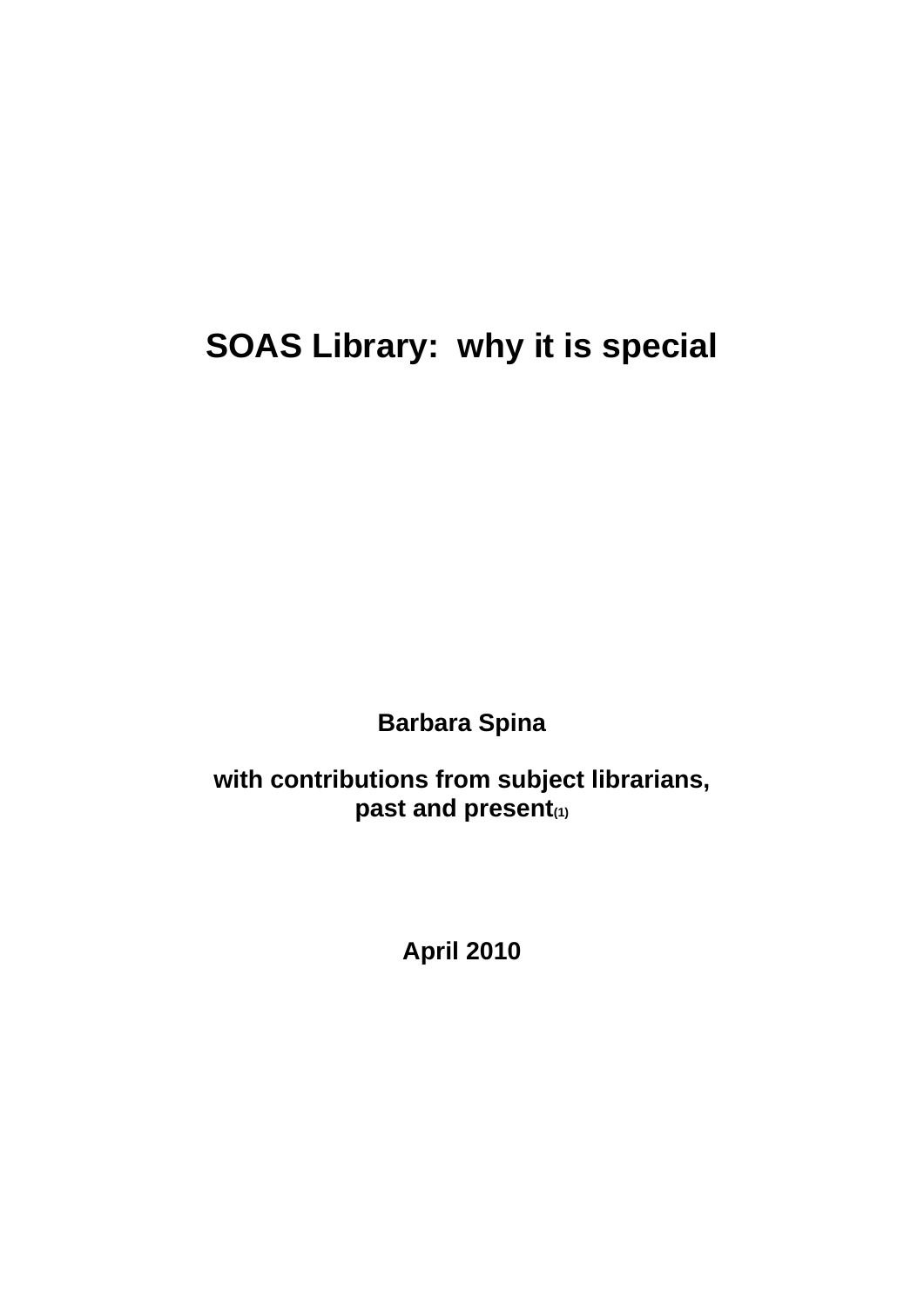# **Table of Contents**

|                                                                   | 3              |
|-------------------------------------------------------------------|----------------|
|                                                                   | 3              |
|                                                                   | $\overline{4}$ |
|                                                                   | 4              |
|                                                                   | 5              |
|                                                                   | 6              |
|                                                                   | $\overline{7}$ |
|                                                                   | $\overline{7}$ |
|                                                                   | $\overline{7}$ |
|                                                                   | 9              |
|                                                                   | 9              |
|                                                                   | 9              |
|                                                                   | 13             |
|                                                                   | 16             |
|                                                                   | 17             |
|                                                                   | 19             |
| III. vi ISLAMIC MIDDLE EAST & CENTRAL ASIA                        | 21             |
| III. vii ANCIENT NEAR EAST, SEMITICS & JUDAICA                    | 24             |
|                                                                   | 26             |
|                                                                   | 26             |
|                                                                   | 28             |
|                                                                   | 29             |
|                                                                   | 29             |
|                                                                   | 30             |
|                                                                   | 31             |
|                                                                   | 32             |
|                                                                   | 32             |
|                                                                   | 32             |
|                                                                   | 34             |
|                                                                   | 37             |
|                                                                   | 37             |
|                                                                   | 38             |
|                                                                   | 38             |
| VII.i Centre for Digital Asia, Africa & the Middle East (CeDAAME) | 38             |
|                                                                   | 39             |
|                                                                   | 39             |
| VII.iv Guide to the Archive of the English Presbyterian Mission   | 39             |
|                                                                   | 39             |
|                                                                   | 40             |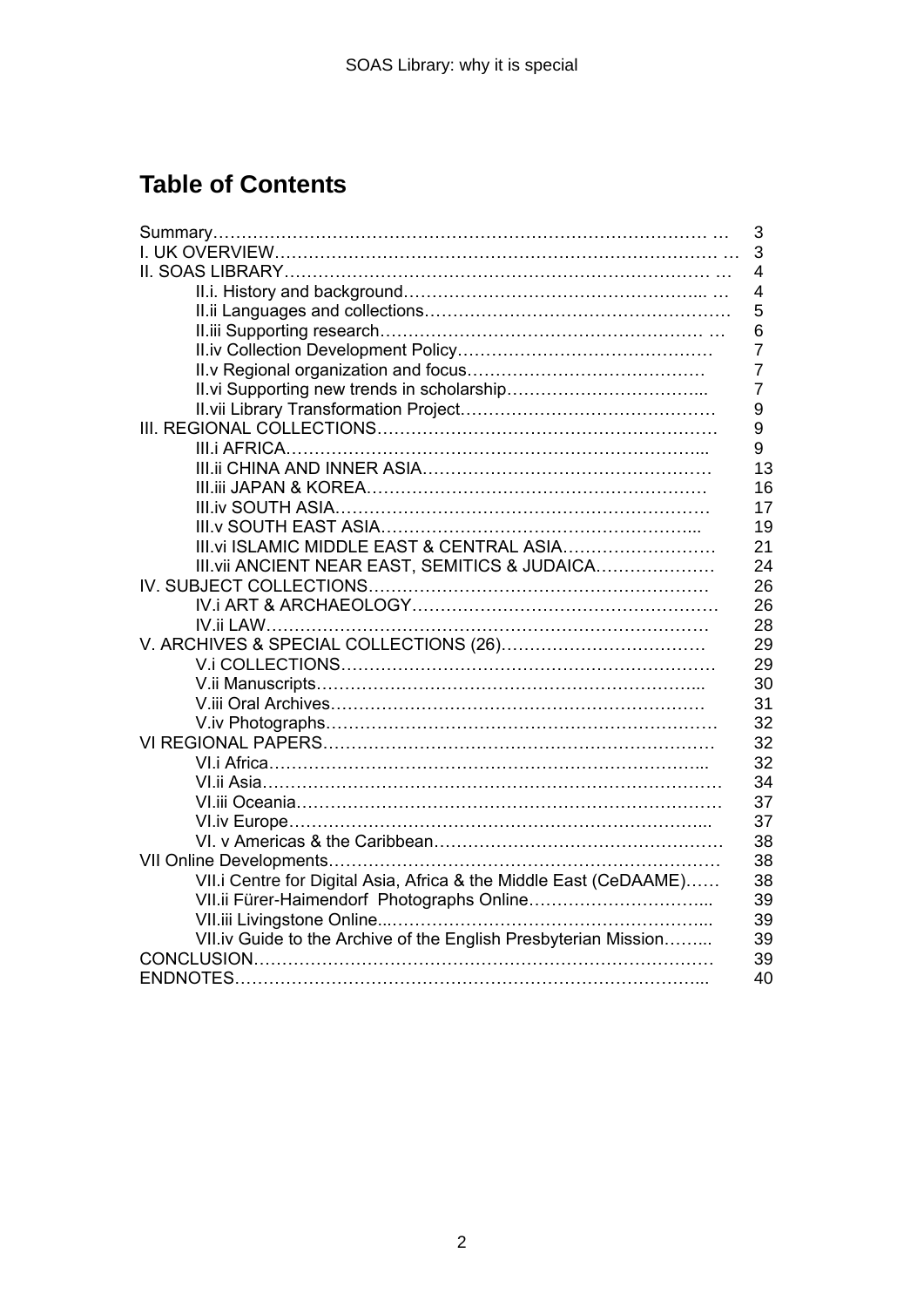# **Summary**

**I.** At a time of financial uncertainty and economic downturn, this paper presents a case for the unique quality and value of SOAS Library, including its Archives and Special Collections, within the context of area studies in the UK.

**II.** The paper offers a broad overview of the history and background of the Library"s collections, noting particularly language scope, support for existing research and new trends in scholarship, and commenting on the Collection Development Policy currently under review.

**III.** The paper then focuses on each of the regional collections relating to Asia, Africa and the Middle East. Coverage of these does not follow a standard format but highlights themes or particular elements of significance, reflecting the diversity and individuality of the collections through both historical development and support for current teaching and research.

**IV.** The two long-standing subject collections, Art & Archaeology and Law, are then considered. Art & Archaeology material has always been collected and maintained by a specialist subject librarian, with support from colleagues for collecting publications in the languages of the regions. Law, however, while located as a discrete collection, was until very recently the responsibility of the subject librarians for the regions with reliance on the Senate House Library and that of the Institute for Advanced Legal Studies (IALS) for the discipline itself.

**V. – VII.** The Archives and Special Collections is a constituent part of the Library collections which provides immense added value. The paper summarises the types and content of the archival and manuscript resources of SOAS, including recent electronic developments.

# **I. UK OVERVIEW**

There are three major categories of libraries and archives with Asian, African and Middle Eastern collections in the UK:

- National libraries such as the British Library, the National Library of Scotland and the National Archives. These institutions have important legacy/historical collections on Asia, Africa and the Middle East, often associated with Britain"s colonial past;
- Libraries and archives attached to specialist or research institutions, either specifically related to a region such as the Royal Asiatic Society, or where part of the collections have an Asian, African or Middle Eastern content (often significant but not always obvious) such as the National Maritime Museum, the Royal Botanic Gardens, Kew, the Imperial War Museum, the National Art Library at the V&A, and the Royal Zoological Society. These lesser known collections are a valuable and under-utilised resource;
- University library collections, either specialist institutions such as SOAS, or larger university libraries with collections supporting departments or centres of Asian, African or Middle Eastern studies within a general university, such as the Centre of African Studies at the University of Edinburgh.

In the UK, university teaching and research, and the supporting library collections, have been shaped by the recommendations in the 1947 Scarborough Report,**(2)** the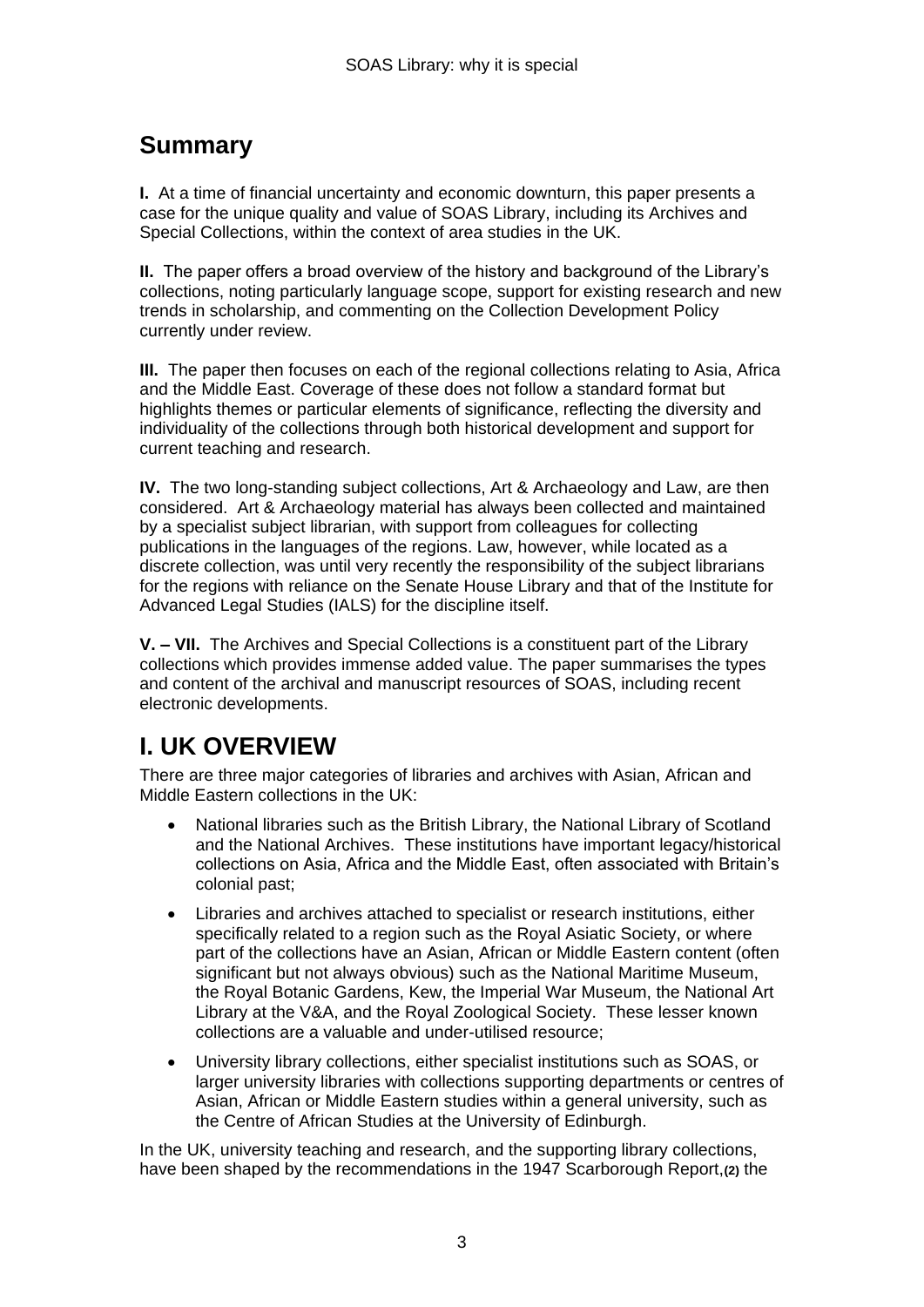1961 Hayter Report,**(3)** the 1986 Parker Report,**(4)** and the 1993 Hodder-Williams Report.**(5)** All of these, even the most recent, date from an era when library collections were still predominantly made up of print and archival resources and the post-war division of the world into defined areas was reflected in distinct area studies collections in libraries. Area studies centres developed and were supported by print resources in university libraries.

A number of library groups, together covering Asia and Africa trace their origins to a Conference on the Acquisition of Library Materials from Asia, held at the School of Oriental and African Studies (SOAS), University of London in 1967.

Academics and ideas are more mobile than physical library collections. Area studies centres may close or relocate and become separated from their collections. For example, the Centre for South East Asia Studies at the University of Hull closed and its academic staff were absorbed into East Asian studies at the University of Leeds but the library collections remain at Hull.

Academics with an interest in Asian, African or Middle Eastern studies (an interest that might be disciplinary as much as regional) do not have to be attached to the main regional studies institution. SOAS is the major centre for Asian, African and Middle Eastern studies in London, but this has not stopped academics with an interest in Asian politics or African economics from being based at LSE or elsewhere.

Many academics with an interdisciplinary, cross-regional approach to a subject may primarily be interested in the discipline (such as development studies or gender studies) rather than identify with a specific region, and will turn to resources from a range of regions. For example, many students, academics or researchers using a South Asia collection might not identify themselves as Indologists or South Asianists, or those using Chinese material might not identify themselves as Sinologists, yet they need to access resources on and from these regions for their individual courses or research. And, increasingly, research funding is awarded to intra-university, crossdisciplinary and trans-regional projects.

SOAS Library is the obvious and, very often, the first port of call for resources to support research and study.**(6)**

# **II. SOAS LIBRARY**

# *II.i. History and background*

SOAS Library has been regarded as the leading national library for Asian, African and Middle Eastern studies since the publication of the Hayter Report in 1961. The only other institution in the UK with such strong, comprehensive African, pan-Asian and Middle Eastern holdings is the British Library, which is wholly reference and "closed access" with no option for readers to browse.

The Hayter Report "… recommended that SOAS Library should be regarded as a national library, and given additional direct funding to support levels of staffing ad collections far beyond those affordable to the School." Indeed, "[i]t was the impact of this additional funding and subsequent financial settlements which enabled the Library"s collections to grow at such a tremendous pace during the 1970s and 1980s … " so that by 1986 the Parker Report " … rightly hailed the Library as "the jewel in the School"s crown"". **(7)**

Additional financial support has continued to date (currently from HEFCE under the "National Research Library" banner) to fund directly the specialist collecting and staff. The Library is unique in bringing together extensive regional African, Asian and Middle Eastern research collections in one building and, up to now, almost entirely on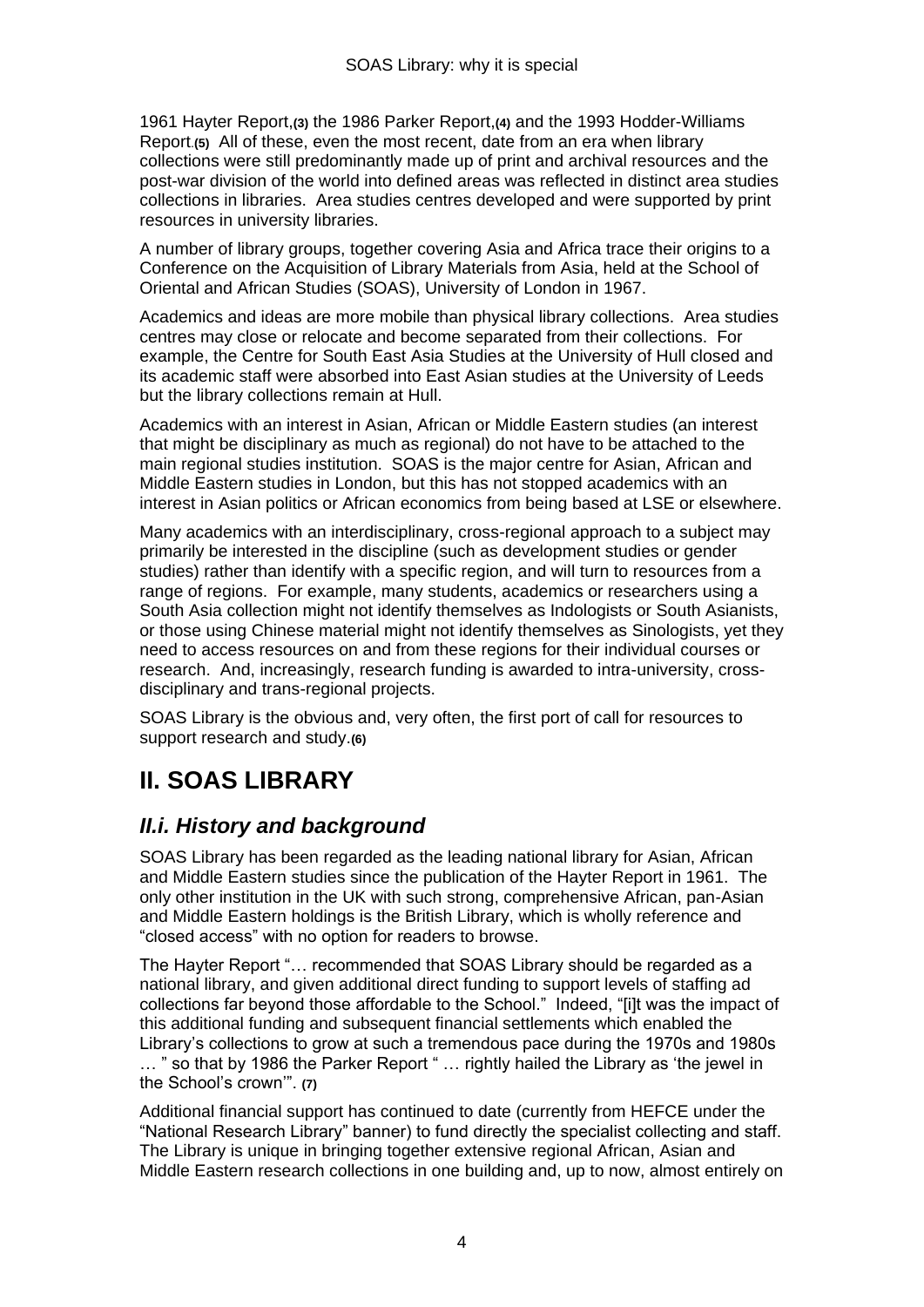open access, with the collections primarily arranged according to their area studies focus.

"The Library"s early collections were enhanced significantly both by gifts and other donations and by trips to Asia and Africa by members of SOAS staff … Retiring academics, both from SOAS and other institutions, regularly present their personal libraries to the School, thus making available important works which are frequently out-of-print and difficult to acquire. … [Donations] of particular significance have been the bequest of books and papers on the Philippines by Ifor B. Powell, the Hardyman Collection on Madagascar and the Burma Campaign Memorial Library. These donations have been particularly important as they have helped to extend the Library's coverage across the School's vast regional remit ... [I]t is frequently though the presentation of materials gathered by private collectors and specialist groups that the Library is able to maintain coverage of other areas."**(8)**

The historical collections, particularly pre-1960s published material as well as the unpublished papers and manuscripts in the Library"s Archives & Special Collections, are of national and international importance. Material acquired in the past 40 years or so is, however, likely to be held at other libraries (in national libraries and in a range of university and special libraries) in the UK and in the USA, Europe and Australia as well as – to varying degrees – throughout Asia, Africa and the Middle East. For this material, SOAS Library holds a less comprehensive collection for each country compared with some libraries in Asia and the USA. The strength of the SOAS Library collection is that it covers the whole of Asia, Africa and the Middle East, as opposed to concentrating on one country or region (as is often the case with US and other university libraries).

SOAS Library has important holdings of pre-1960s Asian and African published material that in many cases is not available in the countries of origin. Either the material was not collected or it has been lost through war, natural disaster or the effects of a tropical climate. For post-1960s publications SOAS Library"s collections cannot be said to be unique or rare and during budget cuts, notably in the 1980s, the collections suffered. Moreover, the explosion of publishing, first in print and more recently in electronic format, has had a huge impact on libraries' acquisition and collection development capabilities. SOAS Library"s more recent collections, particularly in African, South Asian and South East Asian languages (and increasingly in Arabic, Chinese and Japanese) are representative rather than comprehensive in coverage.

Considering the scope as well as the nature of teaching and research at SOAS, which primarily serves the UK higher education community, this is appropriate. Comprehensive collection is more suited to small research libraries with highly focused specialization.

## *II.ii Languages of the collections*

The collections are divided into two main categories: the languages of Asia, Africa and the Middle East and European languages, primarily English.

Regional languages

 The Library"s priority is to collect material in the languages of Asia, Africa and the Middle East currently studied in the School. However it also maintains and develops collections of languages never or not currently studied, both for anticipated future need within the School and as a national research library.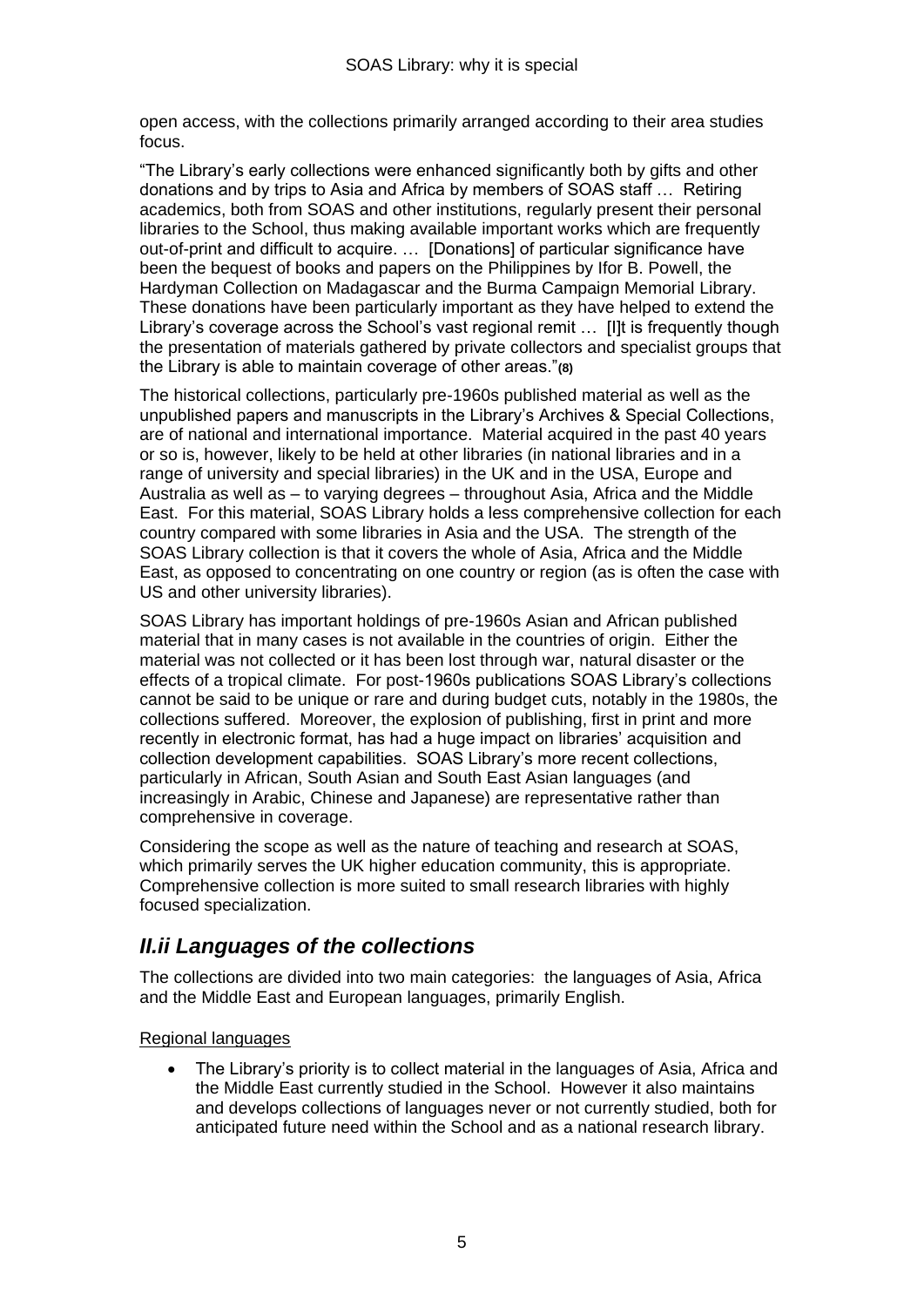- Where there is limited European-language publishing, or where the bulk of serious publishing and scholarship is in the language(s) of the region the Library collects in depth.
- Where English, or other European languages, dominate publishing and scholarship (as in parts of Africa, South Asia and South East Asia), the Library selectively acquires local and regional language publications. The aim is to build up representative collections in regional languages of contemporary and classical literatures, works on language and grammars, religious texts, law (including customary law) and political or historical works.
- The Library acquires translations from Asian, African and Middle Eastern languages into English (and into other metropolitan languages, particularly French). Genres so collected include, principally, contemporary and classical literature and also major, seminal or core religious, historical and political texts.

#### English and other metropolitan languages

Material in English, whether published in Asia, Africa and the Middle East or in the UK, Europe, North America and Australasia, forms the bulk of the European language collection.

The Library actively collects

- languages of the (former) colonial powers in Asia, Africa and the Middle East – including primary materials and contemporary literature and works of scholarship – e.g. works in Dutch on Indonesia, in French on Indochina and the Middle East; in Russian on the Caucasus and Central Asia, and in French and Portuguese on and from Francophone and Lusophone Africa.
- current publications in European languages (mainly English and French) which are official/business or literary/academic languages of parts of Asia, Africa and the Middle East, e.g. English in South Asia and parts of South East Asia; English, French, Portuguese and Spanish in parts of Africa.
- studies of the Turkish and Muslim empires in Europe (e.g. in the Balkans and the Iberian peninsula), including publications in the languages of these regions.
- works of scholarship in other European languages, e.g. German scholarship on Middle Eastern, Turkic, Indic, Tibetan and Chinese studies.

## *II.iii Supporting research*

As the research library for the School and a National Research Library for Asian, African and Middle Eastern studies, a priority for the Library is to develop the research collections, building on existing strengths. It pays particular attention to those areas for which it has special responsibilities under cooperative arrangements, but needs to be alert to changes in area studies in UK higher education and how these impact upon library provision nationally.

"The most distinctive feature of SOAS Library staffing structure is the regional and subject librarian grouping, comprising those who are specialists in the language and publications of a region of Asia or Africa. Their responsibilities embrace the selection and cataloguing of new library materials and the provision of reference and higherlevel research support to students and staff. They collaborate closely with opposite numbers in other libraries around the world …"**(9)**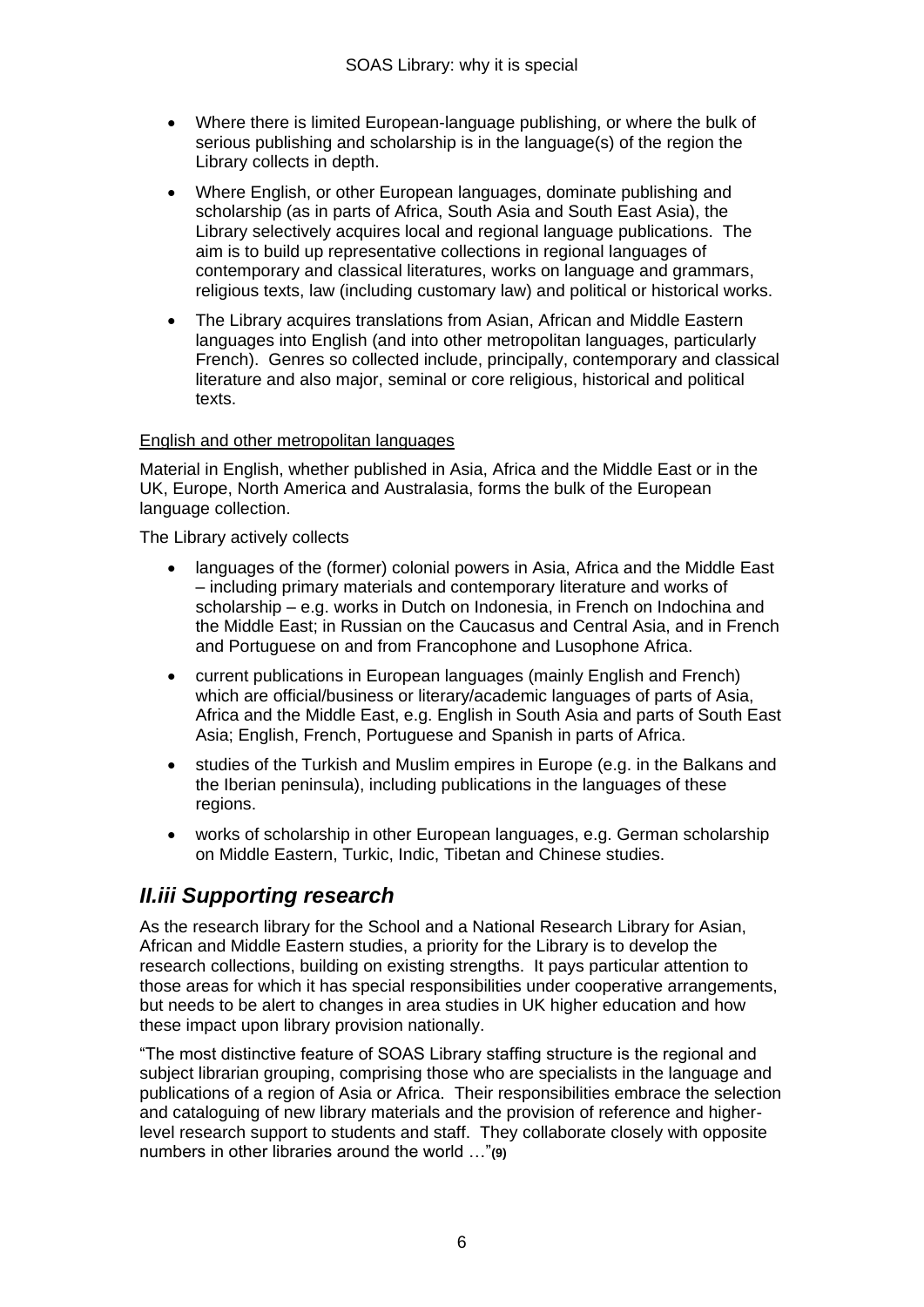# *II.iv Collection Development Policy*

The duality of SOAS Library is that it collects for national and international scholarship as well as serving the teaching and research needs of the School. And it has been through the "legacy" collections, combined with its primary role of supporting the teaching and research of its parent institution, that the Library most supports the national and international research community.

The latest Collection Development Policy revision, now in progress, breaks with tradition in that a structured approach is adopted in order to identify and follow current research and anticipated research trends and benchmark holdings against selected research libraries internationally:

- liaising closely with academic staff to clarify individual teaching and research interests;
- matching these against existing SOAS collections;
- comparing SOAS Library holdings for these with other national and international collections;
- identifying SOAS collection strengths (research level) and weaknesses (teaching or "basic/selected" level);
- following up accordingly.

## *II.v Regional organization and focus*

SOAS Library"s holdings are organised within seven regional collections: Africa; China/Inner Asia; Japan/Korea; Islamic Middle East/Central Asia; Ancient Near East, Semitics & Judaica; South Asia and South East Asia (including the Pacific Islands). There are also separate collections for Art/Archaeology, Law and the Humanities/Social Sciences (including non-regional inter-disciplinary and crossregional material).

Within SOAS Library, the distinct regional collections and specific issues in developing and managing such collections mean that regional librarians have a strong, ongoing identification with their particular region and languages. This has been a strength so long as research and teaching have traditionally concentrated on the languages, literatures and cultures of Asia and Africa – and area studies have delineated and defined what was taught and researched at SOAS.

# *II.vi Supporting new trends in scholarship*

These days, the nature of teaching and research at SOAS (and in the higher education community at large) is changing, encompassing a greater range of interdisciplinary and cross-regional studies where researchers increasingly identify with one or more disciplines rather than an area and seek more non-regional and interdisciplinary material. In addition, there is a distinct shift towards using primarily English-language material.

While the Library continues to collect heavily in the languages of Asia, Africa and the Middle East (and in European-language research materials pertaining to these regions), it is also developing the collections in new directions, following the broadening teaching and research interests of the School. These include global concepts in cross-regional and inter-disciplinary studies that embrace and incorporate Asia, Africa and the Middle East while not being bound by them. Examples are migration, diaspora studies, gender studies, race and ethnic relations,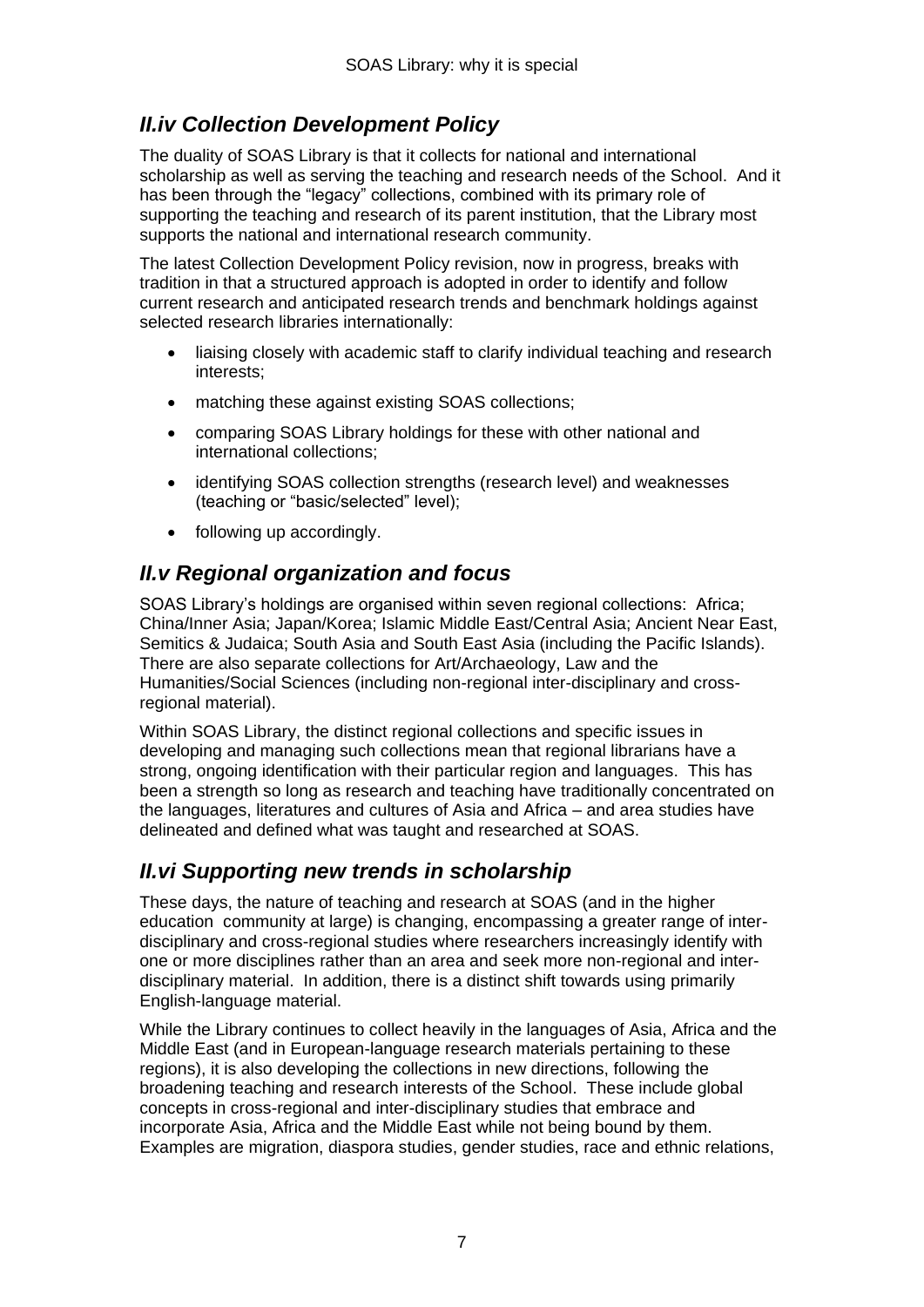comparative religion, development studies, terrorism and counter-terrorism, violence and conflict, financial management, diplomacy, energy resources and more.

"The growth of disciplinary activity in the School, particularly in the social sciences, has resulted in an overwhelming demand for English language publications about Asia and Africa, rather than literary and other works from the regions themselves … [This and other] changes have increased demand for information skills training to be delivered by qualified librarians to students as part of their degree studies." **(9)**

In order to assist students develop core skills (such as note-taking, research and presentation skills as well as library resource and information skills), the Library acquires material supporting these, including works on essay and thesis writing, designing and carrying out surveys, and study techniques.

The Library has responded to the growth in interdisciplinary and cross-regional studies in creative ways:

#### Expanded range of resources

The range of resources (both print and online, accessible on- and off-campus) has been expanded hugely:

- academic staff and research students have been canvassed to identify and prioritise journals, electronic journals and databases needed for their research and teaching;
- funding has been directed towards electronic subscriptions to support these wish-lists;
- logging into electronic resources by SOAS students and academic staff has been extended off-site wherever possible, to ease access to materials (although this is not possible for external users).

#### Subject librarians

Staff restructuring has made possible an extended team of subject librarians supporting the full range of disciplines in addition to the traditional regions studied and researched at the School. Working closely with the regional librarians (and the two existing subject librarians for Art/Archaeology and Law) are subject librarians for Anthropology/Linguistics, History/Religions and Politics/Economics/Financial Management.

Every department in the School now has its own specialist, liaison librarian. Subject librarians can also now provide a level of cover for one another, not previously possible, during leave or illness.

#### New services

A number of new services have been introduced:

- online subject guides for regions and subjects, designed and maintained by specialist librarians, are freely available on the Library's webpages;
- information skills training is available for students at all levels, from first-year undergraduates to PhD candidates, and for academic staff;
- subject librarians prepare electronic reading lists by working with undergraduate and postgraduate course lecturers to link directly from the course BLE (Bloomsbury Colleges virtual learning environment) to the full text of journal articles, where held by the Library) or to the SOAS Library catalogue record (where not available as full-text). A service much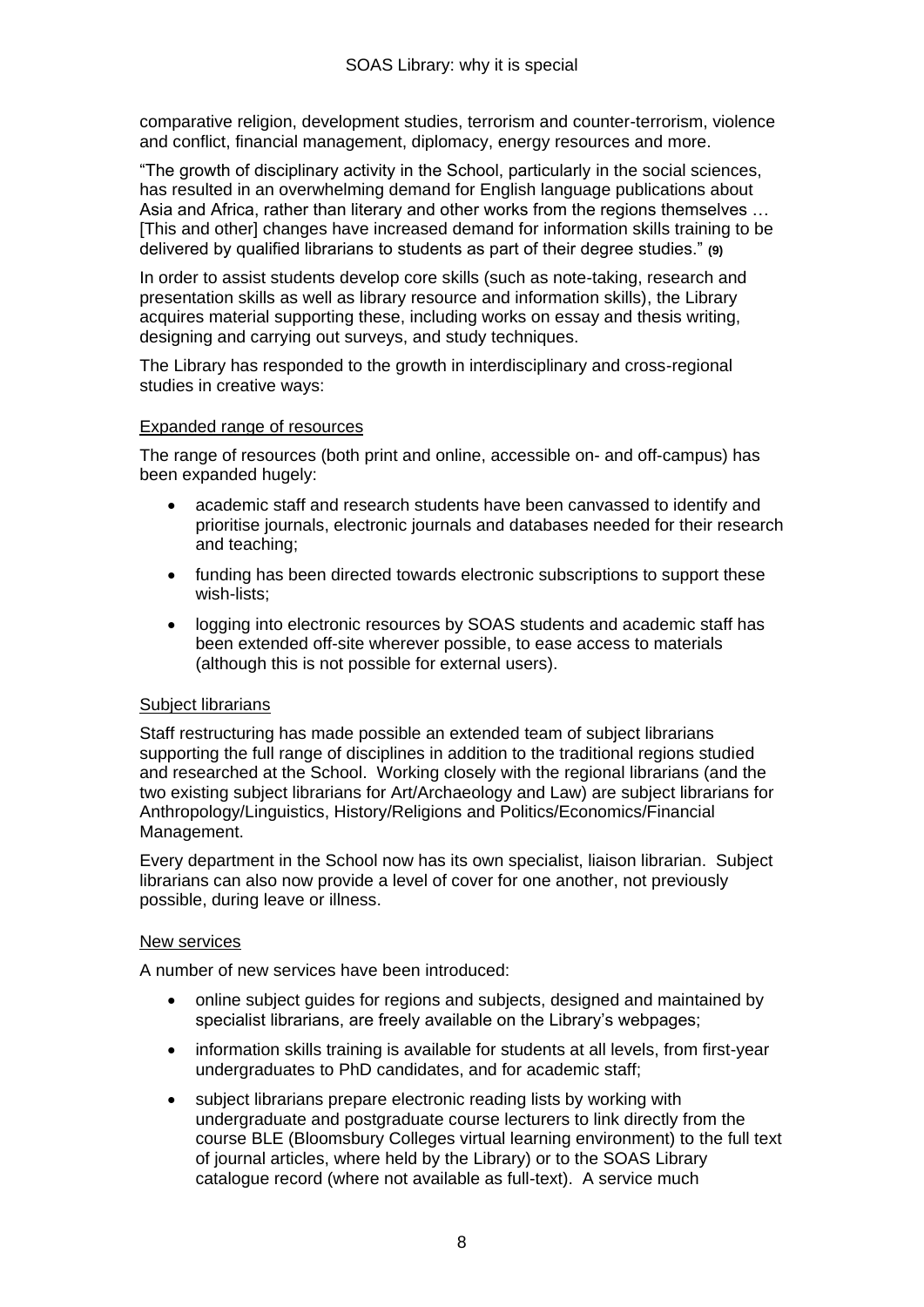appreciated during its pilot phase, priority is now given to first-year undergraduate course reading lists as these are the students most in need of support in locating in-house resources.

# *II.vii Library Transformation Project*

The present library was designed and built in the early 1970s for the needs of a small research institute in which there was rough parity between research and undergraduate students, with about 300 of each, and fewer than 200 taught masters students, totalling approximately 800 students.

The regional layout and the specialist staff were primarily centred on the classical "Orientalist" subjects based on the regional languages and literatures, although politics, economics and anthropology already had a presence. There was no archivist, and the archives and rare books occupied part of one floor of the Library. The opening of the Library in 1973 was a significant moment for the School as it enabled all the various collections and departmental libraries to be brought together in one place for the first time in its history.

Since that time SOAS has changed radically and grown significantly, not least in student numbers, but the Library organisation only recently began to implement its own changes to meet the current and anticipated future needs of the School.

The Library Transformation Project, with a mix of funding from HEFCE, SOAS and the Wolfson Foundation, seeks to accommodate growth in line with the School"s tenyear vision and strategy**(11)** and to create space through reconfiguration and extension of the accommodation. The aim is to adjust an old and very inflexible building to meet the needs of modern and diverse study and research styles. In particular, the Library seeks to enhance research facilities through:

- refurbishment of the atrium and the upper floors:
- increased study and quiet reading spaces;
- reorganisation of library book stock, with busier and more heavily-used (mainly English-language) materials on the lower floors ascending to the quieter atmosphere of the research collections on the higher levels);
- rethinking of staff accommodation to facilitate access to a range of support services;
- new roof windows and lights and louvres to the atrium;
- improved thermal conditions allowing a better flow of air;
- increased levels of daylight.

# **III. REGIONAL COLLECTIONS**

## *III.i AFRICA*

Material on and from Africa has been collected since the foundation of the School (as the School of Oriental Studies) in 1916, although Africa was not included in the name until much later and there was no separate Africa Section in Library until the 1960s.

The significance of the 1960s for African studies:

 The Hayter Report (1961) initiated the era of area studies. For example, the SOAS Department of African Languages and Cultures had grown to about 25 academics covering the whole continent by the early 1980s – when financial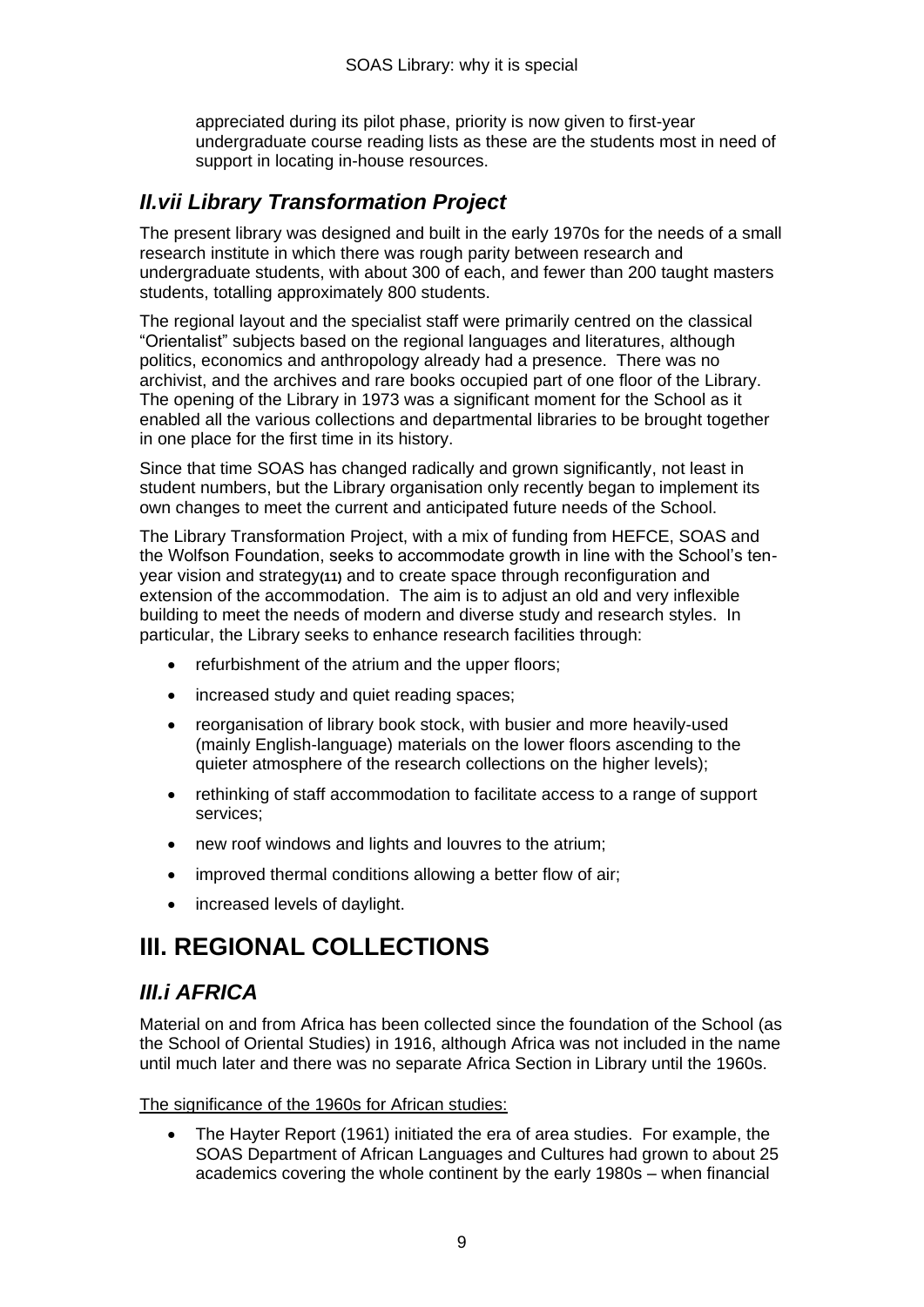and other constraints reduced these to nine through retirements and cutbacks

• The "Invention" of African history as a discipline by Roland Oliver (whose papers are now in the Library"s Archives and Special Collections). Africa was at last considered to have its own history.

#### Coverage

The SOAS Library is the principal academic library in the UK for African studies and, unusually, it covers the whole of Africa. It is therefore the Library of first resort for many students and researchers, whether in the UK higher education community or otherwise.

#### European language collections

The bulk of the collections are in English, but a substantial minority of what the Library purchases is in the metropolitan languages of the colonies: chiefly French as the other principal presence, but also Portuguese as the third largest, with some Spanish, Italian and German. Other European languages are represented where there is no obvious historical link with Africa but research and scholarship is undertaken, such as in Russian and Polish.

The Library holds the most extensive French-language collections on and from Africa in the UK. The collections also include significant materials on Lusophone Africa – the only such in the UK. A grant from the Gulbenkian Foundation in the early 1970s enabled the Africa Librarian to visit Portugal and buy many local publications. The collection also includes a number of Italian publications of the Fascist period on particularly Ethiopia and Somalia.

The Library has built up unparalleled holdings of African literature in English and the other metropolitan languages of Africa (French and Portuguese) in a range of genres, including a substantial collection of literary criticism. The Library"s extensive collection of Francophone literature from northern, western and central Africa is unique in the UK.

During the Apartheid era the Library collected a range of publications from within and outside South Africa covering all perspectives – many visiting South Africans were amazed to find books and journals here which were censored and unobtainable in South Africa – and often unobtainable post-apartheid as out of print.

Government publications: the policy is to acquire these where possible. But with over fifty countries, many of them with no direct links to Britain, this has not been easy. The aim now is to concentrate on Anglophone countries (bearing in mind other UK academic libraries" collection policies) but be selective for Francophone and Lusophone.

**Law:** the policy is to acquire laws and law reports from all African countries except South Africa where Roman-Dutch law applies (collected by the Institute for Advanced Legal Studies). The Law Department for a long time had a strong interest in customary law and there was a strong African law presence in the Department. This has changed as the political circumstances of African countries changed; scholarly interest now lies more in thematic law (e.g. human rights, gender, migration)

Change in focus: It is interesting how the older parts of the collections are much more traditional in coverage and focus. African studies began with a focus on history, archaeology, language, anthropology, religion (traditional and Christian), folklore &c. After a period in which Africa tended largely to be seen, even by the scholarly community, in terms of famine and civil war, African studies have now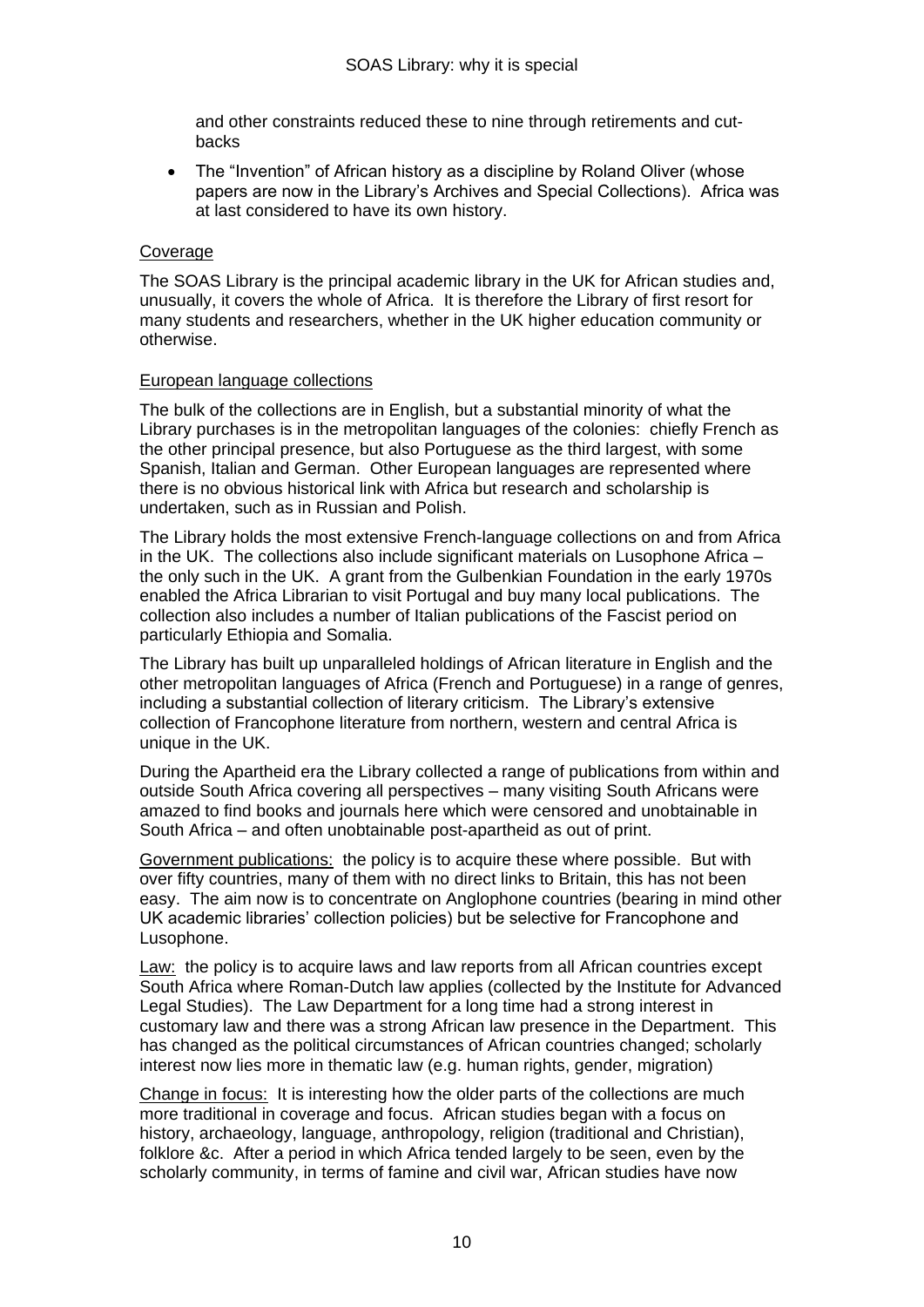become much more vibrant and relevant to the contemporary world – music and performance (film, theatre, dance), art, development studies, globalization, media, migration and diaspora, financial management, governance – as well as the more traditional disciplines.

#### African Languages Collection

This is a unique collection in the UK and Europe, perhaps worldwide. As befits its national research role, the Library seeks to acquire material in and on all African languages rather than simply support languages taught and researched at SOAS. The collection goes down to pre-university level, as far as children"s literature in some cases, in order to provide representative examples of languages in which little is written or published. Certain languages (e.g. Somali, Swahili, Hausa, Yoruba) are substantially published, and at a range of levels. For others there is very little published (or at least obtainable), maybe almost nothing outside official publications and school textbooks.

#### Africa Department Library

This collection belonging the Department of African Languages and Cultures was given to the Library in 1973. It was a hybrid collection, containing multiple copies of teaching texts but also – and more interestingly – a huge amount of material from the early part of the 20th (and occasionally late 19th) century in and on African languages. This was the period when African languages were being studied intensely by the missionary societies for evangelical purposes, and English scriptures and classic literary works like Bunyan"s The Pilgrim"s Progress translated into them. In certain cases, African languages, traditionally oral, were written down for the first time. The Library holds an excellent collection of Christian texts in African languages, such as the Bible and constituent parts of it, prayer books, classic literary works. There are also many practical publications – for example, on basic hygiene, health care, agricultural techniques – for use by the local populations. The collection is only partially catalogued and much of it is still held in store.

#### African Language Texts Project

This project – run by Dr. Michael Mann (of the Africa Department) in 1990/91 with external funding from the Boston Colonial Experience Project – created a database and printed catalogue of African language texts (excluding purely linguistic and teaching materials) held in SOAS Library, both in the main collection and in the Africa Department Library.

#### Somali language collection

Several SOAS academics have been very helpful in building country or language collections. For example, the late Prof. Bogumil Andrzejewski who travelled and worked a great deal in Somalia always purchased local publications for the Library. Prolonged civil war destroyed most libraries and universities – but SOAS holds an outstanding collection of what are now quite possibly unique or rare local Somalilanguage publications

#### Named collections

Society for Libyan Studies Library

The Society for Libyan Studies, now based at the Institute of Archaeology in University College London, promotes and co-ordinates the activities of scholars working on the archaeology, history, linguistics and natural history of Libya. Its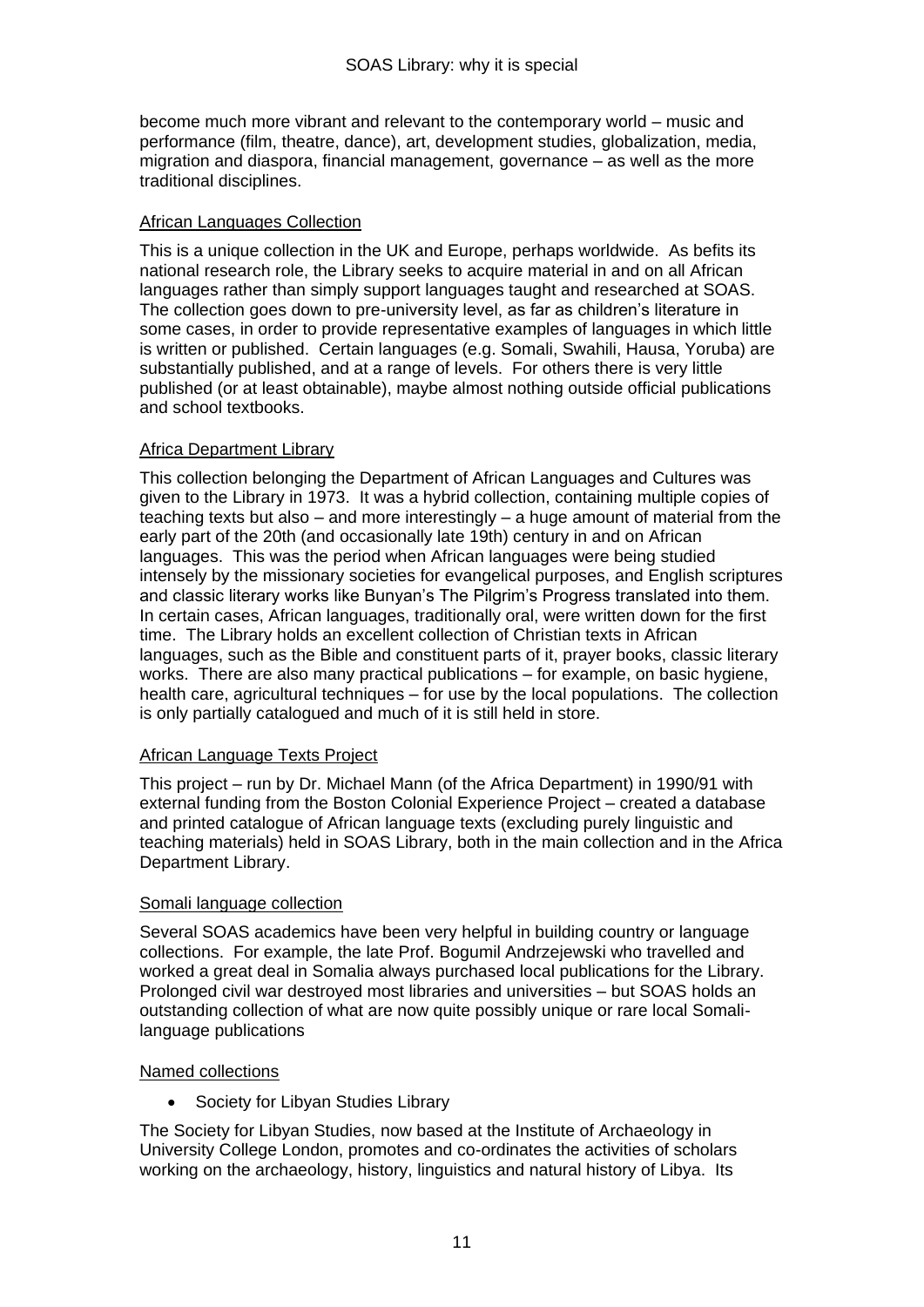extensive library collection, covering a broader geographical area, is extremely significant in its fields. The Society gave its library to SOAS in 1974 on permanent deposit. New material is added regularly as the Society publishes or purchases works in these fields.

Hardyman Madagascar Collection

This unique personal collection was donated to the Library in 1991 by the late Rev. James and Marjory Hardyman. Born in Madagascar and son of a missionary there, James Hardyman himself served as a missionary in the country until his retirement in 1973. This astonishing collection of books and journals, built up over a lifetime from boyhood, focuses exclusively on Madagascar and is far wider and deeper than the Library"s own. It covers a broad swathe of subjects in addition to church and mission history and in a variety of languages including more French and Malagasy than English – and some Welsh. The collection is unparalleled worldwide and attracts visitors from Madagascar as well as the international scholarly community. It complements and connects neatly with the SOAS Archives and Special Collections which holds the archive of Council for World Mission, for whom James Hardyman served as archivist during his retirement, weeding and preparing the archive for transfer to SOAS.

Onitsha Market Literature Collection

This is a selection of about 140 Nigerian popular pamphlets from the 1960s. They are part of a literary phenomenon that developed after the end of World War Two, coinciding with a spurt of literacy growth and increase in Nigerian-owned and operated printing presses along with other factors. It ended with the Nigerian Civil War (the Biafran War). The pamphlets were sold in the market in Onitsha in the Eastern Region of Nigeria, and mostly printed in and around the area. They were written for and purchased by the increasing number of the literate and semi-literate population, were mostly in English, and ranged widely in scope. Many were fiction (particularly relating to love and marriage), but the bulk dealt with factual subjects, mainly "self-help" and advice on dealing with the problems of life (economic and social). The SOAS Collection is a fraction of what was published and there are similar collections held in other research libraries in the UK (e.g. British Library) and the United States.

Furniss Hausa Popular Literature Collection

This collection of popular Hausa-language fiction, much of it written by women, was built up by Prof. Graham Furniss at SOAS and came to the Library in 2007 after he had finished using it for his research. While individual items are flimsy and nonacademic, the collection as a whole possesses immense research significance.

Gifford African Christianity Collection

This collection of mainly English-language local publications on African (especially West African Christian sects) was built up by Prof. Paul Gifford at SOAS and presented to the Library on his retirement in 2009. Again, individual publications may not be particularly significant or academic in themselves, but as a collection it possesses valuable research significance. The collection is yet to be catalogued.

#### National responsibilities

SCOLMA (the UK Libraries and Archives Group) **(12)**

SCOLMA was founded in 1962, following the Hayter Report"s recommendations for the creation of inter-university committees to cover "library needs" in a co-ordinated manner and the allocation of resources both to the development of existing libraries serving the field and to new centres being established and building up new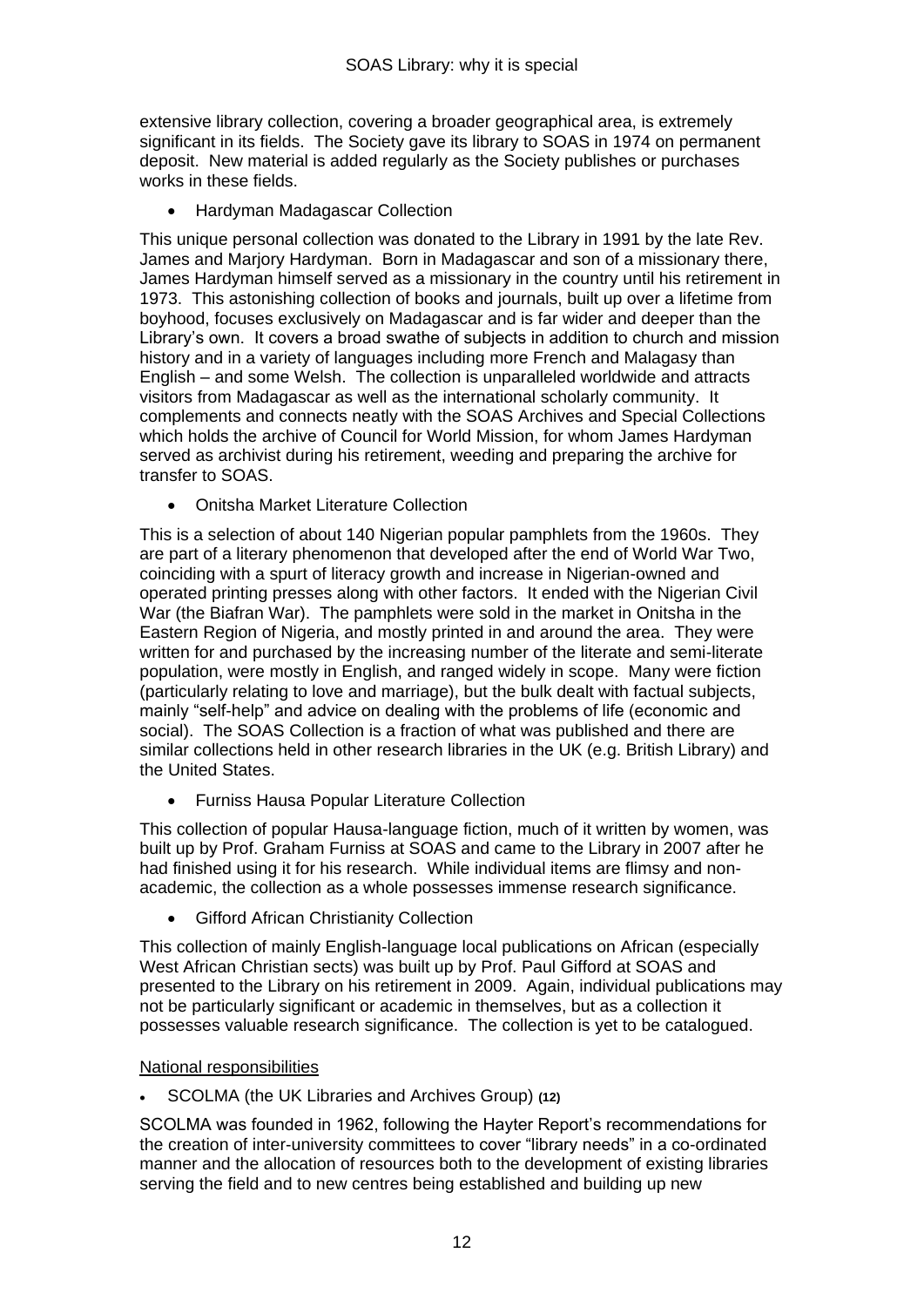collections. SCOLMA"s purpose was to provide a forum for librarians and others concerned with the provision of materials for African studies in libraries in the United Kingdom. SOAS Library has always been a key member and the Africa Librarian has always served on its Committee, usually as one of the office-holders.

The SCOLMA Area Specialization Scheme **(13)** was initiated in 1966/67 as a cooperative scheme whereby certain member libraries assumed responsibility for obtaining publications from a particular country or group of countries or in a particular subject field. SOAS Library has been unusual for the large number of countries for which it has taken responsibility, reflecting its own broad coverage:

- North Africa and the Horn: Algeria, Libya, Morocco, Tunisia, Mauritania, Ethiopia, Eritrea, Djibouti, Somalia (i.e. the whole, excluding Libya)
- southern Africa: Botswana, Lesotho, Swaziland, Zimbabwe, Madagascar
- west Africa: Nigeria

SOAS also holds responsibility for African vernacular languages, reflecting its own unique collection.

MELCOM (Middle East Libraries Committee)

A similar arrangement is in place for libraries with Middle Eastern collections. SOAS Library holds responsibility for collecting publications on North Africa (excluding Egypt), in Arabic and other regional languages as well in French and English, in the humanities and the social sciences [see below: paragraph III.vi]

# *III.ii CHINA AND INNER ASIA*

The China and Inner Asia collection covers China, including Hong Kong, Macao, Taiwan, Mongolia, Tibet, Eastern Siberia and East Asia in general.

It is the largest collection of materials on modern and contemporary China in the UK and is one of the most important China libraries in Europe. The collection is a rich research resource for both individual and corporate users. Consisting of some 200,000 volumes in total, the majority are written in Chinese; 20,000 pamphlets; 6,000 Japanese-Sinological works; a considerable amount of material on microform, including local Chinese newspapers of the 1950s and 1960s in microform, some kept up to date; important missionary archives, and some 2,000 periodical and newspaper titles, over 500 of which are current Chinese titles; about 120 atlases. The strengths of the collection include a law collection, statistical, economic, and provincial yearbooks, and a growing collection of e-resources.

It is a rich resource for modern and contemporary China studies and a solid working basis for the study of pre-modern China. The collection covers vernacular languages; politics and government; foreign relations; anthropology and ethnic minorities; business, finance and economics; law; modern Chinese literature and language; military studies; overseas Chinese; press and media; women's studies and the Chinese Communist Party.

The collection is well-used by the UK and international research community, particularly for its historical collections such as the Chinese literature of the 1920s-1930s and its Republican periodicals.

The European Association of Chinese Studies (funded by the Chiang Ching-Kuo Foundation) provides annual travel grants for European researchers to visit libraries in Europe. On average, three to four such researchers visit SOAS every year, and acknowledge SOAS Library in their resulting theses or publications.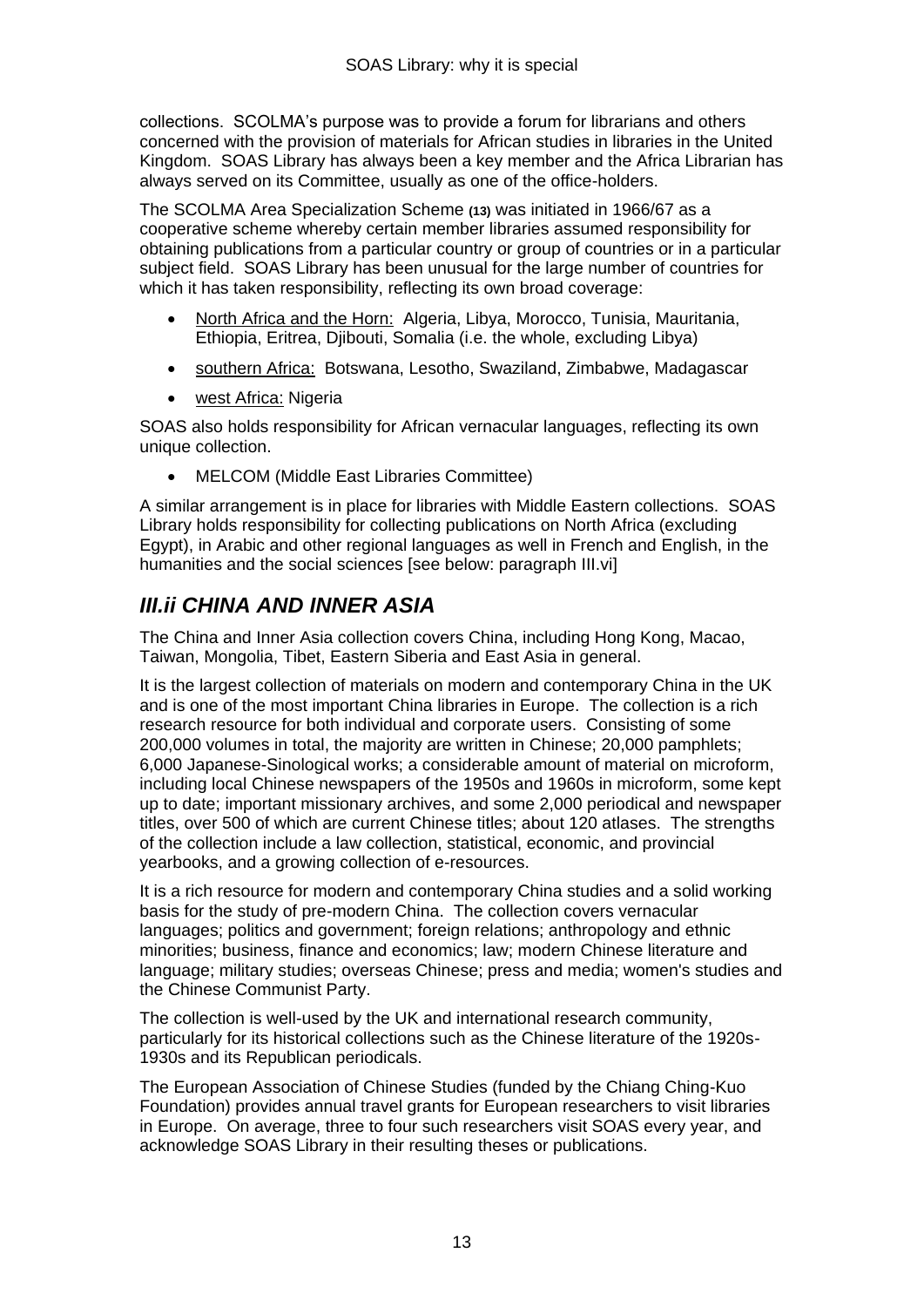#### Morrison Collection:

Assembled by Dr. Robert Morrison (1782-1834), the first Protestant missionary to China, in Guangzhou and Macao from 1807-1823 and important in the history of cultural contacts between China and the West. He translated the Old and New Testaments into Chinese, compiled the first Chinese-English dictionary (published 1823) and a Chinese grammar. The collection contains over 800 Chinese titles, mainly 17th and 18th-century Chinese blockprints. Subjects include medicine, astronomy, Buddhism, Daoism and literature as well as history and philosophy. This unique Chinese collection at SOAS has attracted scholars from all over the world especially on the commemoration of the 200th anniversary of Robert Morrison"s arrival in China. A recent publication, West, A.C., 1998, *Catalogue of the Morrison Collection of Chinese books,* London: University of London School of Oriental and African Studies (funded by the Chiang Ching-Kuo Foundation) is now online and freely accessible worldwide.

#### Marsden collection

These printed books and manuscripts were collected by the Orientalist and numismatist, William Marsden (1754-1836), who was involved in the East India Company and later held a post at the Admiralty. The collection includes some Chinese books and unique old travel books related to China. He translated Marco Polo into English.

#### Johnston Collection

The library of Sir Reginald Fleming Johnston (1874-1938) was bequeathed to SOAS after his death. He was a British administrator, first in Hong Kong (1898-1903) and then in Weihaiwei district, Shandong Province (1904-1918) and oversaw the District"s return to China in 1930. He was English tutor to Puyi, last Emperor of the Qing Dynasty (1918-1925), and later joined SOAS as Professor of Chinese (1931-1937).

The collection comprises some 16,000 volumes, mostly in Chinese and English, with some in Japanese and Sanskrit. It is rich in Buddhism and 1920s Chinese literature, including mountain chronicles. Johnston was well-connected to those in high positions, including well-known authors. His collection includes autographed editions of Hu Shi (1891-1962) a Nationalist diplomat, philosopher and scholar, the poet Xu Zhimo (1897-1931) and an album of paintings by Chen Shu (1612-1682) dedicated to Johnston. This collection is considered to be one of the finest collections of Chinese and Far East books in the UK.

#### Pre-20th-century books and manuscripts

Books: c. 20,000 volumes of pre-modern Chinese books. This includes over one thousand bound volumes of Ming dynasty edition (1368-1644) and over eighteen thousand volumes of Qing dynasty block-print editions (1644-1911). Many of these titles are rare and provide a rich source of material for scholars and students studying Chinese literature, history, philosophy, law, medicine, popular beliefs including Buddhist and Taoist works, and institutions.

Manuscripts: include the Yongle dadian (Yongle encyclopaedia), the world"s largest known encyclopaedia - compiled between 1403 and 1408 during the Ming dynasty (1368-1644) under the direction of the Yong le Emperor. The work was in 11,095 volumes, covering all that had ever been written on the Confucian canon, history, philosophy, literature and the arts and sciences. Most of it was burnt in the fire during the Boxer Rebellion in 1900, with fewer than 400 volumes of the set surviving into modern times. Many are in private collections outside China; SOAS has six volumes of the encyclopaedia.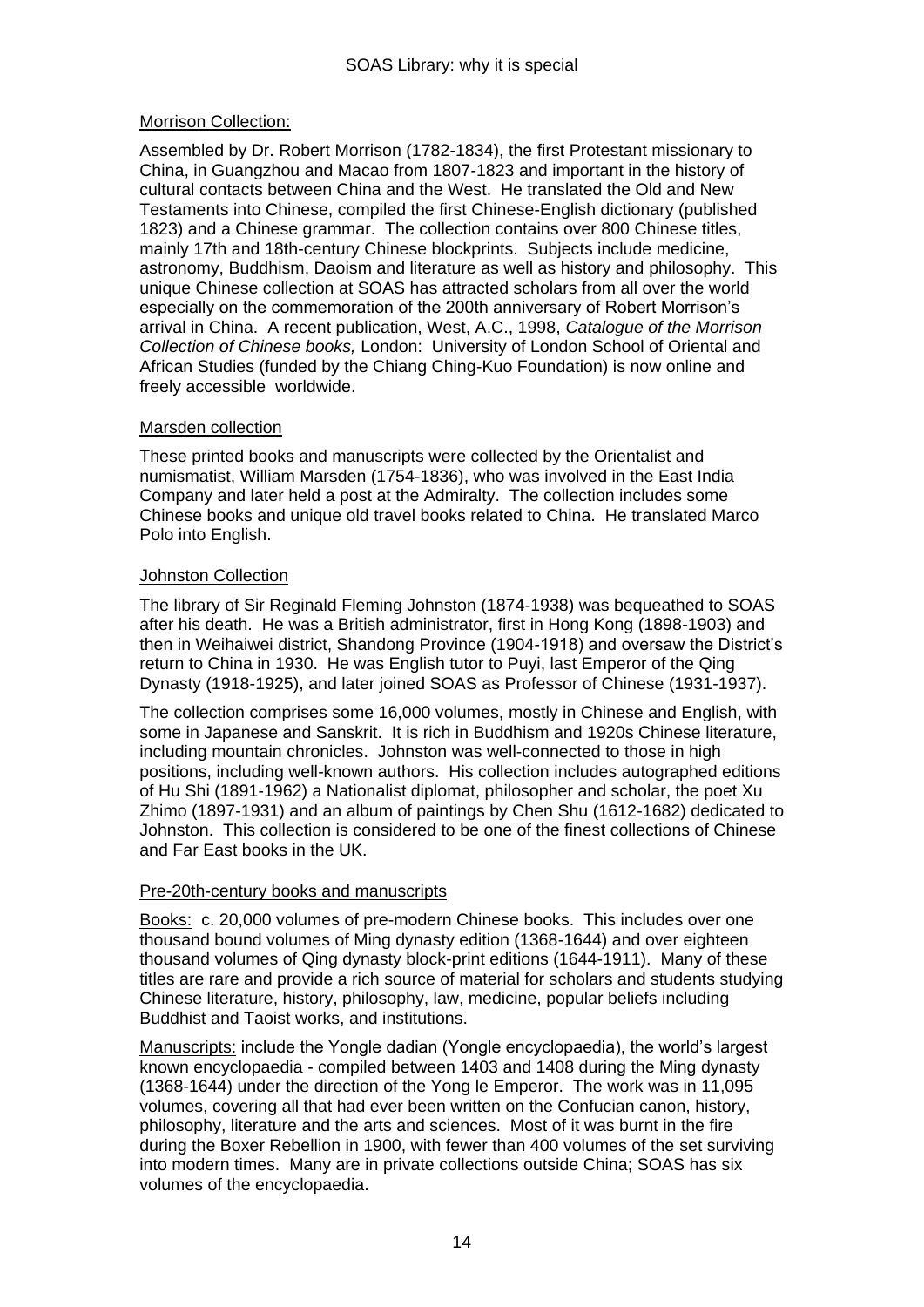#### Pre-1949 Chinese periodicals

Sixty pre-1949 Chinese journals and magazines published in China, most of them originals published in Shanghai and not held in any other libraries. These capture the literature, culture, advertisements and politics of the time and many have colourful illustrations.

#### China coast newspapers, late 19th-early 20th century

Thirty China coast newspapers of the 19th and early 20th century published in London, Hong Kong and China relating to commercial and political relations between China and Europe. They are invaluable primary sources of information about aspects of the politics, commerce and culture of times past and present, offering the researcher time-stamped facts, perceptions and reactions of the contemporary participants in historical events. The articles, photographs, letters, advertisements, and obituaries of the daily and weekly press bring to light events rarely detailed in official sources. They are objects of study in themselves, reflecting the views and biases of their respective editors and publishers, and casting a revealing light upon local, national, and international issues.

The newspapers are fragile and out of copyright – a resource highly suitable for digitization, thus making them internationally accessible via the web without fear of further damage.

#### Hong Kong collection

SOAS is the only library in the UK which actively collects material on Hong Kong. The Hong Kong Government Office Library was donated to SOAS in 1997 after Hong Kong returned to Chinese sovereignty, and consists of c. 800 volumes of western books and periodicals on Hong Kong and 228,000 pages of newspaper cuttings on microfiche.

The newspapers cuttings are items selected from Hong Kong government information bulletins, proceedings of the British Parliament and the Legislative Council in Hong Kong, press releases and a wide range of Hong Kong and United Kingdom newspaper and periodical articles. They date mainly from the 1970s and 1980s, with a few from the 1960s.

This collection covers the gaps in SOAS Library"s own Hong Kong Collection, and it reflects the history, politics, economics and the people of Hong Kong and the relations between China, Hong Kong and the United Kingdom which is an invaluable resource for researchers.

#### Modern China collection

The Hayter Report (1961) advocated modern studies in the fields of history, geography, law, economics and social studies and emphasised the concept of area studies. Funds were made available to the Library to support research and teaching in these new areas.

The Contemporary China Institute was established in 1968 (and merged with SOAS Library in 1972) to support advanced research and training in modern Chinese studies, to promote publications, and to find a way of disseminating knowledge of contemporary China to a wide audience. It included H. McAleavy"s library of mainly modern popular literature and material social life (donated in 1970).

When the library and archives of the old London Missionary Society (now the Council for World Mission) was deposited at SOAS in 1973, its extensive collection of old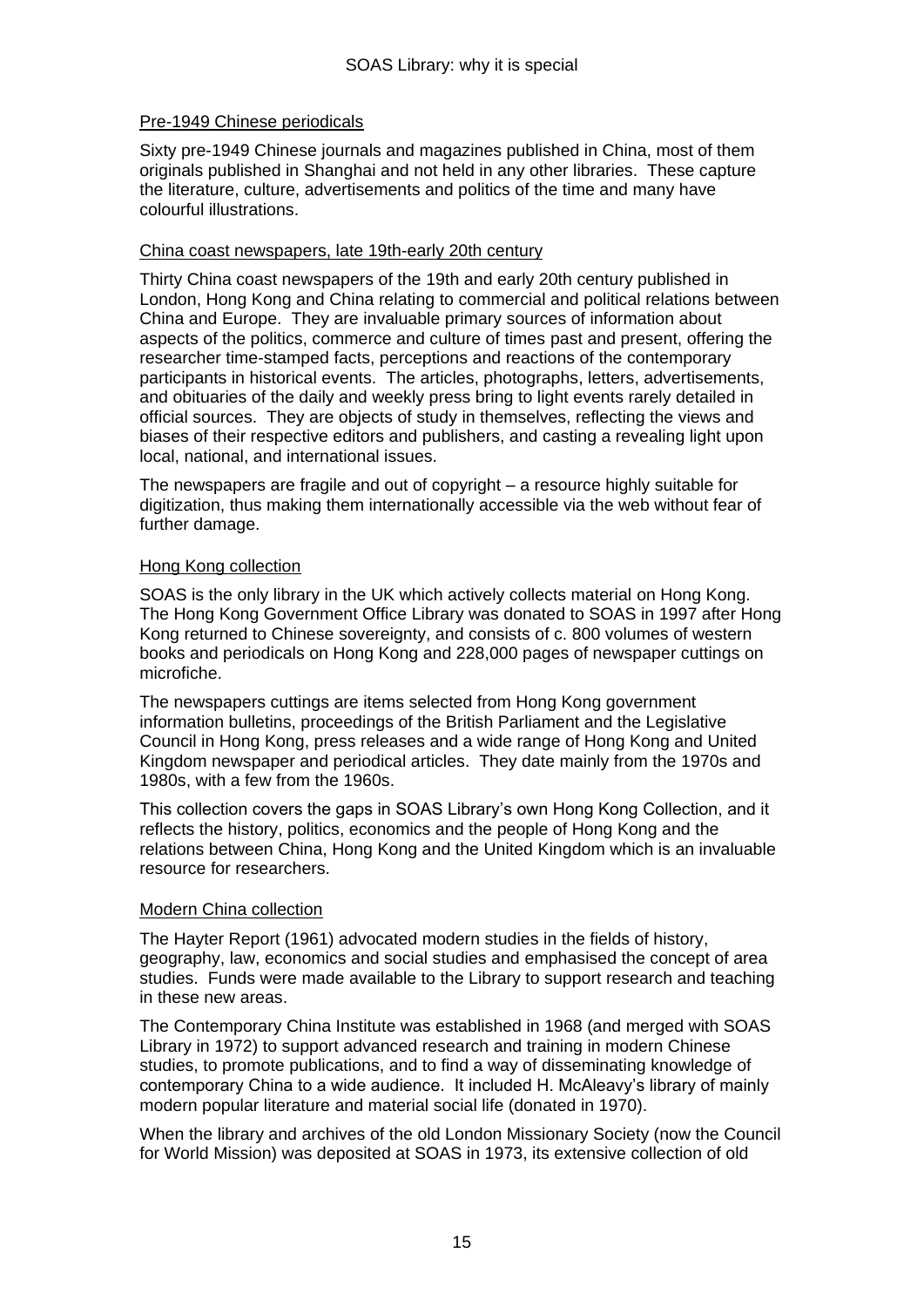Western books on China, assembled by a medical missionary, William Lockhart, in the 19th century came with it.

During the 1980s, because of the increased demand in teaching and research, the Library set up a Chinese law collection which was heavily used by several law firms at a time when law materials were difficult to find elsewhere.

SOAS Library holds some 400 titles of Chinese yearbooks and annual statistical compendia covering provinces, cities, economic zones and individual industries as well as other economic and social developments.

The library also holds some 5,000 volumes of Japanese material on Chinese studies.

#### Databases

Chinese databases tend to be expensive. SOAS Library subscribes to the China Academic Journals as part of a UK libraries consortium and has individual subscriptions to a number of other databases.

China Library Group & European Association of Sinological Librarians **(14)**

The subject librarians for China are members of the China Library Group and the European Association of Sinological Librarians.

# *III.iii JAPAN & KOREA*

#### **History**

The original collection was transferred to the newly founded School of Oriental Studies from the London Institution in 1917. Quite soon the collections of B. Ponsonby-Fane and Sir Henry Partlett were added to the School. Those are the origins of today"s collection. The next major acquisition took place at the end of World War Two when books originally kept in Japanese embassies and consulates in London and Europe were transferred to the collection.

The collection benefited from the Scarborough Report (1947) stressing the importance of acquiring Chinese and Japanese language materials. The Library was able to spend £4,000 on Japanese language materials between 1948 and 1950 and these form the core of the collection.

The collections have been widely supported by external donors in recent years: Academy of Korean Studies, Japan Foundation, Kasumi Kaikan, Korea Foundation, Korean History Compilation Committee, Mitsui and Company Ltd., Toshiba International Foundation and many other organizations and individuals.

#### Japan

The Library holds some 100,000 items on Japan. The collection is one of the largest and oldest in Europe and is particularly strong in pre-modern history and literature, religious studies, film studies, and Japanese linguistics. The section has built up a collection of pre-Meiji (1868) woodblock prints and manuscripts. Most of the 270 titles were donations from Lord Harlech and Mr. Frederick Anderson. For details see: Chibbett, D.G, Hickman, B. and Matsudaira, S., 1975, *A descriptive catalogue of the pre-1868 Japanese books, manuscripts and prints in the Library of the School of Oriental and African Studies*, London: Oxford University Press.

#### Korea

The Library has collected some 40,000 items on Korea. The collection is the largest in Europe, and is focused on history, literature, music, and Korean linguistics. It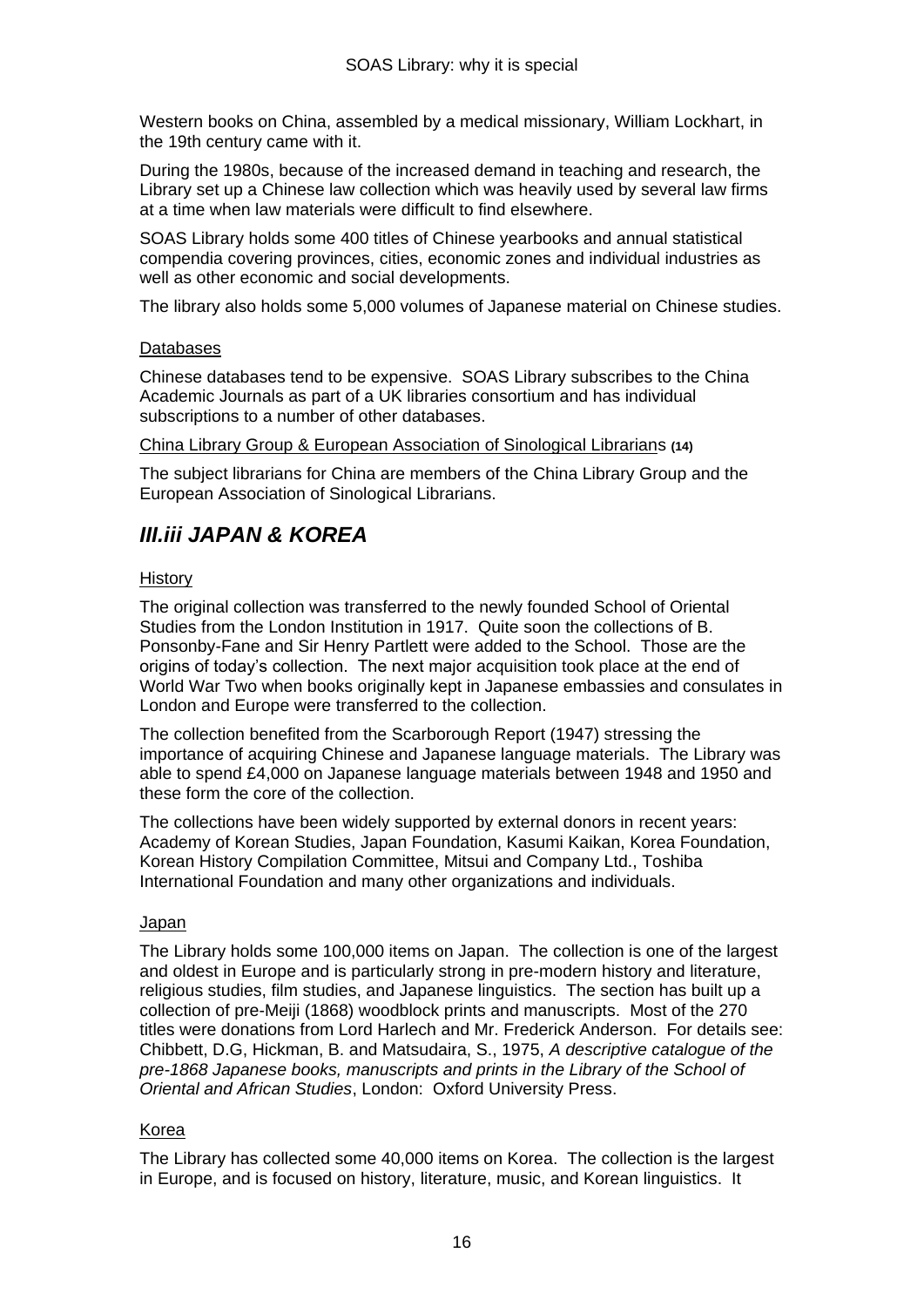includes materials from North Korea, which were difficult to acquire until recently. Materials from North Korea were acquired through exchange with East European libraries between the 1970s and 1980s. The Library has purchased selected North Korean materials to support research in SOAS in recent years.

#### Japan and Korea Library Groups

The subject librarian for Japan and Korea is a member of both the Japan Library Group **(15)** and the Korea Library Group.

### *III.ivSOUTH ASIA*

The legacy collections on South Asia reflect 19th and early/mid-20th century British involvement in the region, so material on the sub-continent is well represented,

SOAS Library has actively built up research collections relating to South Asia (covering present-day India, Pakistan, Bangladesh, Nepal, Bhutan and Sri Lanka) and, to a lesser extent, on the South Asian diaspora. These include publications on and from South Asia, in the languages and cultures, arts and humanities, and law and social sciences.

#### Current strengths

As well as continuing to collect a representative collection of material in the languages of the region, the large size and growth of the collections in English on South Asia is an indication of the regional context. English is an important language in parts of South Asia, used in business, administration, publishing, education and in academic research. Much of the academic research is conducted in English and there is a thriving English language publishing and bookselling trade.

Noteworthy is the large collection of original English-language literature (novels, short stories, poetry and dramatic works)) published in South Asia and among the diaspora communities, particularly South Asian diaspora writers in the UK, North America and Australasia.

The Library has especially strong collections of films from India, built up to support the growing interest, at both teaching and research level, by the South Asia Department and the Centre for Media and Film Studies

Substantial research collections have been developed in a range of South Asian languages, ancient and modern – beyond what is taught or researched at the School. These include Sanskrit and Pali, Bengali, Gujarati, Hindi, Malayalam, Marathi, Nepali, Punjabi, Sinhala, Tamil, Telugu and Urdu.

The Dey Bengali Book Fund is donation by Mr. & Mrs. Dey, on their retirement from SOAS after many years (not based the Library) for the purchase of books in the Bengali language published in India.

#### **Religion**

The Library develops and maintains a range of material relating to the religions of South Asia, the sociology of religion and translations of religious texts. Coverage includes Hinduism, Jainism, Sikhism, Zoroastrianism, Islam and Christianity in South Asia; also Buddhism in India, especially on the history of Buddhism and the Buddha. Theravada Buddhism in Sri Lanka and on Mahayana Buddhism in the Himalayan kingdoms of Nepal and Bhutan.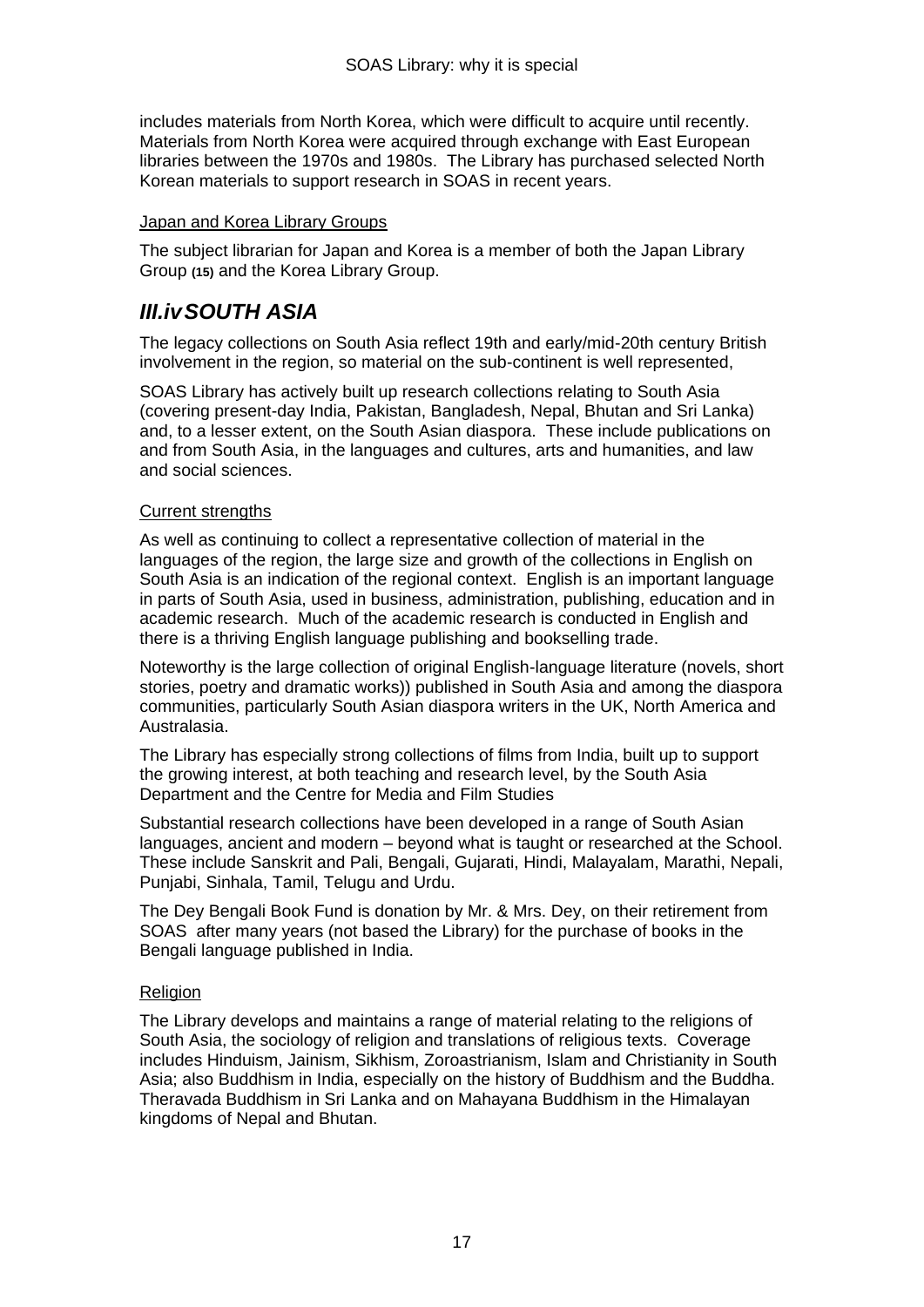#### Law

The collection of South Asian law, including religious and customary law, is unrivalled in the UK and possibly worldwide. SOAS has responsibility for South Asian law in the University of London. The library collects all the India Law Reporter and individual law reports. All legislation, court reports and official gazettes are collected for South Asia.

The following are extensively collected:

- All India Law Reports
- Bombay Law Reporter
- Indian Law Reports (for various states)
- Pakistan Legal Decisions
- Kerala Law Times

#### Databases

Significant among a number of subscriptions, SOAS Library subscribes to the Bibliography of Asian Studies, a specialised bibliographic database that is a valuable tool for teaching and research. The library also subscribes to Manupatra, a legal database containing the laws and case reports from India.

#### Oral Archives

The Library"s Archives and Special Collections carries some important oral material relating to British India and the Raj. This consists of a collection of cassette copies and transcripts of 82 interviews on which the BBC series Plain Tales from the Raj was based. The interviews were conducted in both Britain and India between 1972 and 1974.

The series was first broadcast in 1974. The men and women interviewed, the majority of whom were British, describe their experiences of life and work in India from the closing years of the nineteenth century until Independence in 1947.

Further transcripts focus on the British in India Oral Archive Project. There are cassette copies and transcripts of 77 interviews with both British and Indian subjects covering the pre- and post- Independence period.

There are also tapes and transcripts of interviews carried out in 1997 in India, Pakistan and Bangladesh in preparation for a BBC World Service series on the Partition of India. Most of the tapes are in English but some interviews were recorded in Hindi, Urdu, Bengali or Punjabi.

#### Fürer-Haimendorf Photographic Archive

The photographic archive of Christoph von Fürer-Haimendorf (1909-1995), held in the Library"s Archives and Special Collections, includes photographs, cine-film and written materials. Reflecting his fifty years of scholarship, the collection is widely recognised as the world's most comprehensive study and visual documentation of tribal cultures in South Asia and the Himalayas in the mid 20th century. It is especially valuable because it documents these cultures before many changed rapidly with the advent of external civil administration after the mid-twentieth century.

It is not surprising, therefore, that the archive was selected by CeDAAME (the School"s new Centre for Digital Asia, Africa and the Middle East) for its first digitisation project, Fürer-Haimendorf Photographs Online.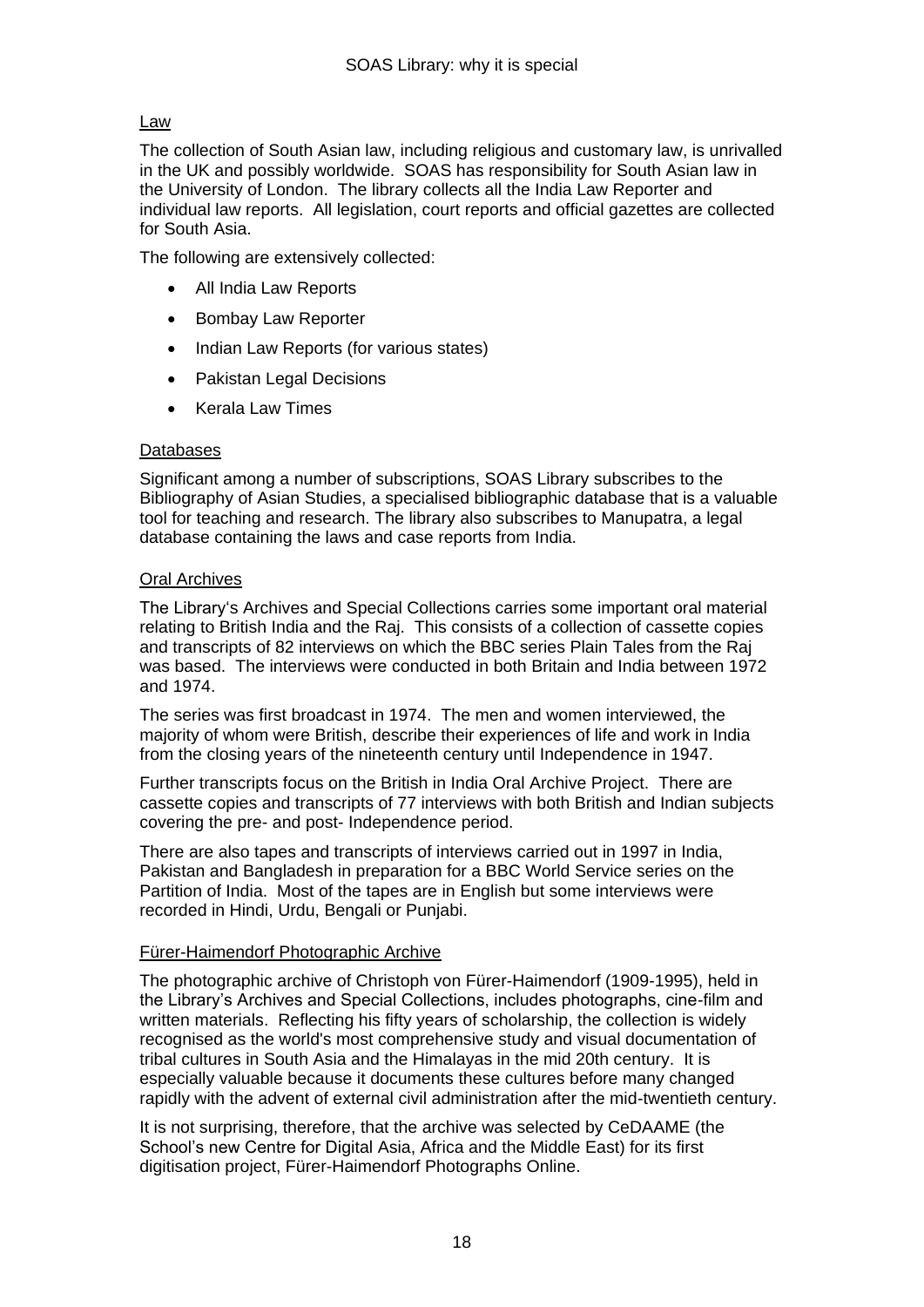#### South Asia Archive and Library Group (SAALG) **(16)**

The South Asia Library Group was formed in 1967 and changed its name in 2001 to South Asia Archive and Library Group to acknowledge the presence of a number of archivists amongst its members. It consists of representatives of libraries, archives and other institutions in the United Kingdom with some degree of specialisation in South Asian Studies.

The aims of the Group concerned the acquisition and use of books, manuscripts and archival materials in the field of South Asian studies, co-operative bibliographical projects and other matters which can be served by common consultation. The Group meets twice annually and the South Asia Librarian serves on the committee that organizes the two annual conferences.

# *III.v SOUTH EAST ASIA*

The legacy collections on South East Asia reflect 19th and early/mid-20th century British involvement in these regions, so material on the region is well represented,

From the early days as the School of Oriental Studies, SOAS Library has collected material relating to South East Asia in the arts and humanities and, increasingly over time, in the social sciences. This included not only Burma/Myanmar, Malaya, Singapore and Borneo (where Britain had a direct interest) but also Siam/Thailand, the Netherlands East Indies/Indonesia, the Philippines and Vietnam. The collections also cover Aboriginal Australia, Maori New Zealand and the Pacific Islands)

In addition, the Library focuses on regional groupings (ASEAN, APEC, ASEM) and on historical and contemporary cross-boundary geo-political areas such as Indo-China (Annam, Tonkin, Cochin-China); Borneo; Malaya and the Straits Settlements; the Malay Archipelago; the Mekong Valley Region; the Dutch/Netherlands East Indies; and the South China Sea (including the Spratly Islands).

As well as continuing to collect a representative collection of material in the languages of the region, the large size and growth of the collections in English on South East Asia is an indication of the regional context. English is an important language in parts of South East Asia, used in business, administration, publishing, education and in academic research. Much of the academic research is conducted in English and there is a thriving English language publishing and bookselling trade.

#### Languages and literature

The holdings in and on the languages of the region are outstanding, as SOAS is one of the few academic/research libraries in the UK to collect. The Thai literature collection is of particular significance and heavily used. In addition, the Library is developing its collection of South East Asian literatures in English (mainly Singaporean, Malaysian and the Philippines) and the English literatures of diaspora communities.

#### Film

The Library supports a growing collection of South East Asian films on DVD (particularly Thai, Indonesia, Malaysian, Vietnamese and Singaporean film) with publications on films and the film industry; film scripts, and works by and about particular directors and actors.

#### Religion

The Library develops and maintains a range of material relating to the religions of South East Asia, including Christianity, Islam, Buddhism, Confucianism, Hinduism,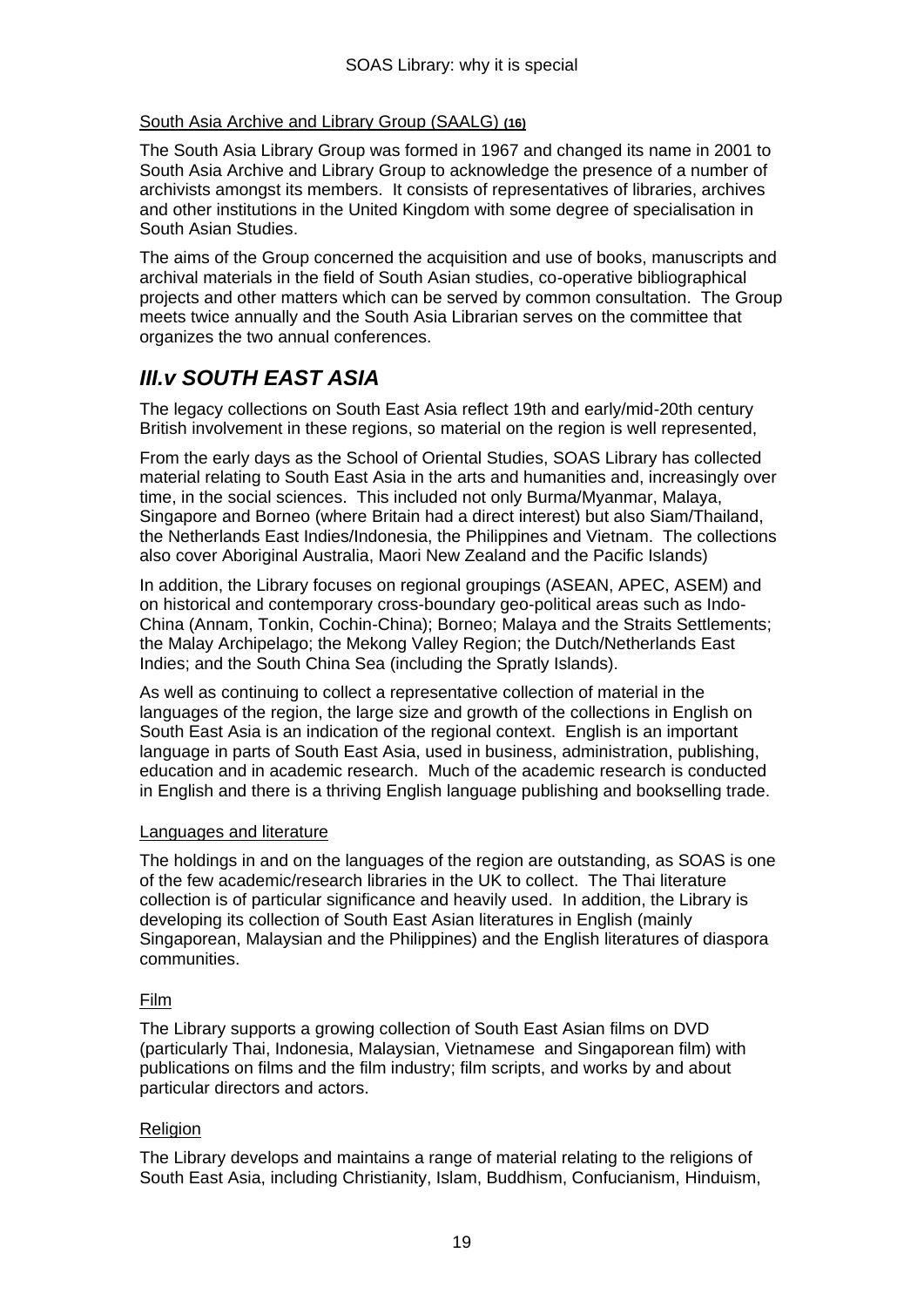Shamanism, Animism and folk beliefs – and also the relationships between the different religious traditions within South East Asia.

The Library acquires material on religious and customary law (adat). This includes detailed coverage of Islamic law from a South East Asian perspective.

#### Australasia and the Pacific Islands

SOAS Library holds an important collection on Australian Aborigines and New Zealand Maori languages, anthropology and on land rights. Material on the Pacific Island is strongest on linguistics and anthropology.

#### Vietnam Exchange Programme

SOAS Library had an exchange programme with the National Library of (North) Vietnam in Hanoi, and so holds an important collection of Vietnamese and English language material dating the 1960s and 1970s.

#### Marsden Collection

Relevant to the region but held in the Archives and Special Collections are some important Malay manuscripts, including the Light Letters, including several hundred Malay letters, primarily received by Captain Francis Light and his business partner, Captain James Scott, from rulers and dignitaries of the Malay Sultanates. These Malay documents formed part of the collection of William Marsden, bequeathed to King's College London Library by William Marsden's widow in 1835 and 1837. They were transferred from King's College London to SOAS Library shortly after the School"s foundation in 1916

#### Powell Collection

Ifor Ball Powell, was a Rockerfeller scholar who spent 3 years in the Philippines in the late 1920s and whose interest continued after his return to the UK. As well as his papers (housed in the Archives and Special Collections), his sizeable library of Philippine publications has been incorporated into the South East Asia collection.

#### Burma Campaign Memorial Library

The Burma Campaign Memorial Library is a comprehensive collection of memoirs, histories, biographies, autobiographies, diaries, personal narratives, essays, letters, fiction and poetry about the war in Burma from 1942 to 1945. The collection also contains historical information on Burma"s neighbouring countries, such as the Indian National Army, the Gurkhas, China-Burma-India Theatre and the Burma Road.

#### Southeast Asia Library Group (SEALG) **(17)**

The subject librarian for South East Asia is a member of the Southeast Asia Library Group. Aware of the difficulty of obtaining material from South-East Asia in the late 1960s, the Group"s founders aimed to explore means of cooperation through sharing the services of staff travelling to South-East Asia for book-buying in the field, exchanging information on holdings and potential for loan or photocopy, and compiling union lists of periodicals and theses.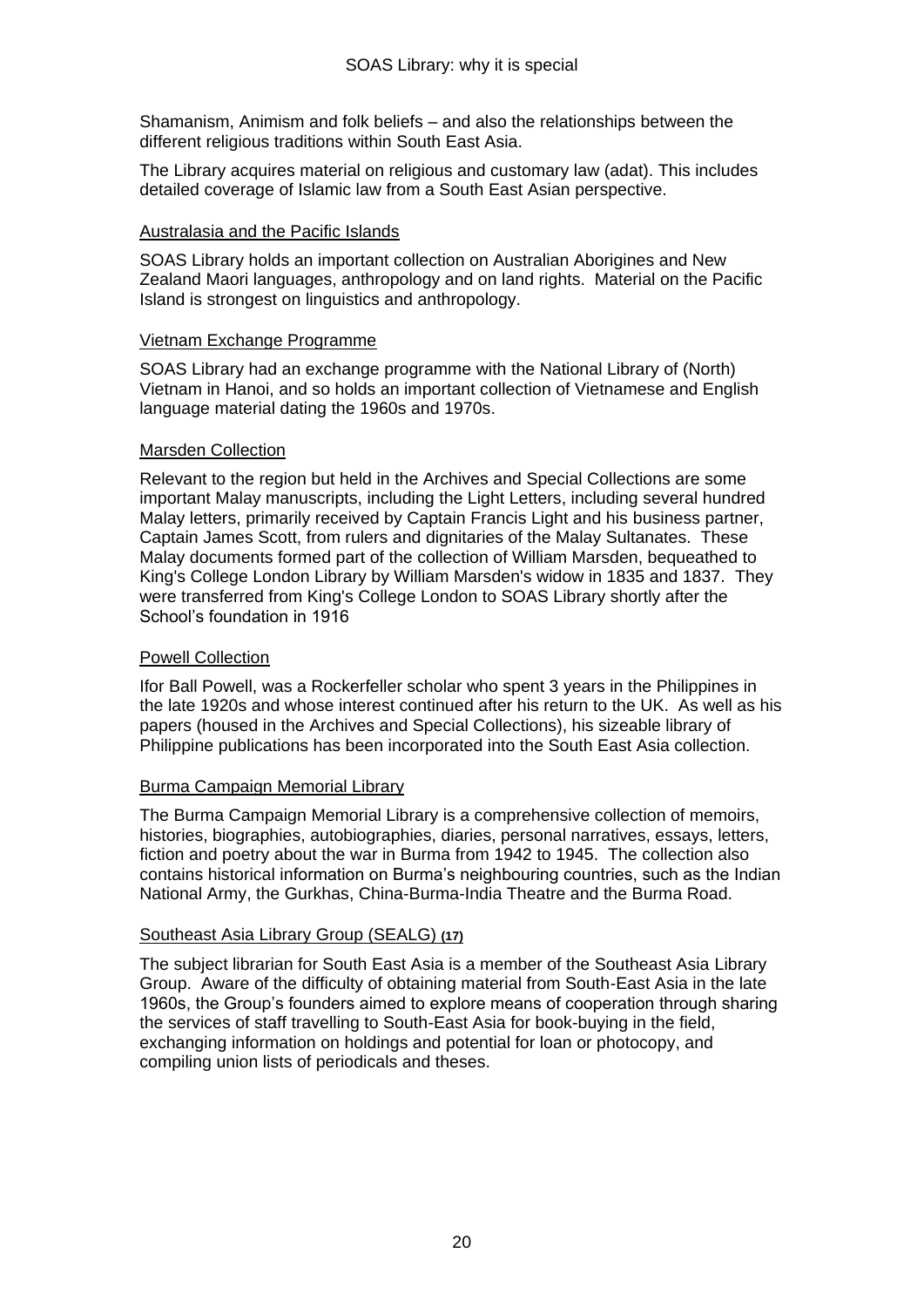# *III.vi ISLAMIC MIDDLE EAST & CENTRAL ASIA*

#### **Overview**

The SOAS collections relating to the Middle East and Central Asia are unique in that while the British Library and the Bodleian Library at Oxford University have similar coverage, only SOAS Library keeps the bulk of its materials on open access and thus available to browse or borrow.

The Islamic Middle East covers a very wide area both geographically, stretching over three continents, and linguistically, with languages that are spoken from the western tip of north Africa to the farthest reaches of Siberia.

In broad terms the section comprises material on the Arab Middle East (including Egypt and areas formerly under Arab rule like Spain and Sicily) and Arabic; Iran and Iranian languages – ancient and modern (including ancient Persia and its religions); Turkey (including parts of the Balkans formerly under the Ottoman Empire) and Turkish; the Caucasus and Caucasian languages; and Afghanistan and the Republics of former Soviet Central Asia. The division of Central Asia in SOAS Library between the Middle East and the China collections is based on the Turkic languages and peoples being in the former, and the Mongolian and Tibetan languages and peoples in the latter. Materials in the collection are in all European languages as well as in the vernacular languages of the area.

#### Languages

The linguistic spread is extremely wide. The one Semitic language, Arabic, comprises the bulk of the collection and includes works on all subjects with special emphasis on Islam, Arabic language and literature and Middle Eastern history. There is a particular focus on works in Arabic from and about the countries of north Africa.

Iranian languages include more than seventeen ancient and modern languages, principally Modern Persian (Farsi), but also significant collections in and on Old Persian, Balochi, Kurdish and Pashto.

The Turkic languages collection includes Turkish (by far the largest) and also sixteen derived languages – most prominently Uzbek, Uighur (Uygur), Azeri and Kazakh.

#### History

The foundations of the collections on what was then called the Near and Middle East were laid in the old London Institution, which was taken over by the School at its inception. The University of London Library and the libraries of two other colleges, University College and King"s College, transferred to the School their Oriental books in exchange for western-language material from the Institution"s collections, although Hebrew and Syriac were excluded. Donations were also received from the British Library, the India Office Library and a number of private benefactors.

#### Marsden Collection

Foremost amongst these foundation collections was the library of the noted Orientalist, William Marsden, one of the founders of the Royal Asiatic Society and later its Treasurer and Vice-President. After resigning from the post of First Secretary at the Admiralty in 1807, Marsden devoted his remaining life to his Orientalist studies and presented his printed books and manuscripts to King"s College in 1835, from where they were later transferred to the School. This was the forerunner of a number of other valuable collections.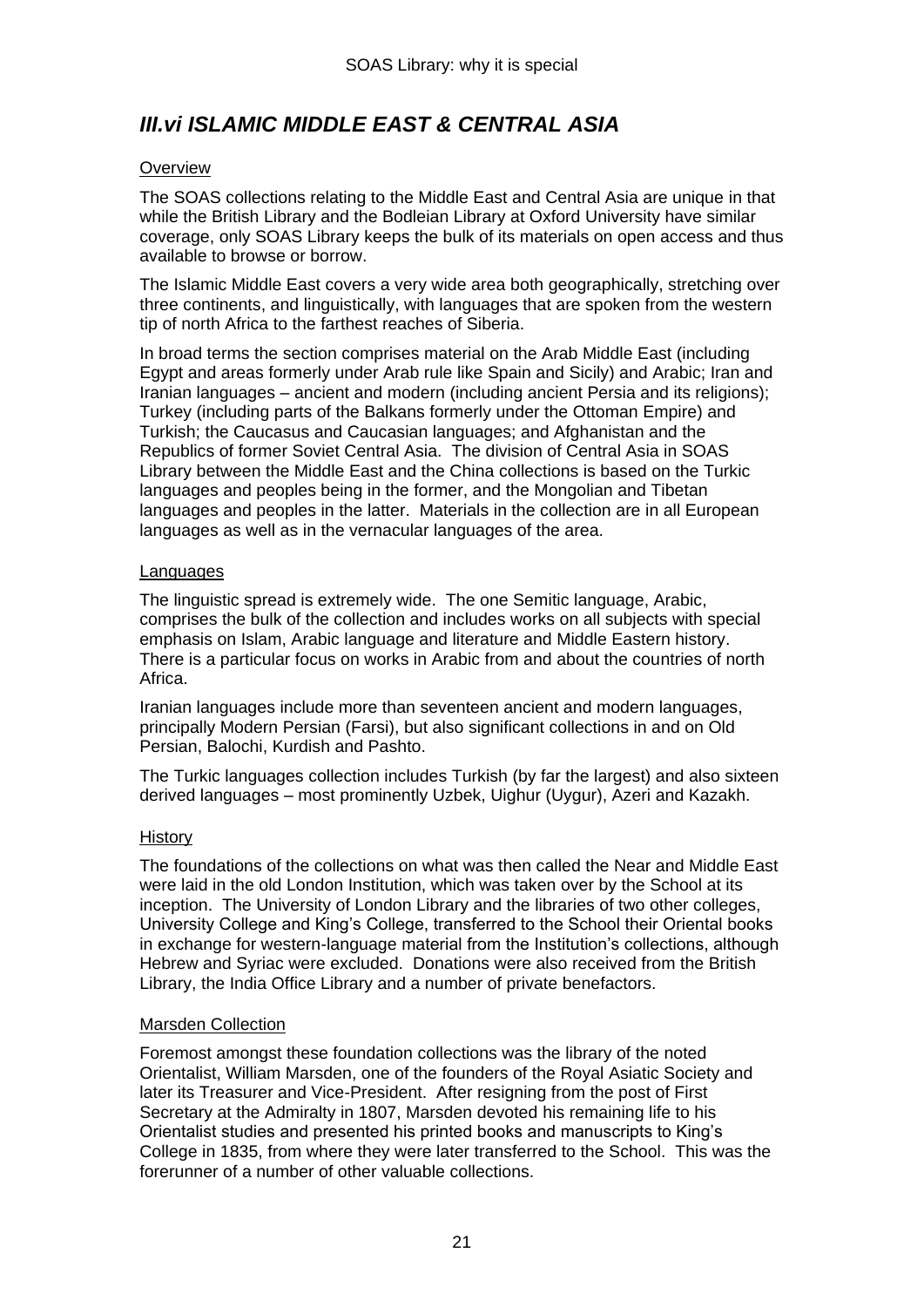#### Major purchases

- library of Martin Hartmann, a major figure in modern Islamic studies before World War One (1920)
- collection of Sir Thomas Arnol, the first Professor of Arabic at the School (1930)

#### Significant donations

- over 100 Persian manuscripts were received as part of a larger collection of Oriental manuscripts donated by Mr. R.C. Reid
- a valuable library pf European printed books dealing with Turkey and the Turks, known as the Auboyneau collection, came to the Library in 1949
- Mr. C.J. Edmonds presented his excellent Kurdish collection in 1957
- the library of Sir Norman Anderson, presented in 1976, strengthened the Islamic law collections as well as containing many other notable items, including personal papers

#### Manuscripts and rare books

The Library possesses over 200 Arabic manuscripts, some 400 Persian and 45 Turkish, and a few in Coptic and Ethiopic. Some of these are especially rare and beautiful, the finest example being perhaps Husayn Va"iz Kashifi"s Anvar-i Suhayli which contains 27 exquisite Persian miniatures. Other manuscripts are interesting for their illustrations and calligraphy, particularly some of the Qur"an, and for their history, such as the Persian *Guide of Kings* composed by Jeronimo Xavier, S.J., and addressed to the Mughal Emperor, Jahangir, in 1609 A.D.

In addition, the Library was able to acquire microfilm copies of the remaining five books needed to complete its holdings of the limited editions from the press of that most fascinating printer, Ibrahim Muteferrika, a Hungarian by birth who fell into slavery but later became the founder of the very first Turkish press in Istanbul in 1729.

The personal bookplate of Ras Tafari (afterwards Emperor Haile Selassie I) is to be found on several early printed Ethiopian works.

#### Personal papers

In recent years the Library has been building up its collections of unpublished documents and records, in addition to individual manuscripts and such papers as came with original collections like those of William Marsden. The extensive missionary records which have been received are concerned with areas other than the Middle East, but some personal papers should certainly be noted.

The Paget Collection comprises papers of William Paget, sixth Lord Paget, Ambassador Extraordinary to Turkey, 1693-1702 and 1705-06, and were deposited on permanent loan by the Marquess of Anglesey in 1964.

The papers of Lt.-Col. D.L.R. Lorimer (1876-1962) cover historical, geographical and particularly linguistic topics arising out of his career in India and southern Persia.

#### Published catalogues

Forbes, L., 1968, *Catalogue of printed books, 1500-1599, in the Library of the School of Oriental and African Studies,* London: SOAS. This includes a short list of Arabic and Hebrew books printed before 1600.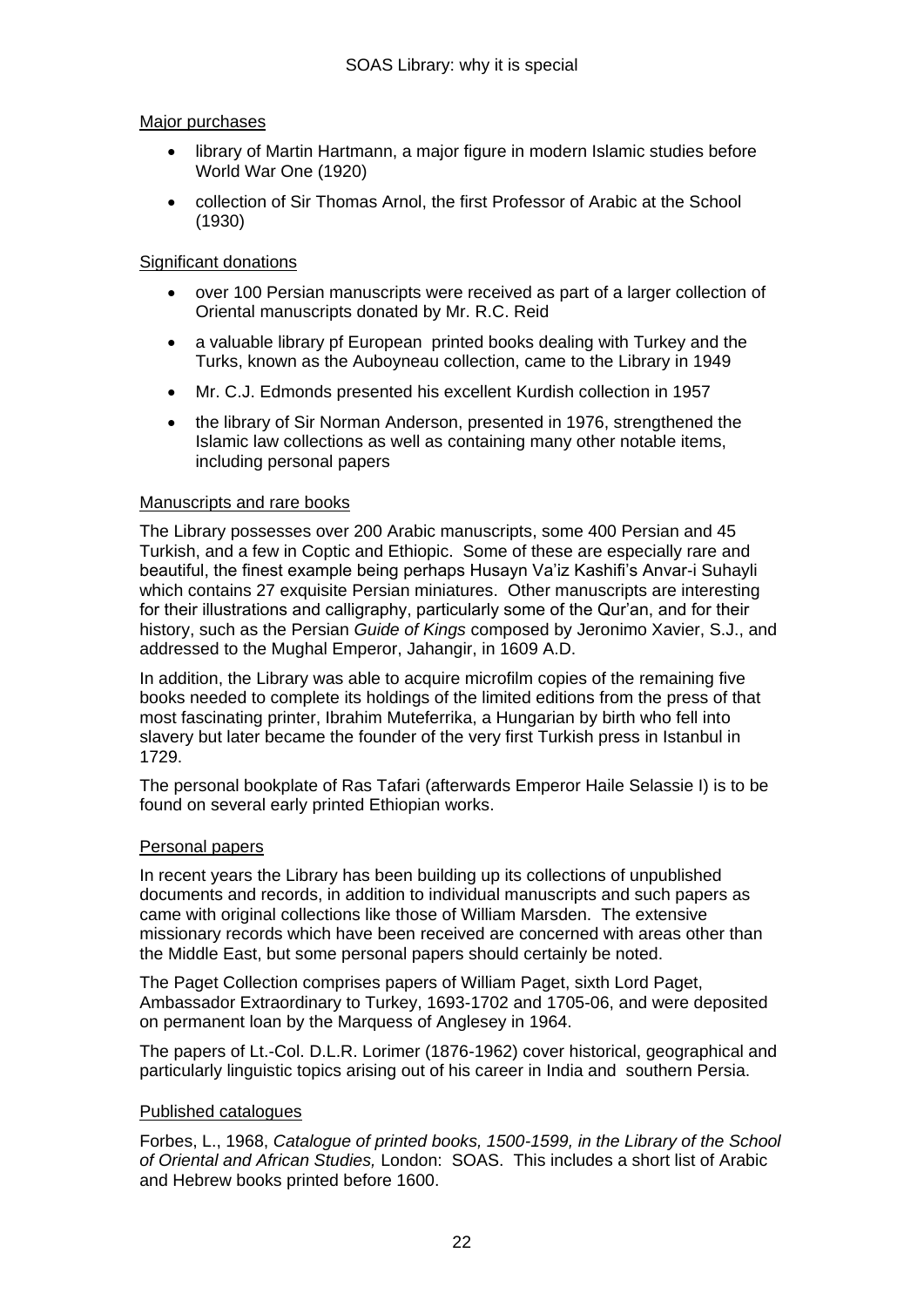Gacek, A., 1981, *Catalogue of the Arabic manuscripts in the Library of the School of Oriental and African Studies, University of London,* London: SOAS.

#### Yale-SOAS Islamic Manuscript Gallery (YS-IMG) Digitization Project **(18)**

This project, funded by JISC (Joint Information Systems Committee) and NEH (U.S. National Endowment for the Humanities) Transatlantic Digitisation Collaboration Grants, is a pilot to create an archive of and a gateway to Islamic manuscripts. The materials selected comprise important manuscripts, related manuscript catalogues and language dictionaries held separately in their two library collections. The intention is to make available in electronic format all the tools that the scholar requires to work on manuscripts.

The project aims to:

- create an integrated se of full-text digital resources supporting manuscript research from manuscript catalogues and dictionaries, many of which exist only in printed form with publication dates from the 19th century;
- augment existing digital collections of Arabic and Persian manuscripts by scanning, depositing and indexing selected Yale- and SOAS-held historical manuscripts;
- develop an infrastructure to integrate manuscripts with related reference resources by building a suite of tools that will analyse digitized materials and construct internal cross-references for connecting the materials in the archive.

Yale University Library possesses one of the world"s largest and richest academic libraries and is a world leader in digitising Arabic manuscripts. SOAS Library, while much smaller, holds probably the biggest collection of its type specialising in the study of the whole of Asia, Africa and the Middle East with extensive collections of raw materials in both Western languages and the vernaculars of the areas of its interest.

#### National responsibilities

#### MELCOM (Middle East Libraries Committee) **(19)**

MELCOM was founded in 1967 at a time of expansion of Middle Eastern studies in Britain following the 1961 Hayter Report. Resources were being allocated to the development of existing libraries serving the field and to new centres being established and building up new collections. The Hayter Report itself had recommended the creation of inter-university committees to cover "library needs" in a co-ordinated manner, and MELCOM was the first such venture in the field of Orientalist librarianship.

The main function of MELCOM has always been to provide a forum for personal contact, discussion and exchange of information and ideas among Middle East library specialists and bibliographers in the UK. The Middle East has been defined for this purpose as meaning the Arab world, Turkey, Cyprus, Israel (but excluding Hebraica and Judaica), Iran, Afghanistan and the Muslim and Turkic peoples of the former Soviet Union, in all cases since the rise of Islam.

The MELCOM Area Specialization Scheme deliberately followed the example of its sister group for African studies, SCOLMA, and allocated the collection of "lesserused" materials to particular libraries. Lesser-used materials were defined as specialised monographs on modern (post-1800) studies: pamphlets, party political publications, newspapers and vernacular periodicals. Although the scheme has gradually declined from its original aim, SOAS Library is one of eight nationwide which continue to maintain specialist acquisition programmes – SOAS collects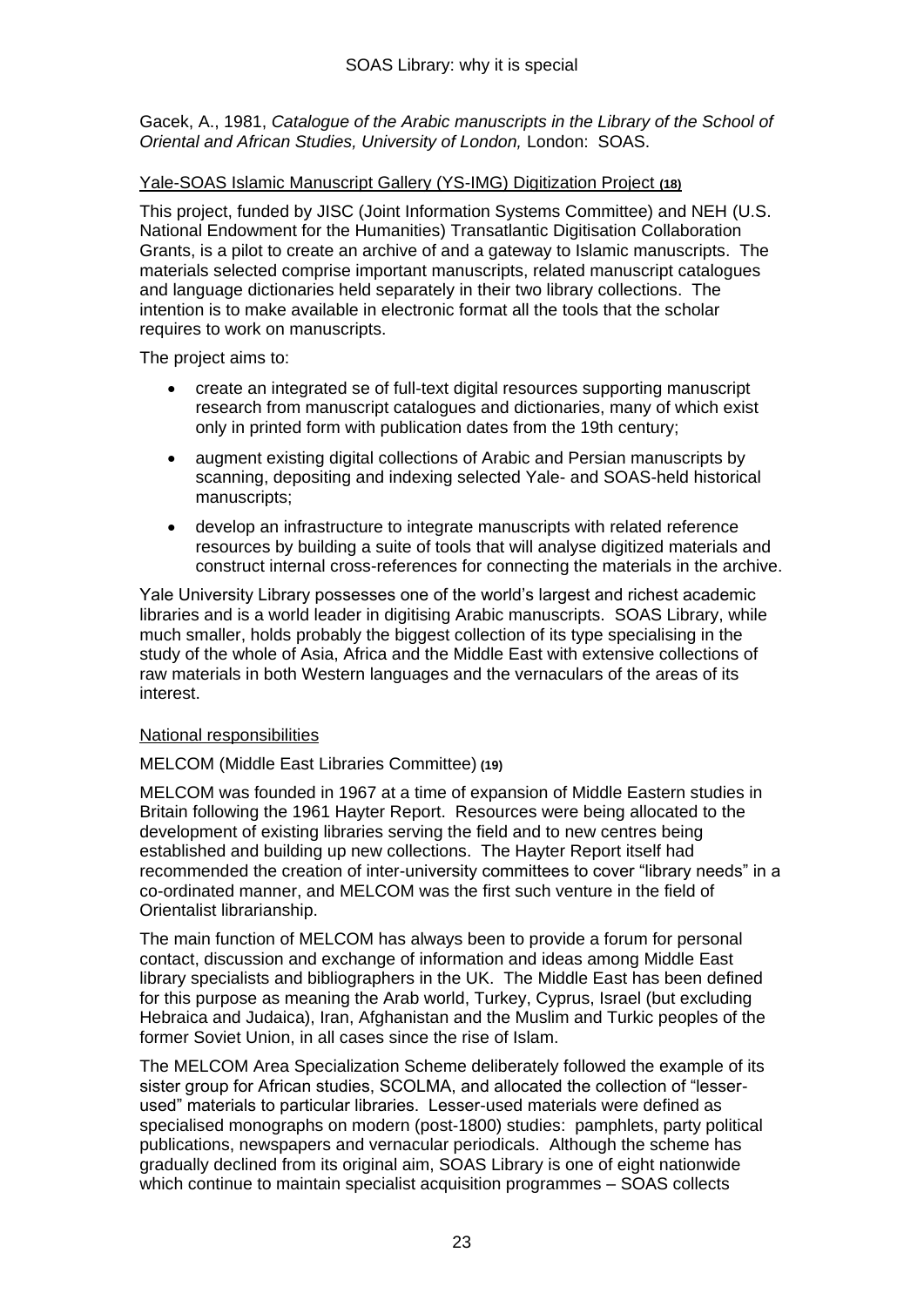publications on and from North Africa, including Libya but not Egypt, in the humanities and social sciences.

# *III.vii ANCIENT NEAR EAST, SEMITICS, JUDAICA*

#### **History**

The Ancient Near East, Semitics and Judaica section of the Library dates from the foundation of the School in 1917, the nucleus having been formed by transfers from University College and King"s College London. The Semitic languages of Ethiopia were taught from the outset, and modern Hebrew entered the curriculum soon afterwards. A chair, specifically in Ancient Semitic languages, was established in 1948, and another in Semitic languages as a whole, in 1961. From this period, library acquisitions were governed by a more specific policy, and real efforts were made to develop the collections on a systematic basis.

The Hebrew language books comprise nearly half the section, the remainder being divided up between the other Semitic languages (excluding Arabic), and Western language books.

#### Ancient Near East

The Ancient Near East collections comprise books on the languages, literatures and cultures of Ancient Mesopotamia, Syria, Anatolia and Israel. Primary and secondary source material is acquired in these areas, being central to teaching and research at SOAS. In 1970, these collections were considerably enhanced by the bequest of the library of Professor C.J. Gadd, making them one of the best in the United Kingdom. SOAS also holds extensive journal runs in this area. In addition to the Akkadian, Sumerian, and ancient Anatolian languages, there are good collections in other languages of the Ancient Near East, such as Ugaritic, Aramaic and Syriac. The texts and translations of the Syriac section are an excellent support for the study of Eastern Christianity. There are smaller but good working collections on ancient Egypt, Egyptian, Coptic and the Byzantine Empire.

#### Semitics and Judaica

• Israel-Palestine studies (in Western languages)

This collection comprises material on the history, culture, politics and society of Israel/Palestine from ancient times to the present and supports the teaching and research needs of SOAS. Examples are the 39 volume series, *The rise of Israel*, which includes facsimiles of 1000s of source documents covering the history and politics of this area, and various law reports, such as the *Laws of the State of Israel*, and ordinances of the mandatory government of Palestine. Much valuable information is to be found in several yearbooks and various statistical abstracts. Also of special interest is: Fuller, T., 1650, *A Pisgah-sight of Palestine and the confines thereof: with the history of the Old and New Testament acted thereon,* London: Printed by J.F. for John Williams at the signe of the Crown in Pauls Church-Yard the SOAS copy of which has marginal notes by the well known poet, Samuel Taylor Coleridge.

• Hebrew languages

This collection comprises books on Jewish history and Judaism, and all aspects of Israel/Palestine studies. It has been considerably enhanced through a systematic collection development policy and a number of donations. Many specialist publications of Hebrew linguistics have been acquired over the years, as well as works on society, politics, demography and religion. Notable are the complete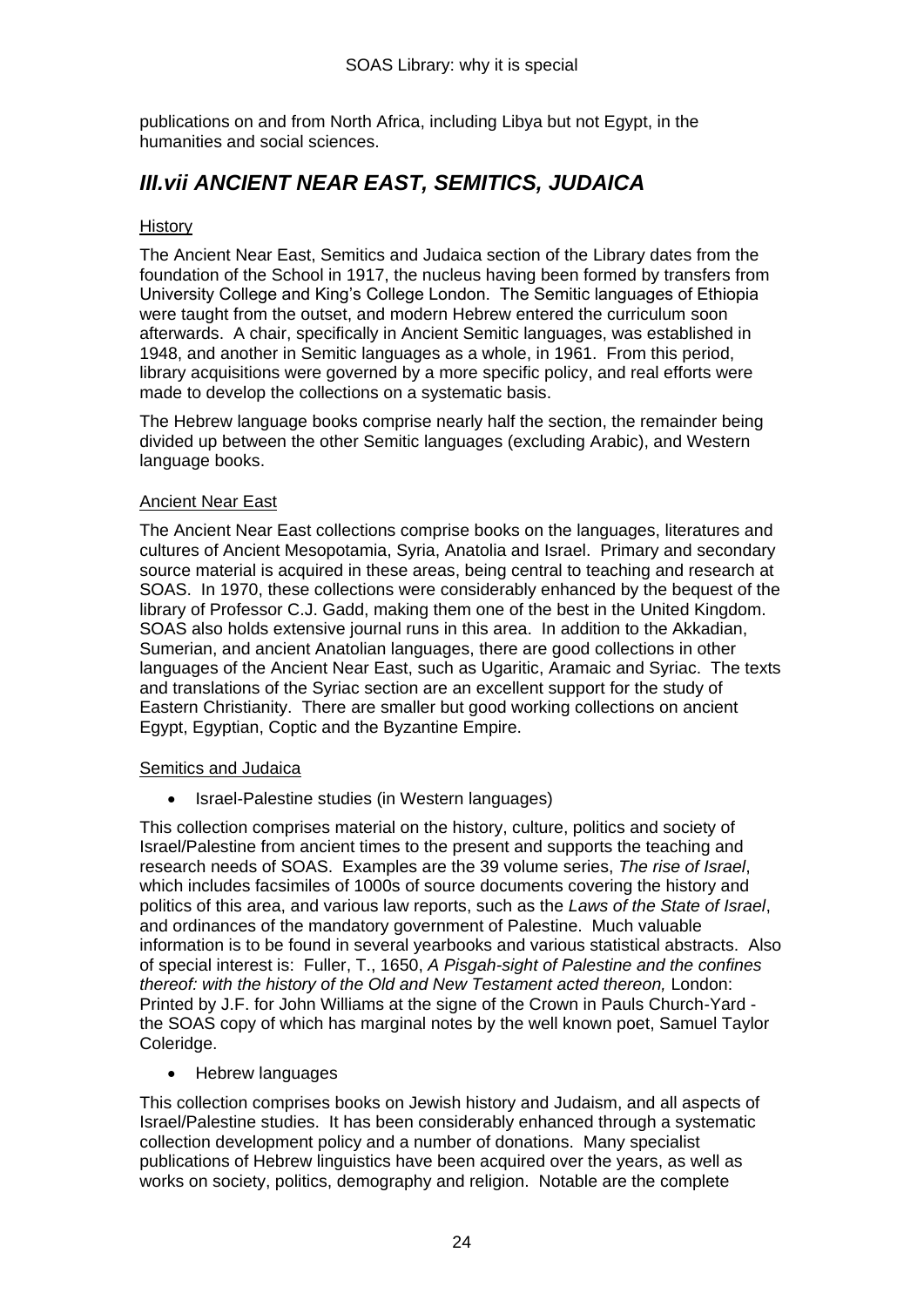facsimile edition of the Sassoon manuscript of Maimonides" commentary on the *Mishnah*, and facsimiles of some noted *Haggadot*, such as the Sarajevo *Haggadah*.

Modern Hebrew literature

The modern Hebrew literature collection is central to the teaching and research interests of SOAS and recognised as one of the best in the United Kingdom and Europe. In January 1986, the Library was fortunate to be able to acquire many items from Dr Meir Gertner"s collection in Hebrew and Jewish studies. Dr Gertner, who had been a lecturer at SOAS from 1957 to 1972, was a prolific writer, whose articles were published in many Jewish journals and periodicals of Middle Eastern interest. Over the years, there has been ongoing liaison with the Jewish Studies librarians at University College London, to discuss matters of mutual interest, and to avoid duplication in some areas.

• Yiddish language bequests

The Yiddish collection covers the areas of Judaism, Jewish culture, politics, sociology, history, language and literature. The bulk of this collection, acquired mainly in 1983, is made up of the bequests of the Stencl, Leftwich and Whitechapel Yiddish material, which makes it one of the major Yiddish collections in the United Kingdom, especially in the areas of Yiddish language and literature. The Yiddish language material constitutes a key support to the teaching and research of modern Hebrew language and literature, the study and understanding of which cannot be fully appreciated without an understanding of Yiddish. Many standard 19th and 20th century Hebrew writers also wrote in, and spoke Yiddish.

Stencl Collection

Avrom Stencl was a noted Yiddish poet well known in Berlin literary circles in the 1920s and 1930s, who lived in London"s East End from 1936 until the time of his death in 1983. The Stencl collection comprises about 2500 items of 19th and 20th century Yiddish and Hebrew literature, a number of periodical runs (notably Stencl"s *Loshn un lebn* which he edited for over forty years) and invaluable archival material, which consists of Stencl's correspondence with many noted Jewish writers, cuttings from Yiddish newspapers, manuscripts of other Yiddish works, and a collection of Stencl"s own manuscripts and proof-sheets of articles. Were it not for the timely intervention of some concerned individuals, it is likely that the entire collection would have been disposed of by the local council.

Jewish studies in Western languages

This collection has been developed primarily as a support for teaching courses at SOAS. It has grown particularly over the last 30 years in response to expansion in teaching in the area of Judaism and Jewish music.

Ethiopian Semitic languages

This collection comprises chiefly the classical language known as Ge"ez (or Ethiopic), used traditionally by the Ethiopian Church, and modern dialects based on it, particularly Amharic and Tigrinya. The collection covers mainly religion, language, literature and history and contains some relatively rare items, especially in Amharic. The collection supports the teaching and research needs of SOAS and beyond as the only other library in the United Kingdom with a comparable collection is the British Library. The Ge"ez material includes source texts and translations for the study of Ethiopian Christianity, part of the areas of the study of Eastern Christianity at SOAS.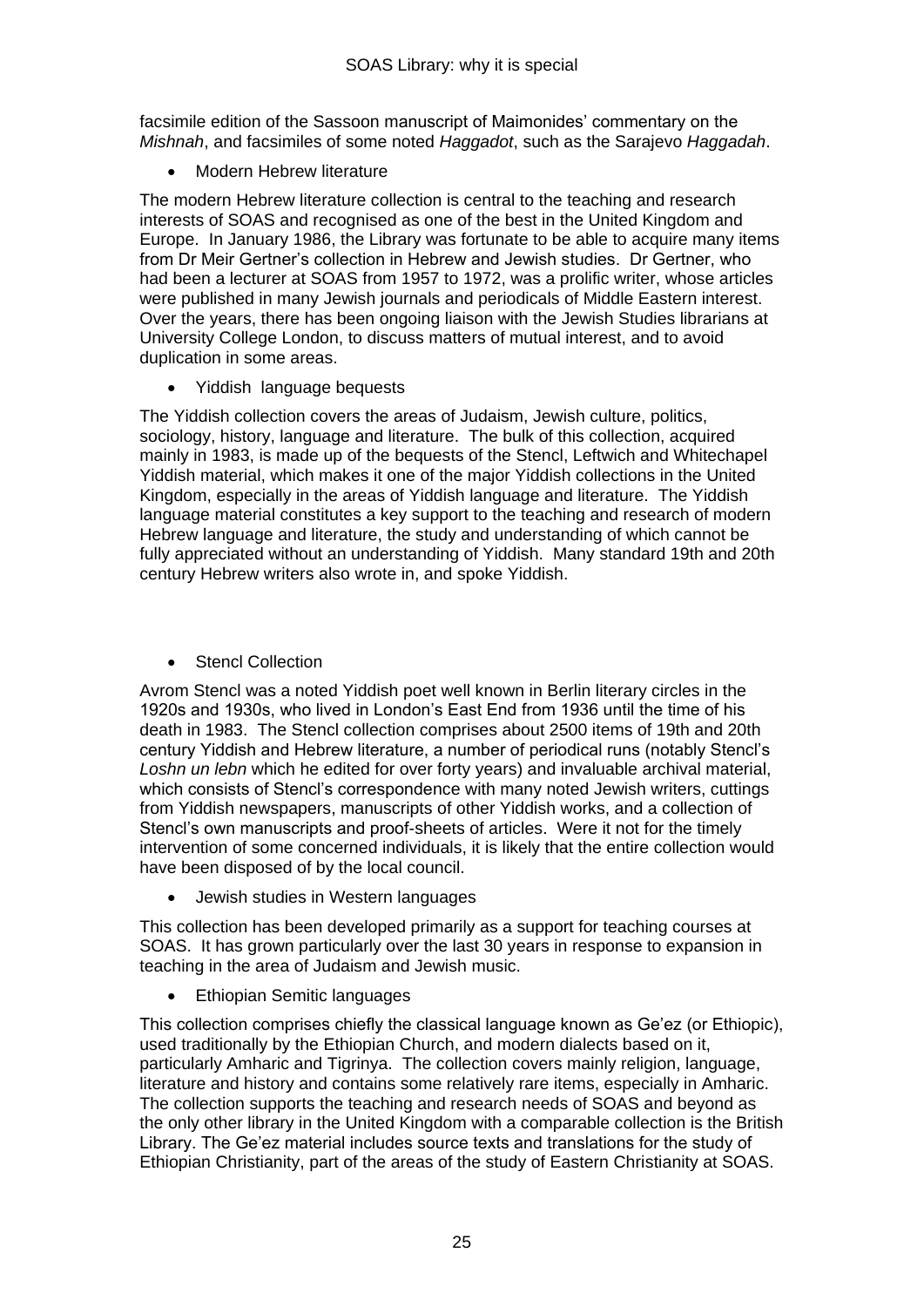#### Hebraica Library Group **(20)**

The subject librarian for Semitics and Judaica is a member of the Hebraica Library Group

# **IV. SUBJECT COLLECTIONS**

# *IV.i ART AND ARCHAEOLOGY*

This is a subject-based collection relating to Asia, Africa and the Middle East.

While the School was formed as a language teaching and research institution, books on art and archaeology were well represented in the early history of the Library"s collections, reflecting the fact that art, art history, architecture, and archaeology were some of the most popular subjects of the School"s public lectures in the 1920s. By the 1950s, the School"s collection on art and archaeology was already strong on Indian and Islamic art, including almost complete sets of the various series from the Archaeological Survey of India, starting from the mid 19th century.

#### Courtauld Collection

In 1950, the collector and scholar, Sir Percival David (1892-1964), presented his collection of the world"s finest Chinese potteries and porcelains to the School, prompting the transfer of the Chair in Chinese Art and Archaeology (the first such in the UK) from the Courtauld Institute of Art to the Percival David Foundation and then, in 1957, the transfer of the Courtauld Library"s Asian collection to SOAS. The Courtauld collection comprised 3,750 books, approximately 15,000 photographs, 7,000 lantern slides and other materials. The main emphasis of this collection was on the art and archaeology of China and East Asia, including a large section of Chinese and Japanese texts. In addition there were sections on India, Southeast Asia and Central Asia. The collection was combined with the books already held in the SOAS Library.

#### Eumorfopoulos Collection

The Courtauld collection, enriched with many gifts and bequests, includes items bequeathed by, the art collector and businessman, George Eumorfopoulos (1863- 1939). A notable item from his bequest is one of the twenty extant sets of gigantic monochrome collotype prints mounted as twelve hanging scrolls of the 7th century wall paintings in the Main Hall of the Horyuji temple in Japan. The prints, which were produced in 1935, comprised four large scrolls, each about 3 metres high and 2.5 metres wide, and eight smaller scrolls, each 3 meters by 2 meters. The original Hōryūji wall paintings were irreparably damaged by fire in 1949, and thus these fullsize facsimiles are the surviving record of their beauty and magnificent scale. In October 2007, one of the large scrolls was shown in an exhibition entitled *Objects of instruction: treasures of the School of Oriental and African Studies* in the Brunei Gallery. Eumorfopoulos" immense personal library also includes a number of books on East Asian art in Chinese and Japanese texts, a number of rare Oriental art books and periodicals published in Japan in the early 20th century

#### Gulbenkian Art Room

The transfer of the Courtauld collection led to the establishment of a separate section of the Library for Art and Archaeology, housed first in Woburn Square and then in the Warburg Institute before being moved in 1962 to the Percival David Foundation in Gordon Square; it finally moved to the new SOAS Library building in 1973. The new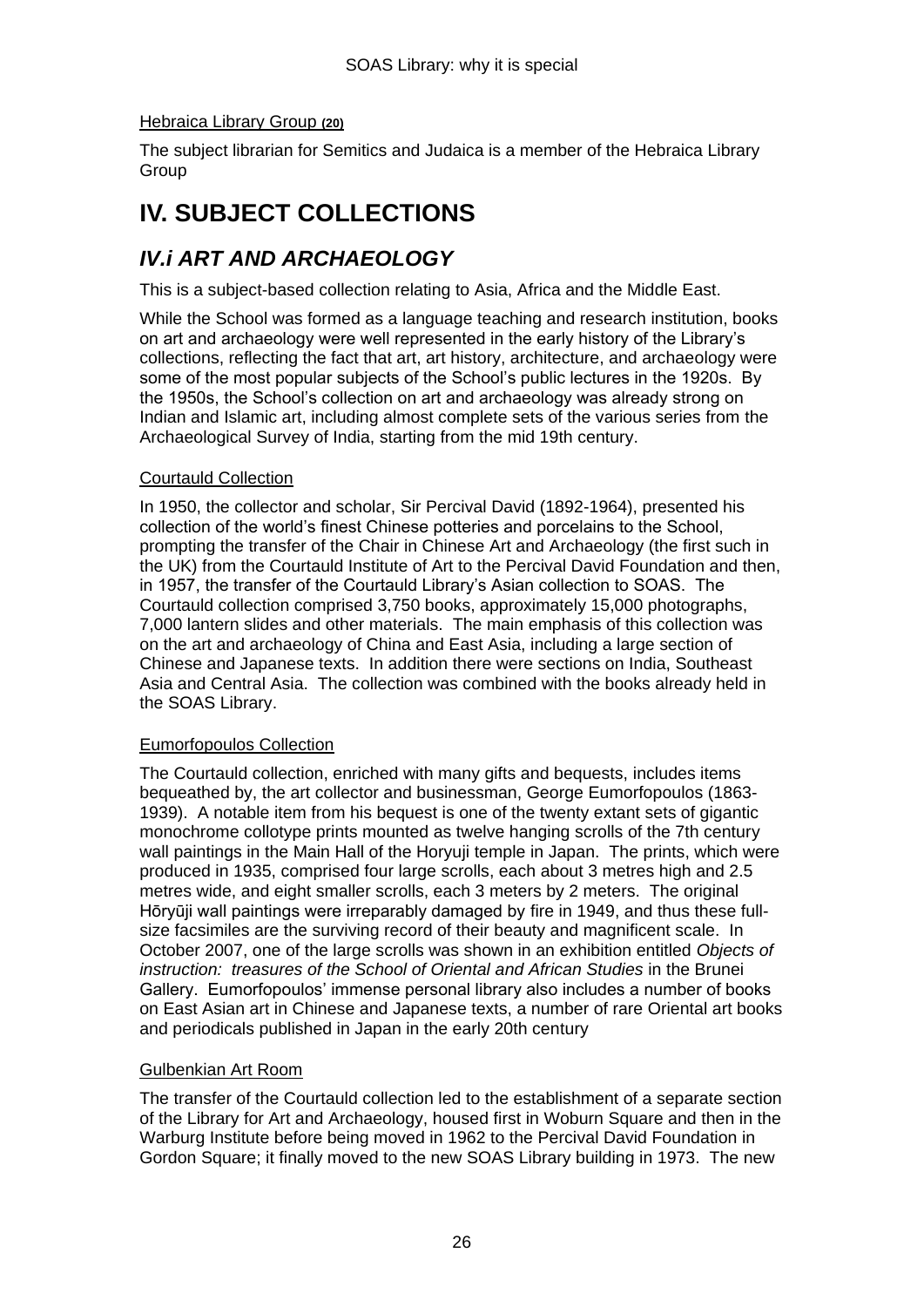Art reading room was named the Gulbenkian Art Room in acknowledgement of the Gulbenkian Foundation"s generous donation towards the building.

#### Significant gifts

Acquisition of items during the first half of the School"s history was distinguished by gifts from notable people, the School"s teachers and governors. Frederick Anderson, governor of the School from 1917-1939 and Lord Harlech, Chairman of the Governing Body from 1945-1951, presented 18th – 19th century Japanese colour prints, book illustrations, and sketch albums. The most outstanding part of the collection comprises portraits of kabuki actors by Shunshō, Shunkō and Shun"ei of the Katsukawa school in the late 18th century. These were also shown in the Brunei Gallery"s 2007 exhibition.

#### *Objects of Instruction: Treasures of the School of Oriental and African Studies*, Brunei Gallery exhibition (2007) **(21)**

- A magnificent 12.5m long painted scroll, depicting the procession of the Korean delegation to Japan in the mid-17th century. This detailed pictorial record in brilliant colour and gold on paper has been published several times in Japan and it has also been on display at the British Museum. The scroll was one of the items bought by Professor Frank Daniels from a large sum made available as a result of the Scarborough report in 1947. His book buying trip to Japan in 1950 also enabled the Library to purchase a rare complete set of Kōgei, a journal of Japanese folk crafts, 1931-1951
- Two examples from the Chinese woodblock prints collection of deities, New Year pictures, calendars, theatrical pictures and historical events, produced mainly from 1880-1920
- Portraits of kabuki actors by Shunshō, Shunkō and Shun"ei of the Katsukawa school in the late 18th century

#### Library displays

Three more examples of the Chinese prints are on public display throughout the Library:

- A late 19th century print, depicting an episode from a popular Ming dynasty romance (outside Gulbenkian Art Room);
- A 17th century Suzhou print symbolising the perfect harmony of the three main Chinese doctrines - Confucianism, Daoism and Buddhism (inside Gulbenkian Art Room);
- A 19th century print near the staircase depicting a travelling scholar accompanied by his servant in winter (Level C)
- A fine example of an ink rubbing of incised stone stele depicting Guanyin (Level C).

#### Formats

Today, the materials relating to art and archaeology collection are in diverse formats.

Print material: Approximately 50,000 books and several hundred periodical titles. Books and periodicals in Asian vernacular languages such as Chinese, Japanese, Korean, Thai, Arabic. Turkish and Hebrew are well represented.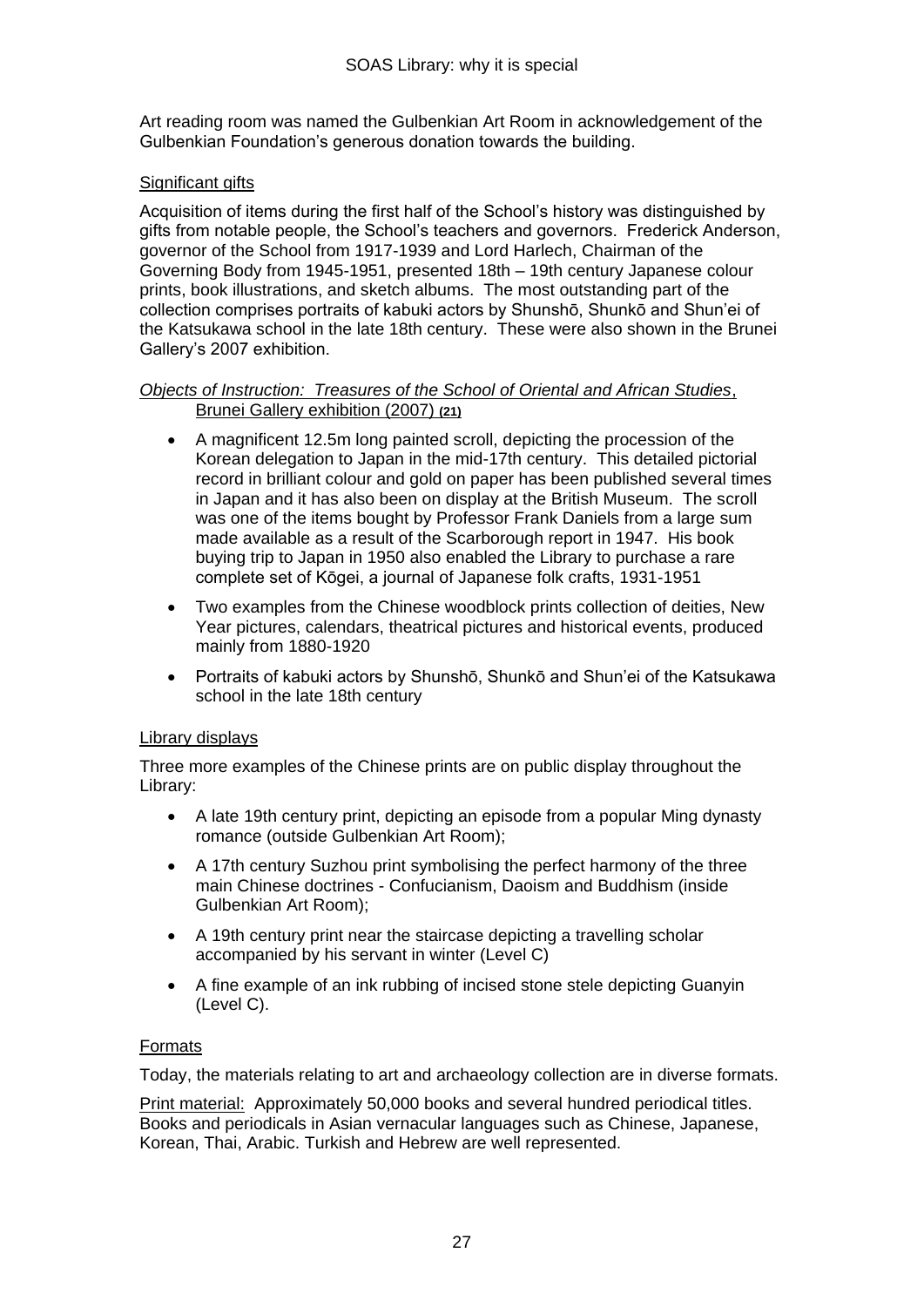Non-print material: Photographs, slides, sketches, prints, rubbings, paper cuts and more recently, audio-visual material such as videos and DVDs.

Slides, a vital resource for the teaching of art history in the 20th century, have been replaced by digital images on databases or on the internet. In the latter case, a number of digital images from the selection of the School"s Japanese prints, Chinese albums of paintings and the 18th century Ottoman costume books are available through the Bridgeman Art Library.

The photograph collection, which was acquired mainly through gifts, comprises albums of black and white and artistic hand-coloured photographs of India, the Middle East and East Asia from the 1880s to the 1940s, along with a vast number of individual photographs. Of special interest is a collection of the early photographic records of Buddhist painting and sculpture of Dunhuang in China in 1935.

#### **Grants**

The Art and Archaeology collections have been fortunate in continuing to receive grants and funding from external sources, such as the Sainsbury Institute for the Study of Japanese Arts and Cultures to purchase Japanese art books, the Metropolitan Centre for Far Eastern Art Studies to purchase East Asian art books published in Japan, and royalties from a digital images project with the Bridgeman Art Library.

#### External Library Groups

The subject librarian for Art and Archaeology is a member of ARLIS/UK & Ireland: the Art Libraries Society (22) and the Library Committee on the History of Art.

## *IV.ii LAW*

The Library develops and maintains significant legal collections on the countries of Asia, Africa and the Middle East (excluding the Roman-Dutch jurisdictions), not otherwise available in the United Kingdom. The material is in European, Asian and African languages and includes current legislation, law reports, official gazettes and monographs.

The collection is particularly strong on customary law, Islamic law and the laws of South Asia (India, Pakistan and Bangladesh).

#### South Asian Law

For Indian law, the library collects the main All India Reporter containing current case reports and legislation for India. The library also collects individual law reports for each state. The library collects the Bangladesh Legal Decisions and Dacca Law Reports containing current case reports and legislation for Bangladesh. The library collects the All-Pakistan Legal Decisions and the Pakistan Law Reports containing current case reports and legislation for Pakistan.

#### Databases

SOAS Library subscribes to a variety of specialised databases. These include access to the primary material of the United Kingdom, European Union, United States and International law (Westlaw, LexisLibrary, HeinOnline, Oxford Reports on International Law and Justis). The library also subscribes to a number of databases containing foreign law – iSinolaw, Beida LawinfoChina and Chinese Studies Online for Chinese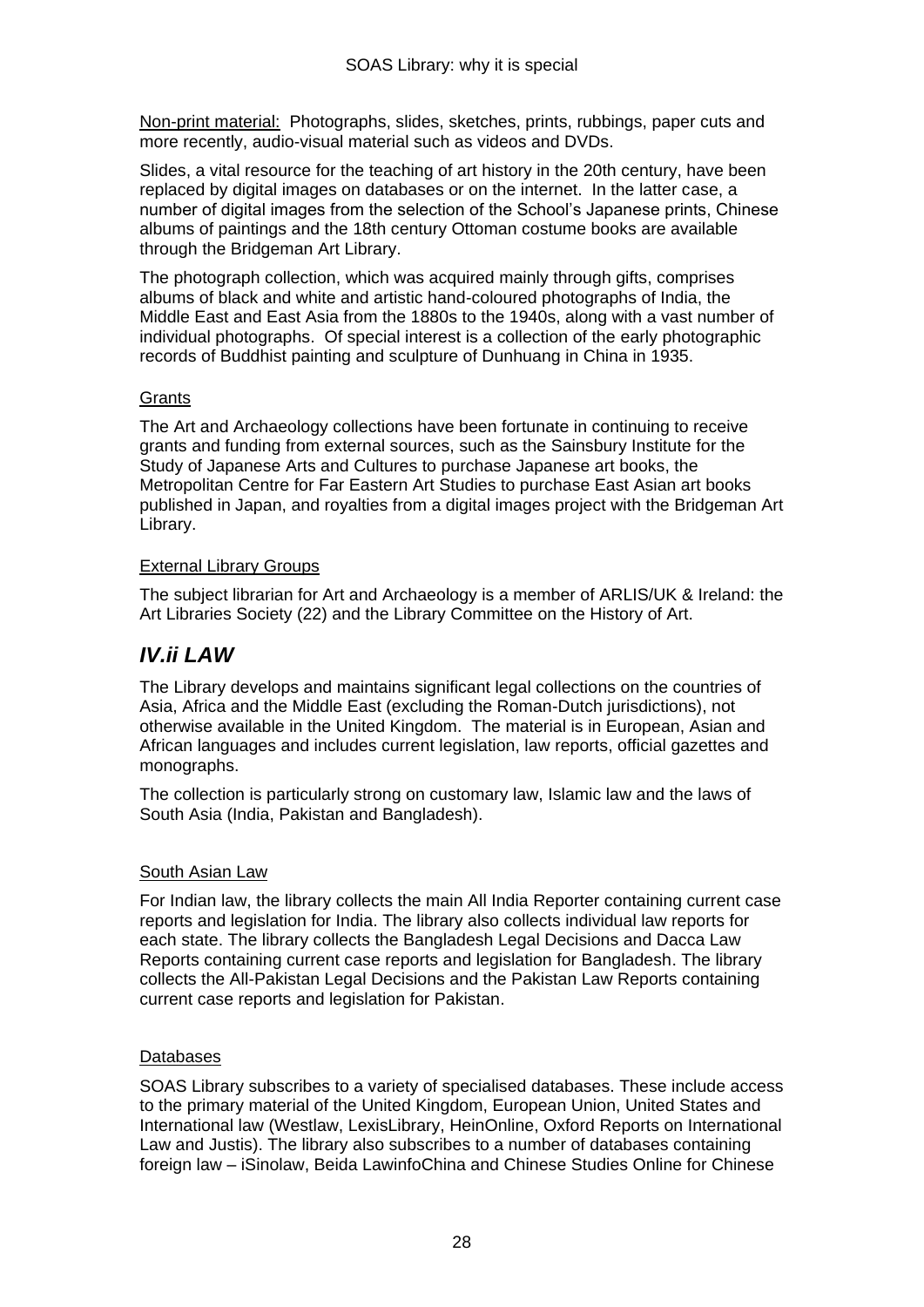law (in Chinese with English translations); Manupatra for Indian law and LawnB for South Korean law.

#### Law Librarian

The post of subject librarian for Law was created in 2003 in order to provide muchneeded, focused support for the Law School. Traditionally, the subject librarian for each region has selected law publications on and from the region, and in relevant regional languages.

The Law librarian is concentrating on collection development for the discipline which includes building the foreign, international and comparative law collections.

#### External library groups

The Law librarian is a member of IALL(23) (International Association of Law Libraries) and an active member of BIALL24) (British and Irish Association of Law Librarians). Each of these associations represents the interests of legal information professionals and provides a forum (nationally and internationally) for networking and information sharing.

SOAS is also a member of the FLARE Group**(25),** a collaboration between the major libraries collection law in the UK, alongside the Institute of Advanced Legal Studies, Bodleian Law Library, Squire Law Library and the British Library. It is working to improve the coverage and accessibility of foreign legal materials at the national level and to raise expertise in their use.

# **V. ARCHIVES & SPECIAL COLLECTIONS (26)**

# *V.i COLLECTIONS*

SOAS Library holds an important and expanding collection of archives and manuscripts relating to Asia, Africa, the Caribbean and the Pacific. Two thirds of these comprise archives and papers documenting the activities of a number of major British missionary societies, and of individual missionaries, making SOAS the leading centre in the United Kingdom for mission studies. There are significant holdings of business archives; a substantial number of collections relating to East Asia; rich African language and literature holdings and an immense range of manuscripts and scholarly papers relating to East Asia, South and South East Asia and the Pacific.

Papers of scholars, writers, travellers, and other significant figures whose life or work is important to the study of Africa and Asia are actively acquired. Amongst figures represented in our collections are: A. J. Arkell; Jean Boyd's papers on Nana Asmaù; Robert Wellesley Cole; Thomas Fox-Pitt; J.S. Furnivall; Andrew Hake; J. T. Hardyman; James Legge; Francis Light; D.L.R. Lorimer; Solomon Plaatje; Ifor B. Powell. Charles G. Richards; William Sewell; Abraham Nahum Stencl.

An extensive range of descriptive lists and catalogues is kept in the Special Collections Reading Room. The online SOAS Archive Catalogue currently includes over 35,000 records, including collection descriptions for all of the catalogued archive collections.

#### Administrative and Diplomatic papers

Most of these relate to East Asia, an area of special strength, and include papers (dated 1860-1943) of leading members of the Chinese Maritime Customs, such as Sir Robert Hart and Sir Frederick Maze. A recent development has been the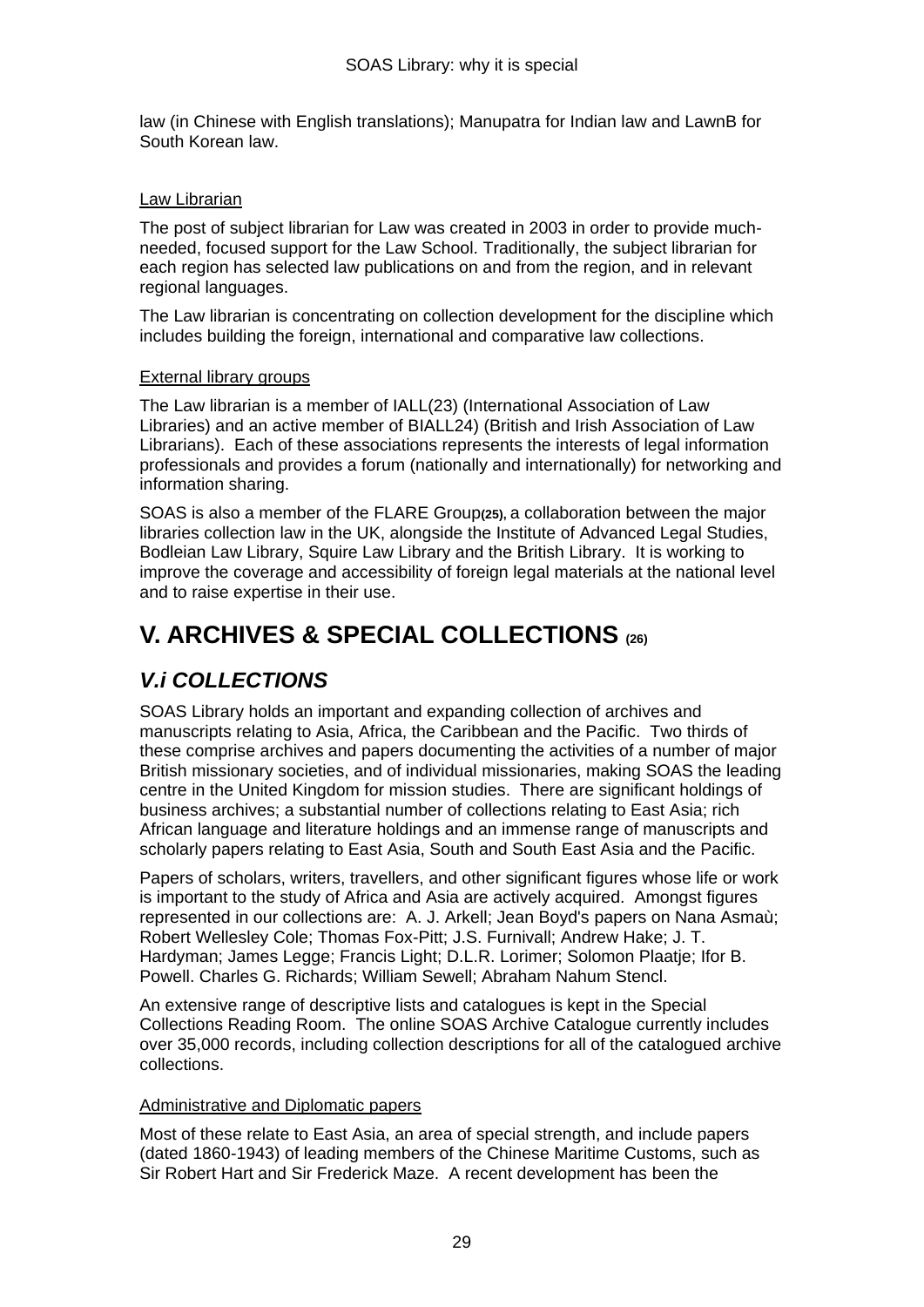acquisition of collections of former members of the China Consular Service, including Sir Chaloner Alabaster, Sir John Pratt, P.D. Coates and Sir Alwyne Ogden. The Library also holds the papers of Sir John Addis, Ambassador to China from 1972- 1974.

#### Business archives

In 1975 the Library acquired the archive of John Swire & Sons. The company, known in the East as Butterfield and Swire, first dealt in textiles but subsequently switched to shipping, sugar refining and dockyard work. Other business interests represented include records of the Guthrie Corporation, relating to the financial administration of its Malaysian plantations, and papers of Sir William Mackinnon, cofounder of the British India Steam Navigation Company in 1862 and Chairman of the Imperial British East Africa Company from 1883 to 1895. The Library also holds an extensive collection of the papers of Sir Charles Stewart Addis, Hongkong and Shanghai Bank, 1883-1945.

#### **Missionary archives**

Following the completion of the new Library building in 1973, the School began to take in deposits of modern archives and to build up its collections of private papers. About two thirds of the holdings document the presence and work of British Protestant missionaries in Asia, Africa, the Caribbean and the Pacific. There are approximately 950,000 documents, some 19,000 photographs and, in the missionary libraries, about 20,000 published works of memoirs, histories, annual reports, missionary magazines and translations. Organisations represented include the China Inland Mission, the Council for World Mission, the Methodist Missionary Society, the Conference of British Missionary Societies and Christian Aid.

#### Language and Literature

There are rich collections on the languages and literature of Asia, Africa and the Pacific.

Africa is particularly well-represented with papers of such scholars as R.C. Abraham, J.W.T. Allen, G.P. Bargery, W.A. Crabtree, M.M. Green, M. Guthrie, P. Hackett, G.W.B. Huntingford, Sir H.H. Johnston, F.W. Parsons, A.N. Tucker, A. Werner and W.H. Whiteley. Important literary collections include typescripts of works published in the Heinemann African Writers series while the Boyd Collection contains manuscript copies of the writings of the Nigerian woman poet, Nana Asma'u (1793-1865), who wrote in Fulfude, Hausa and Arabic.

Collections of scholars working in other areas include papers of Sir Thomas Arnold, Professor of Arabic and Islamic Studies in the University of London (1921-1930) and Sir Denison Ross, first Director of the School of Oriental and African Studies (1916- 1937). In addition, the missionary archives contain many references to the compilation of dictionaries and grammars, and to the translation of the Bible, and other publications, into a large number of languages.

### *V.ii Manuscripts*

The Library holds more than 2,500 individual manuscripts. Of these about 2,000 are in the languages of Asia and Africa. A number of the manuscripts originally formed part of the extensive collection of the Orientalist, William Marsden (1754-1836), author of *Dictionary of the Malayan language and Grammar of the Malayan language* (London, 1812).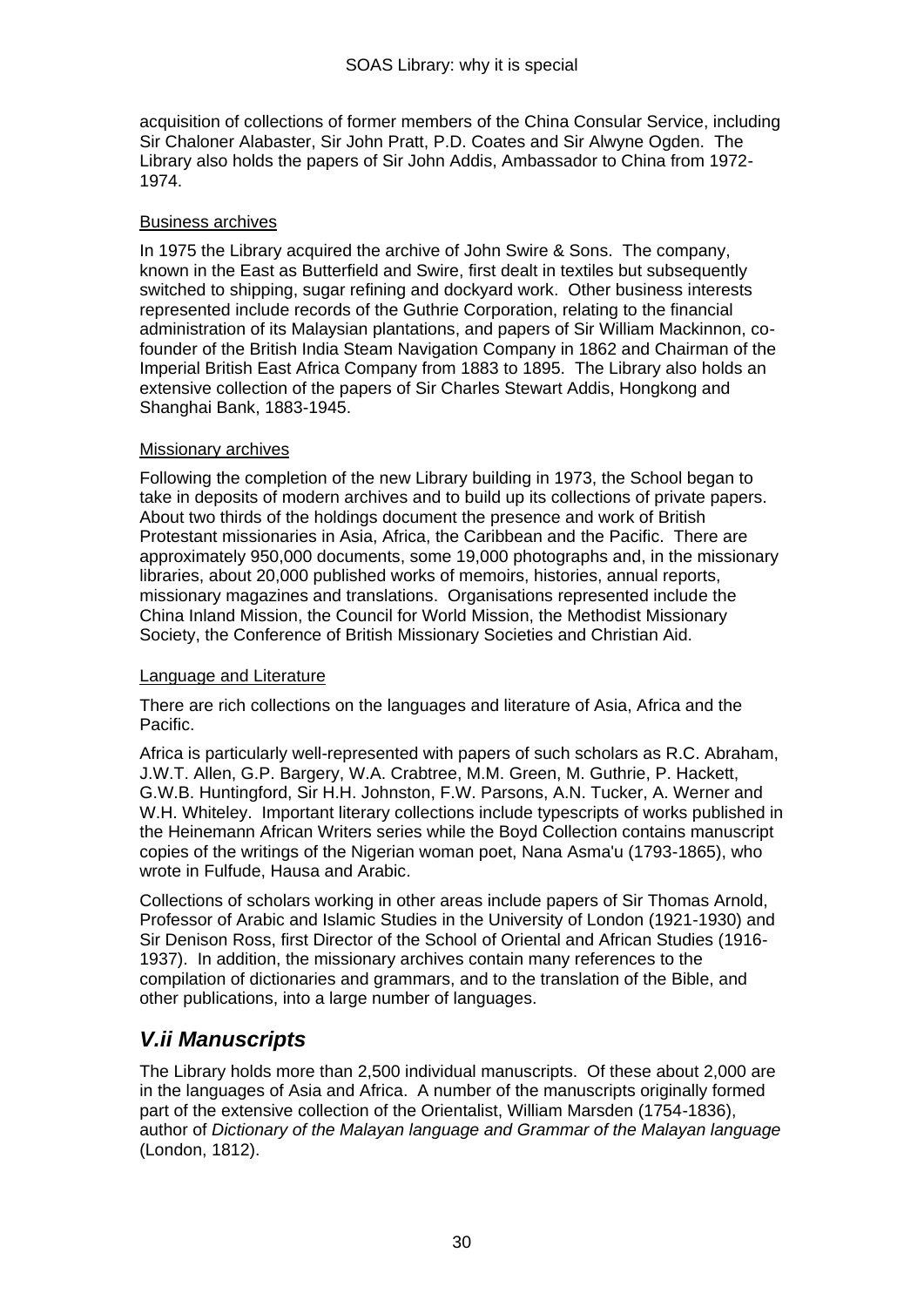Many of these manuscripts are in Malay, reflecting Marsden's major interest, but there are a number of manuscripts in Persian, Arabic, the Indian languages and Chinese – some of them rare and valuable. In 1835 Marsden presented most of his manuscripts to King's College London; these were later transferred to the School of Oriental and African Studies.

Later benefactors have included Mr R.C. Reid, who donated the D.D. Dickson collection of 109 Persian manuscripts in 1942 and Mrs E. Hichens whose donation of the William Hichens and W.E. Taylor collections has been a significant contribution to the Library's important holdings of Swahili manuscripts.

A benefactor of particular significance is Miss Ouseley who, in 1921, donated a sixteenth-century, illuminated, manuscript copy of Husain Va'iz Kashifi's *Anvar-i-Suhaili*. This outstanding manuscript was produced for the Mughal court in India in 1570, soon after Emperor Akbar"s atelier commenced its activity. One of only three copies of its kind in the world, the manuscript is not only one of the finest productions of this period but also testimony to an experimental phase in which the artist in various ways breaks away from the conventional format found in Persian manuscripts for a more original formula.

About 109 languages are represented in the manuscript holdings. These include, principally, 400 Arabic manuscripts, 93 in Chinese, 32 in Japanese, 56 in Javanese, 135 in Malay, 360 in modern Indo-Aryan languages, 400 in Persian, 250 in Sanskrit, Pali and Prakrit (including some on palm leaves and birch bark), 75 in Swahili and 45 in Turkish. In addition there are several hundred individual manuscripts in western languages, chiefly in English, consisting of letters, diaries, unpublished memoirs and reports.

# *V.iii Oral Archives*

#### Plain Tales from the Raj

A collection of cassette copies and transcripts of 82 interviews, conducted in Britain and India between 1972 and 1974, on which the BBC series Plain Tales from the Raj (first broadcast in 1974) was based. The men and women interviewed, most of them British, describe their experiences of life and work in India from the closing years of the nineteenth century until Independence in 1947. See *Plain tales from the Raj: a catalogue of the BBC recordings*, (London, 1981).

#### British in India Oral Archive Project

The British in India Oral Archive Project was a continuation of the *Plain Tales from the Raj* series. It comprises cassette copies and transcripts of a further 77 interviews with both British and Indian subjects covering the pre- and post- Independence period.

#### Partition of India

A set of 83 tapes and transcripts of interviews carried out in 1997 in India, Pakistan and Bangladesh in preparation for a BBC World Service series on the Partition of India. Most of the tapes are in English but some interviews were recorded in Hindi, Urdu, Bengali or Punjabi.

#### Sounds Interesting

The Methodist Missionary Society oral archive project "Sounds Interesting" was begun in 1991 and comprises recordings (cassettes and summaries) of 140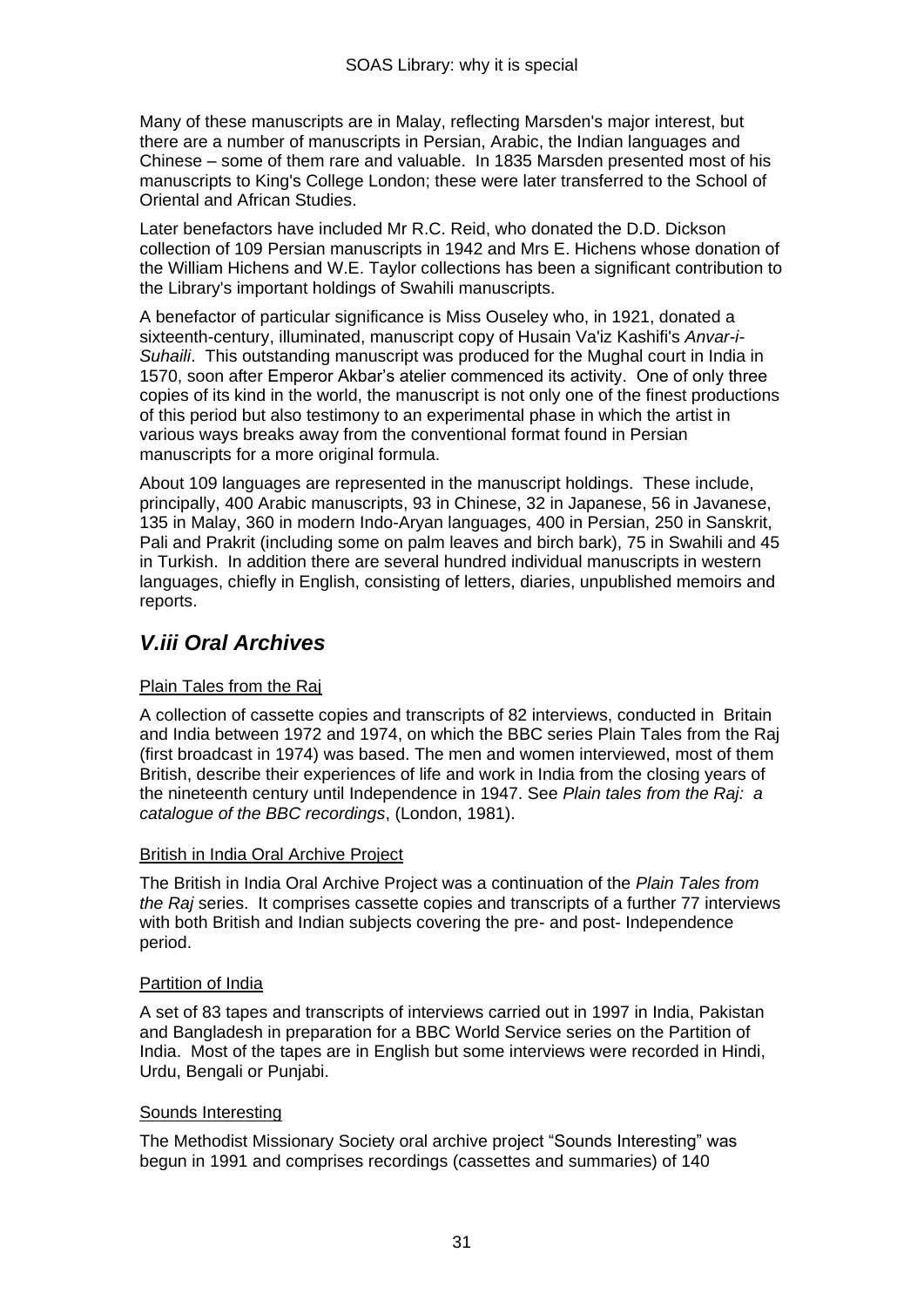interviews with former missionaries, both lay and ordained, from all areas of the Society's work.

#### Tape Recordings

A number of manuscript and archive collections contain tape recordings, notably those of J.W.T. Allen, E.G.A. Henderson and H.V. Hodson.

### *V.iv Photographs*

There are approximately 26,000 photographs in the Library"s Archives and Special Collections which have been donated or deposited with archives or private papers collections. Many of the photographs await detailed cataloguing but it is apparent that while the vast majority date from the first half of the twentieth century, there are a significant number of nineteenth century photographs.

Most of the photographers were amateurs though the work of Samuel Bourne in India, Sir John Kirk in East and Central Africa and John William Lindt in Papua New Guinea is represented in the holdings. Photographs are to be found with the papers of Sir Charles and Sir John Addis; the Bowra Papers and other Chinese Maritime Customs papers; the Durand and the Moraes Papers; the Barbara Whittingham Jones papers; the Lorimer Collection; and the Powell collection which is particularly good on photographs of tribal peoples in the Philippines.

#### Missionary Photographs

This collection comprises albums, photographic prints, glass-plate negatives and lantern slides. For the most part they form part of the official archive and were used by the various missionary societies in publications and as illustrations for exhibitions and lectures. A number of photographs are marked up for publication. Other photographs have been received with collections of papers of individual missionaries and are more informal and personal in nature.

The range of subjects covered by the collections is vast, showing groups of converts, pupils, medical and mission staff and mission buildings as well as depicting the lives, work and pursuits of indigenous peoples; means of transport; historical events and topographical scenes. The Council for World Mission archive has the largest number of photographs, approximately 11,000 and these relate to South and Central Africa, China, India, Madagascar and the Pacific. Significant collections are also to be found in the archives of the Methodist Missionary Society (West Africa; China, India); the China Inland Mission (China and South East Asia); and the Presbyterian Church of England (China and Taiwan).

A selection of over 2,000 images from the missionary archives held at SOAS have been digitised and are available on the *Internet Mission Photography Archive*.

# **VI REGIONAL PAPERS**

Note: Countries are included in each region according to the UNESCO definition

# *VI.i Africa*

#### **General**

[Relating to more than one region of Africa]

- Abraham, Roy Clive
- African Writers Series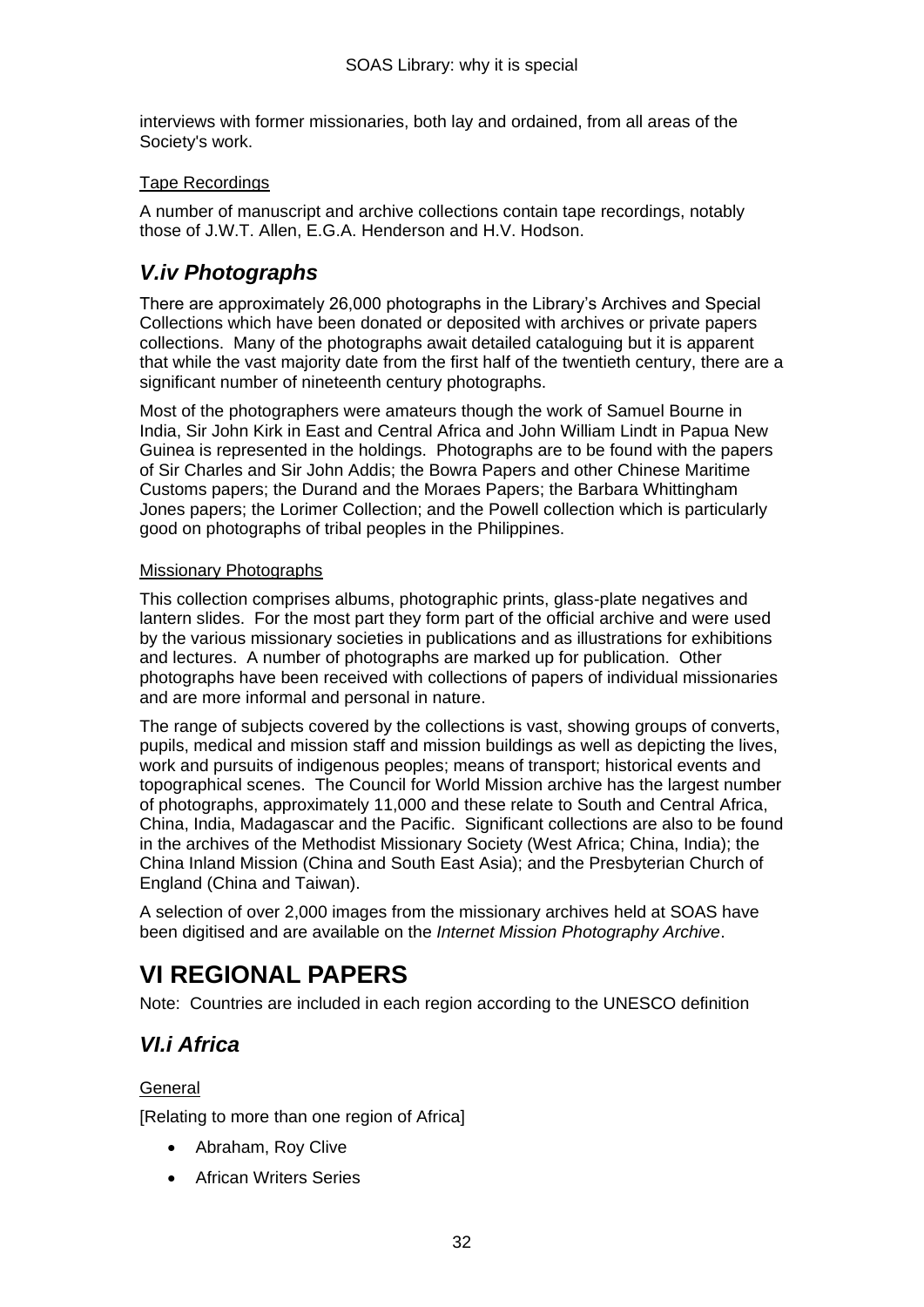- Allen, John Willoughby Tarleton
- Barnes, Leonard John
- Christian Aid
- Conference of British Missionary Societies
- Council for World Mission
- Guthrie, Malcolm
- Hackett, Peter
- Johnston, Sir Harry Hamilton
- Mackinnon, Sir William
- Methodist Missionary Society
- Movement for Colonial Freedom
- Portuguese Colonies Collection
- Portuguese Colonies Collection
- Werner, Alice
- Whiteley, Wilfred Howell

#### Central Africa

[Cameroon, Central African Republic, Chad, Congo, Equatorial Guinea, Gabon, Sao Tome and Principe, Zaire]

- Earthy, Emily Dora
- Fox-Pitt, Commander Thomas
- Millman, William
- Moore, Reginald John Beagarie
- Sabin, Margaret Katherine
- Shaw, Mabel
- Thomson, John Boden
- Zimbabwe/Rhodesia Constitutional Conference

#### East Africa

[Burundi, Comoros, Djibouti, Eritrea, Ethiopia, Kenya, Madagascar, Mauritius, Mayotte, Reunion, Rwanda, Seychelles, Somalia, Sudan, Tanzania and Uganda]

- Blatch, Gledhill Stanley
- Blatch, Gledhill Stanley
- Hake, Andrew
- Hardyman, James Trenchard
- Huntingford, George Wynn Brereton
- Perlman, Melvin Lee
- Richards, Charles Granston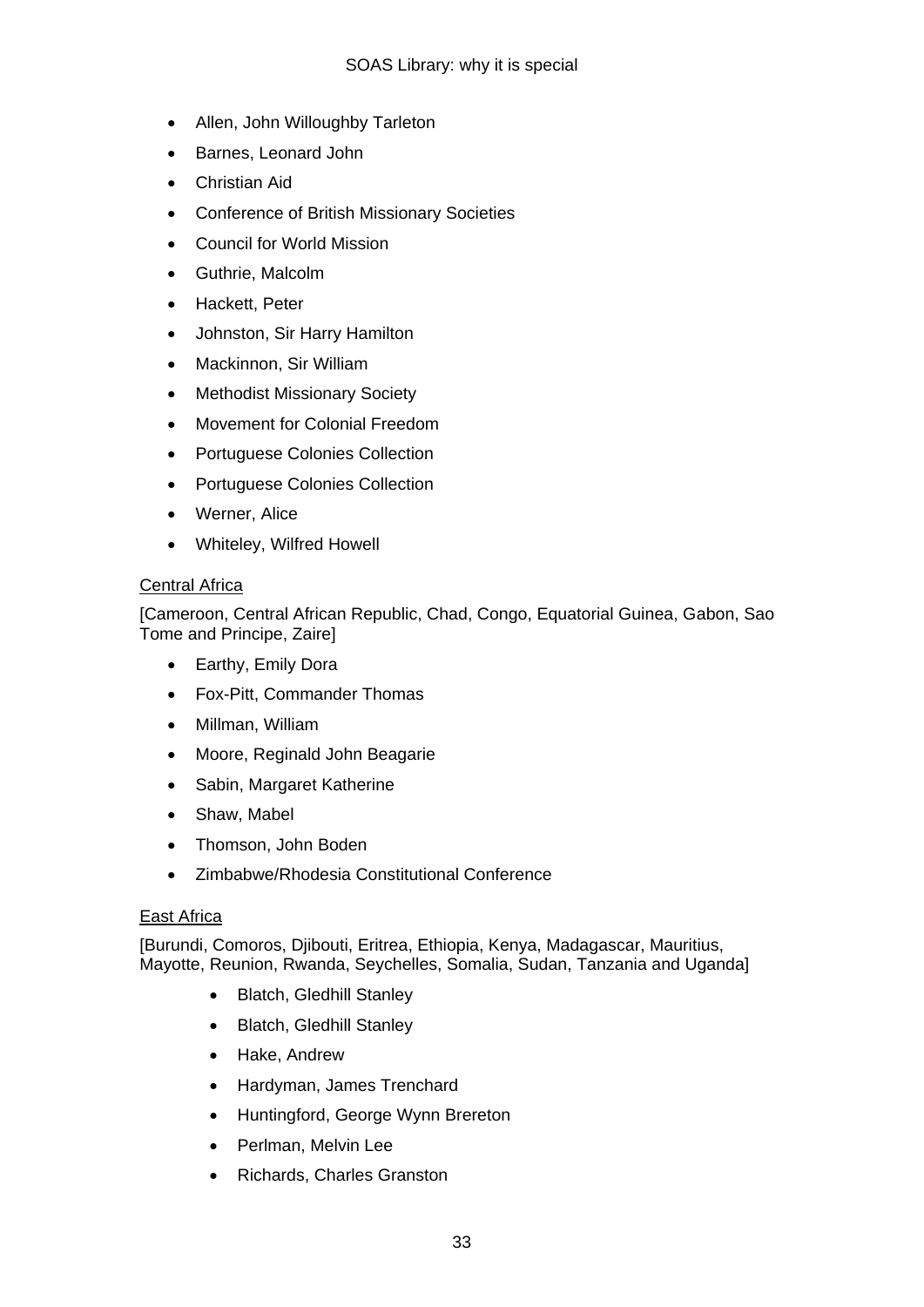- Tucker, Archibald Norman
- Uganda (Bunyoro) Materials (Southall, Roger)

#### North Africa

[Algeria, Egypt, Libya, Morocco, the Sahara and Tunisia]

- Arkell, Rev Anthony John
	- Holt Collection of the Mahdi
	- Kom Ed Dik Collection
	- Michell, Roland Lyon Nosworthy

#### Southern Africa

[Angola, Botswana, Lesotho, Mozambique, Namibia, Saint Helena, South Africa, Swaziland, Zambia and Zimbabwe

- Benson, Mary
- Christian Concern for Southern Africa
- Hake, George Gordon
- Pearce, Reginald Frederic George
- Plaatje, Solomon Tshekishoi
- Shembe, Prophet Isaiah

#### West Africa

[Liberia, Mali, Mauritania, Niger, Nigeria, Senegal, Sierra Leone, Togo and Western Sahara]]

- Bargery, George Percival
- Bovill, Edward William
- Boyd, Jean
- Club de Dakar
- Cole, Dr Robert Benjamin Ageh Wellesley
- Committee for Peace in Nigeria
- Green, Margaret Mackeson
- Kaduna Housing Survev
- Mackenzie, Melville Douglas
- Nigerian Civil War Collection
- Parsons, Frederick William

## *VI.ii Asia*

#### General

[Covering more than one region of Asia]

Addis, Sir John Mansfield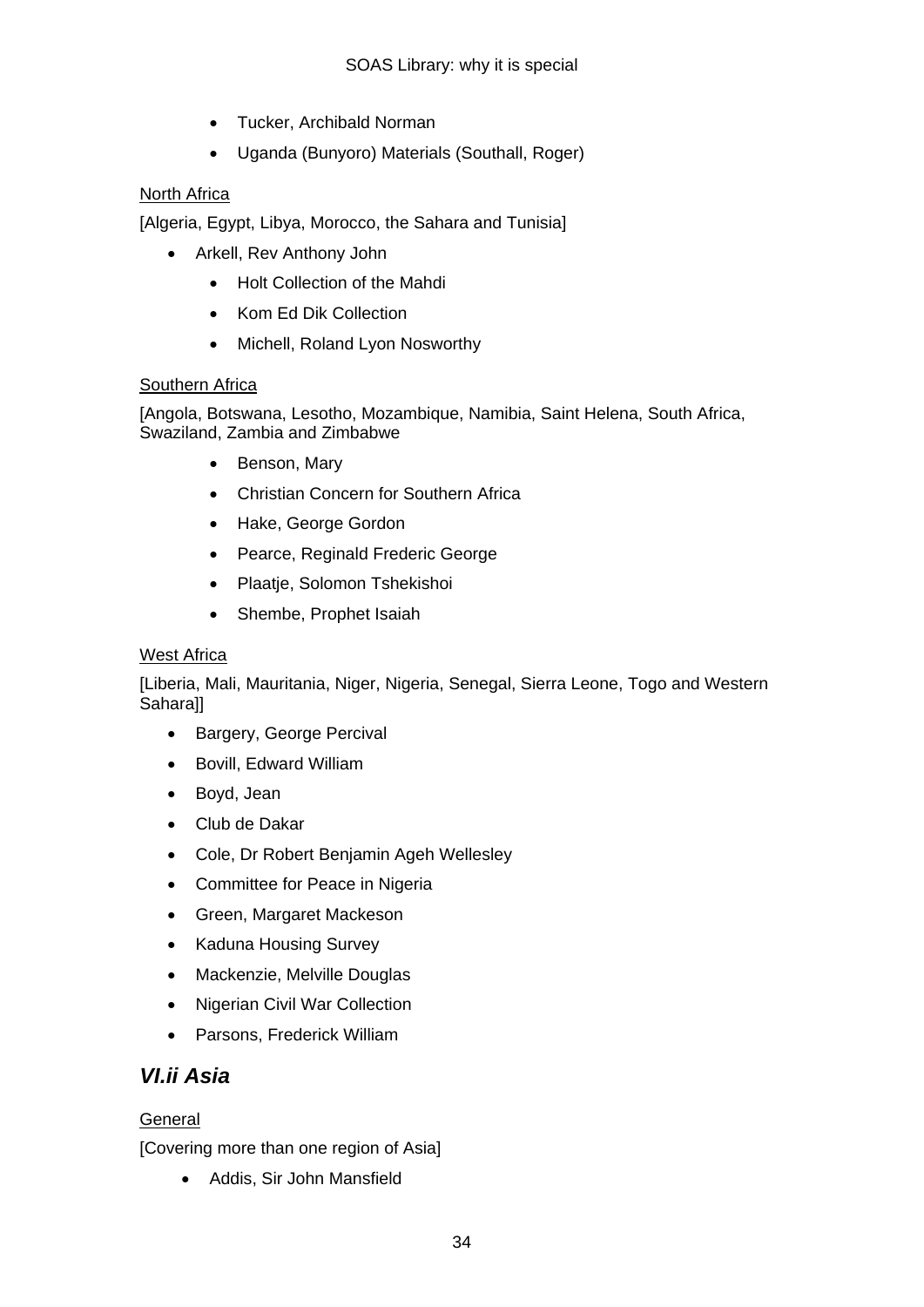- China Inland Mission
- Christian Aid
- Conference of British Missionary Societies
- Council for World Mission
- Methodist Missionary Society
- Movement for Colonial Freedom
- Presbyterian Church of England, Foreign Missions Committee
- United Society for Christian Literature

#### East Asia

[China, Hong Kong, Japan, Korea, Korea DPR, Korea R, Macau, Mongolia and Taiwan]

- Addis, Sir Charles Stewart
- Alabaster, Sir Chaloner
- Aylward, Gladys
- Beckingsale, Laura
- Bowra Papers
- Carpenter, John Baker
- China Association
- Coates, Patrick Devereux
- Evans, William
- Geller Diaries
- Hart, Sir Robert
- Legge, James and Hannah
- Mann, Ebenezer and Mabel
- Maze, Sir Frederick
- McLean, David
- Ogden, Sir Alwyne George
- Pratt, Sir John Thomas
- Royal Institute of International Affairs, Far East Department
- Scott Family Papers
- Sewell, William Gawan
- Swire, John (John Swire & Sons Ltd)
- Wedlock, Dora and Teddy

#### South Asia

[Bangladesh, Bhutan, India, Maldives, Nepal, Pakistan, Sikkim and Sri Lanka]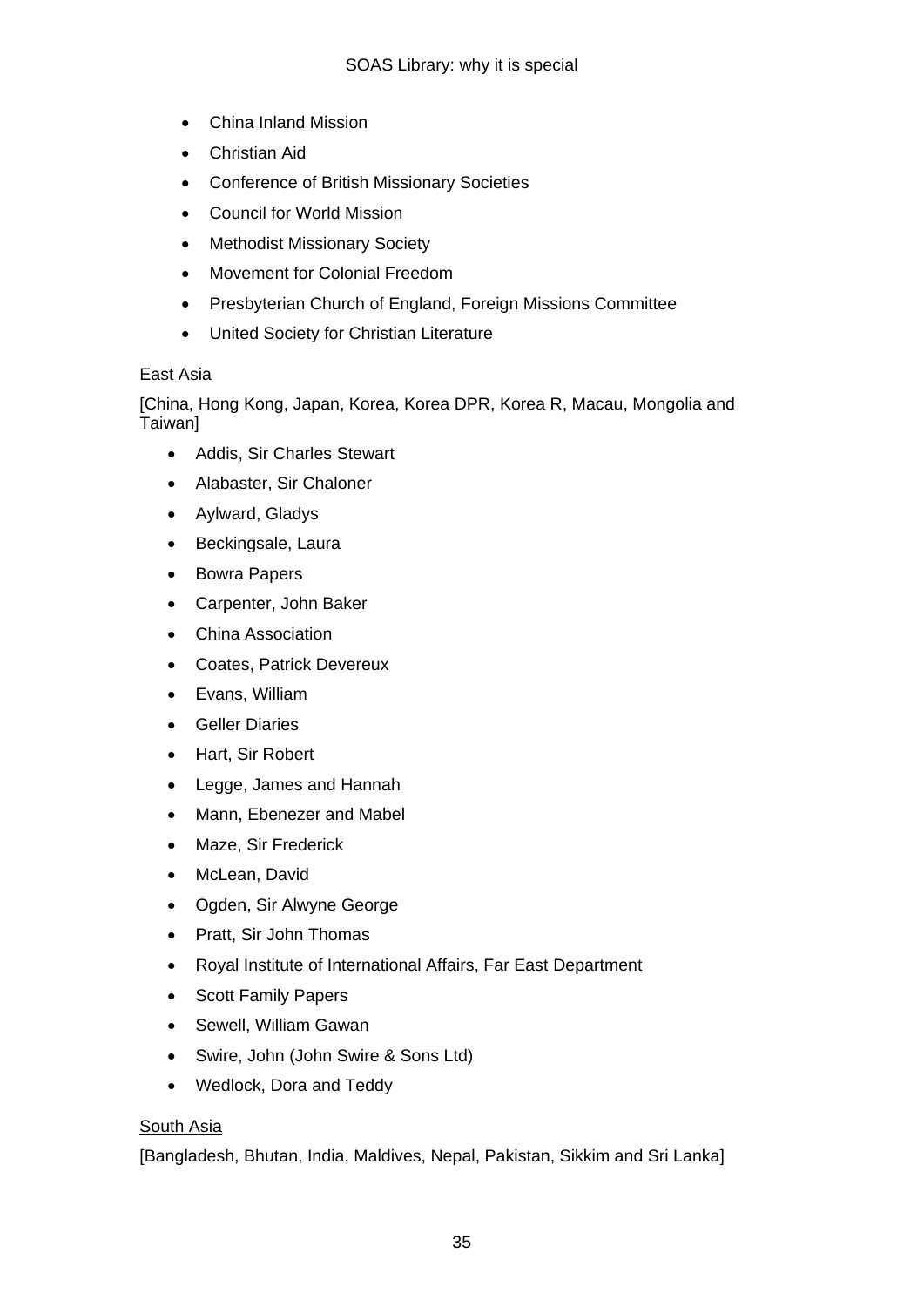- Arnold, Sir Thomas Walker
- Baké, Dr Arnold A.
- Banks Photographic Collection
- British in India Oral Archive
- Cousins, (Ethel) Constance
- Dundas, Henry and Robert
- Durand Papers
- Higgins, John Comyn
- Hodson, Henry Vincent
- Lorimer, Lieutenant-Colonel David Lockhart Robertson
- Mackinnon, Sir William
- Mills, James Phillip
- Moraes, Francis Robert
- Mutiny Scrapbooks
- Pandey, Bishwa Nath
- Reay, 11th Baron (Donald James Mackay)
- Ross, Sir Edward Denison and Dora Ross

#### South East Asia

[Brunei Darussalam, Cambodia, East Timor, Indonesia, Lao PDR, Malaysia, Myanmar, Philippines, Singapore, Thailand and Vietnam]

- Agence France Presse
- Baker, Alan Custance
- Blythe, Wilfred
- British North Borneo Papers
- Cromwell, Tom Pearson
- Furnivall, John Sydenham
- Guthrie Corporation
- Hall, Daniel George Edward
- Henderson, Eugenie Jane Andrina
- Jones, Barbara Whittingham
- Light, Captain Francis
- Malayan Union Papers
- Melanesian Mission
- Philippine Republican Government
- Powell, Ifor B. (Collection on the Philippines)
- Ray, Sidney Herbert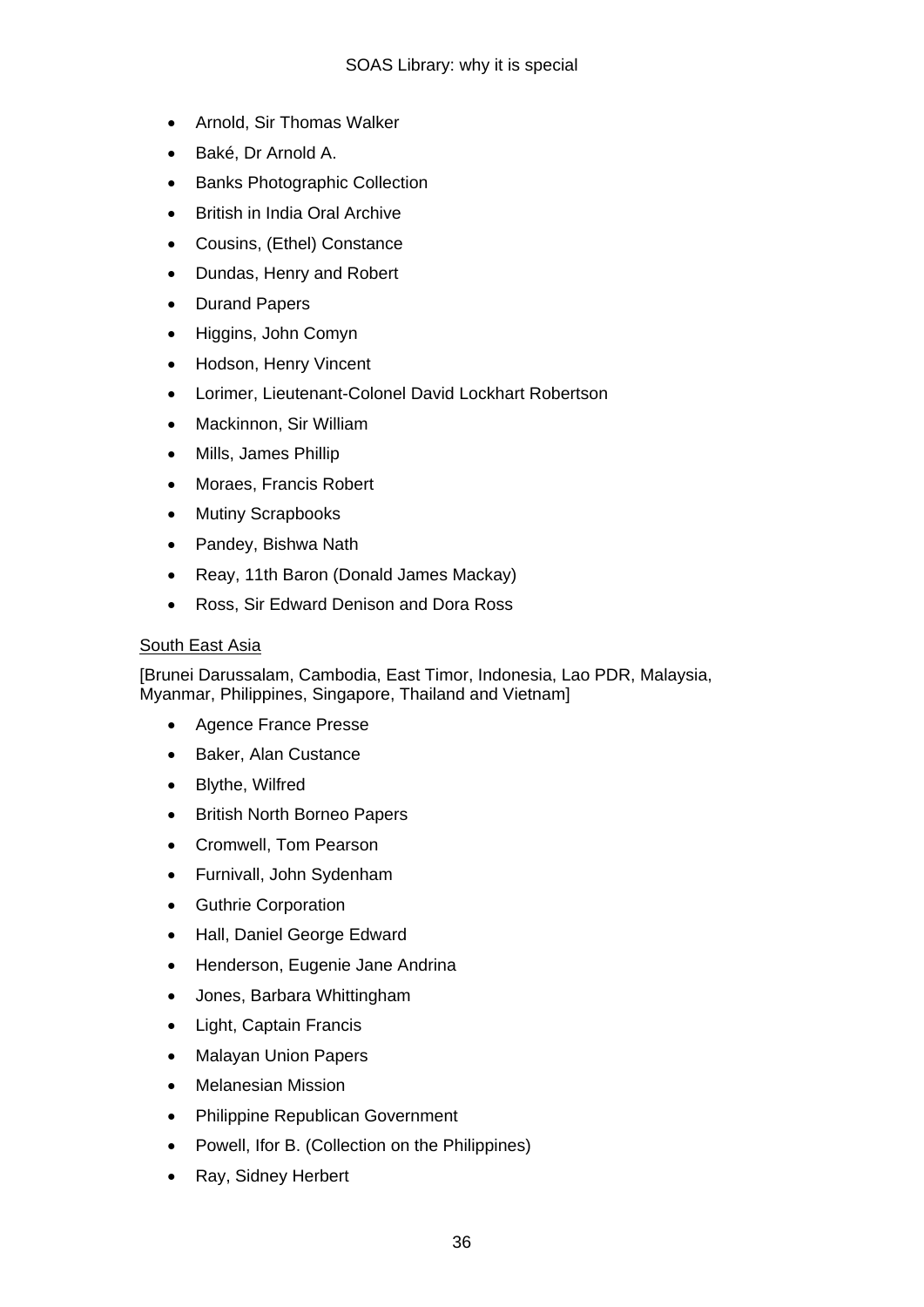• Serdang Central Plantations

#### Middle East

[Afghanistan, Bahrain, Cyprus, Iran, Iraq, Israel, Jordan, Kuwait, Lebanon, Oman, Palestine, Qatar, Saudi Arabia, Syrian AR, Turkey, United Arab Emirates and Yemen]

The following collections all contain material relating to the Middle East:

- Anderson, Sir James Norman Dalrymple
- Arkell, Rev Anthony John
- Christian Aid
- Holt Collection of the Mahdi
- Kom Ed Dik Collection
- Methodist Missionary Society
- Michell, Roland Lyons Nosworthy
- Movement for Colonial Freedom
- Paget, William, 6th Baron Paget
- Stencl, Abraham Nahum

### *VI.iii Oceania*

[American Samoa, Australia, Cook Islands, Fiji, French Polynesia, Guam, Hawaii, Kiribati, Micronesia, Nauru, New Caledonia, New Zealand, Niue, Papua New Guinea, Pitcairn, Solomon Islands, Tokelau, Tonga, Tuvalu, Vanuata, Wallis and Fatuna and Western Samoa]

The following collections contain material relating to Oceania:

- Christian Aid
- Conference of British Missionary Societies
- Council for World Mission
- Francis, David Lloyd
- Melanesian Mission
- Methodist Missionary Society
- Movement for Colonial Freedom
- Ray, Sidney Herbert

## *VI.iv Europe*

The following collections contain material relating to Eastern and Western Europe:

- Council for World Mission
- Methodist Missionary Society
- Movement for Colonial Freedom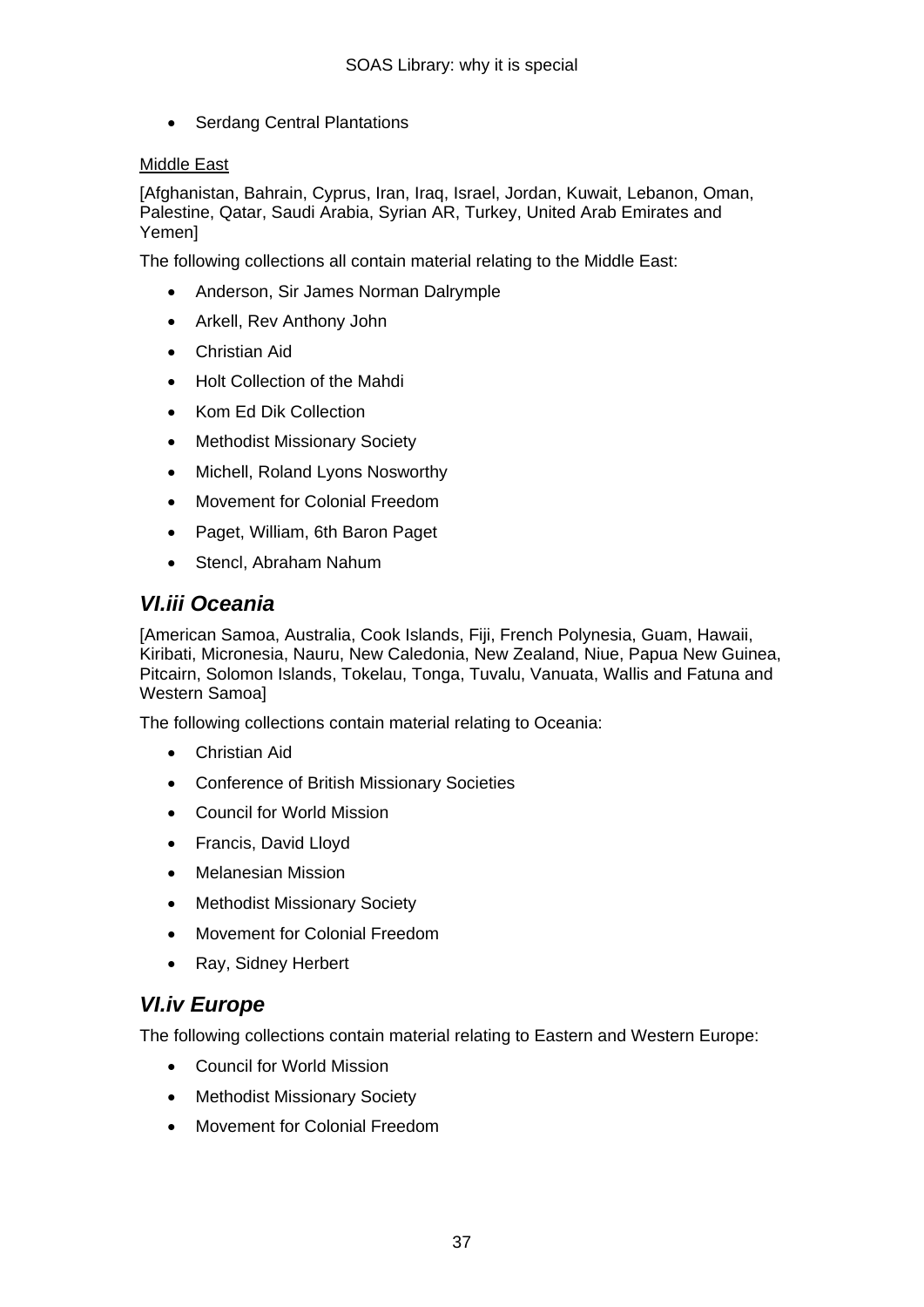# *VI.v Americas & the Caribbean*

#### Caribbean

[Anguilla, Antigua and Barbuda, Aruba, Bahamas, Barbados, British Virgin Islands, Cayman Islands, Cuba, Dominica, Dominican Republic, Grenada, Guadeloupe, Haiti, Jamaica, Martinique, Monserrat, Netherlands Antilles, Puerto Rico, Saint Christopher and Nevis, Saint Lucia, Saint Vincent and the Grenadines, Trinidad and Tobago, Turks and Caicos Islands and the United States Virgin Islands]

- Christian Aid
- Conference of British Missionary Societies
- Council for World Mission
- Methodist Missionary Society
- Movement for Colonial Freedom

#### Central America

[Belize, Costa Rica, El Salvador, Guatemala, Honduras, Nicaragua and Panama]

- Christian Aid
- Movement for Colonial Freedom

#### North America

[Bermuda, Canada, Mexico, Saint Pierre and Miqueleon and the USA]

- Christian Aid
- Council for World Mission
- Methodist Missionary Society
- Movement for Colonial Freedom

#### South America

[Argentina, Bolivia, Brazil, Chile, Colombia, Ecuador, Falkland Islands, French Guiana, Guyana, Paraguay, Peru, Suriname, Uruguay and Venezuela].

- Christian Aid
- Council for World Mission
- Methodist Missionary Society
- Movement for Colonial Freedom

# **VII. Online Developments**

### *VII.i Centre for Digital Asia, Africa and the Middle East (CeDAAME)*

SOAS has recently received a grant from JISC to set up the Centre for Digital Asia, Africa and the Middle East (CeDAAME), with the primary aim of developing a SOAS strategy for the digitisation of its resources.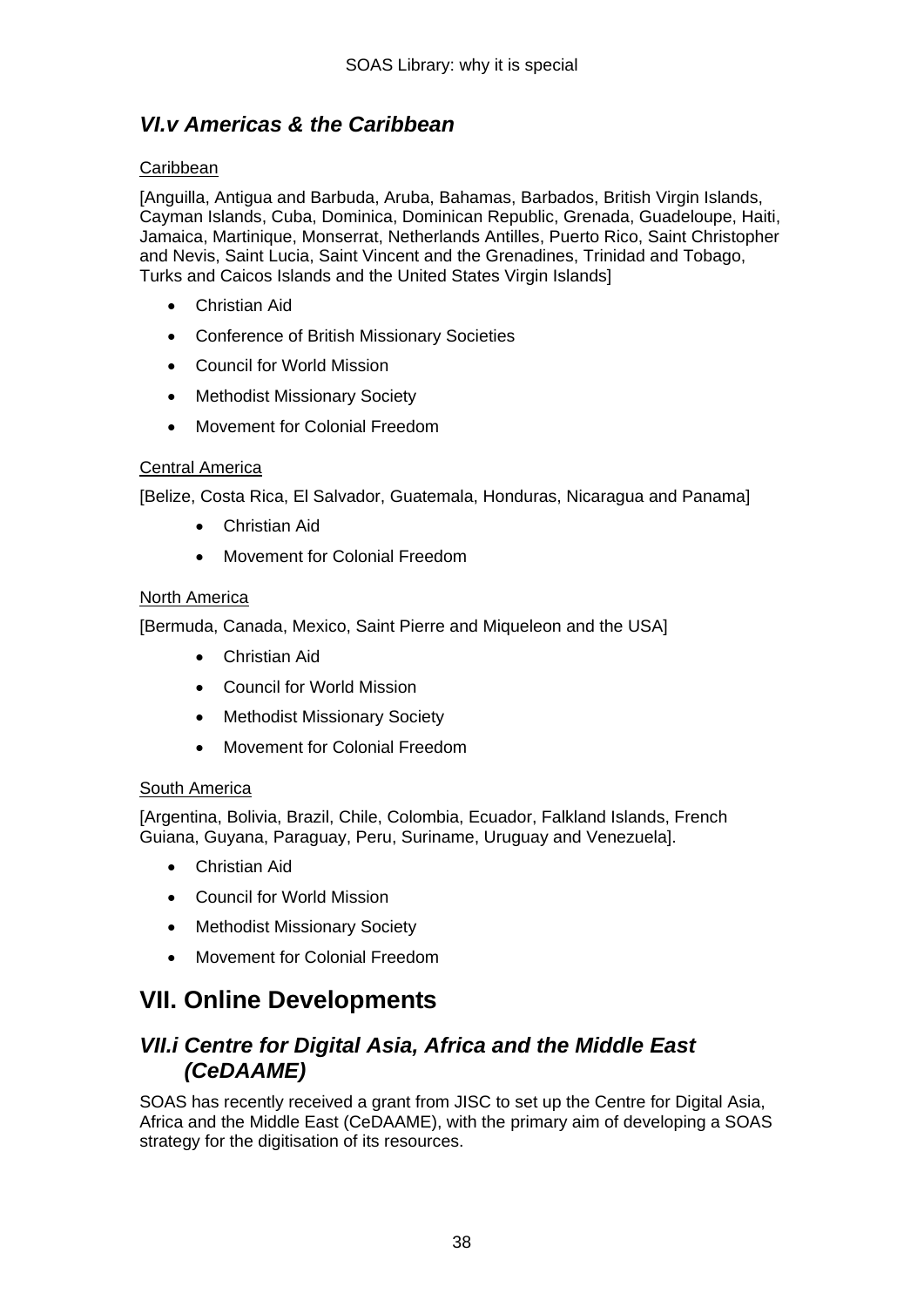# *VII.ii Fürer-Haimendorf Photographs Online*

CeDAAME"s first digitisation project features the photographic archive of Christoph von Fürer-Haimendorf (1909-1995). This collection, which includes photographs, cine-film and written materials, is widely recognised as the world's most comprehensive visual documentation of tribal cultures in South Asia and the Himalayas in the mid 20th century. It reflects his fifty years of scholarship and is widely recognised as the world's most comprehensive study of tribal cultures in South Asia and the Himalayas. It is especially valuable because it documents these cultures before many changed rapidly with the advent of external civil administration after the mid-twentieth century.

# *VII.ii Livingstone Online*

Images of David Livingstone"s letters held at SOAS Library are now available to view through the Livingstone Online project.

Livingstone Online is a research project based at the Wellcome Trust Centre for the History of Medicine at UCL. Its aims are to collect together and edit Livingstone"s medical and scientific correspondence online, mounting digital images and transcripts of original manuscripts held in different repositories across the country.

At SOAS, Livingstone"s correspondence and papers are found with the archives of the London Missionary Society (LMS) and relate largely to his period of service as a missionary of the Society between 1840 and 1857 in their African mission field. These comprise over 100 original letters from Livingstone to LMS officials, family and friends, largely dating from the 1840s and 1850s, in addition to a series of letters known as the "Bruce Livingstone Collection", comprising letters from Livingstone to his father-in-law and fellow missionary, Robert Moffat, between 1844 and 1857. There are also 15 letters written by Livingstone"s wife, Mary (née Moffat), 1852-1855, directed to the Society.

## *VII.iv Guide to the Archive of the English Presbyterian Mission*

The guide gives a historical overview of the development of the English Presbyterian Mission in its overseas mission fields, outlines the records available in the archive at SOAS Library and showcases a number of fascinating images taken from the photographic collection. On February 9th 1945, the Presbyterian Church offices in London were struck by a V2 rocket, destroying many of the 19th and early 20th century records. Surviving records include minutes, correspondence, reports on mission work, financial papers, individual and subject files, printed materials and photographs, dating from the late 1840s to the mid 1970s.

Production of the guide has been made possible by funding from the United Reformed Church and the Council for World Mission and marks the completion of a project to re-catalogue the archive online, now available through the SOAS Archive Catalogue.

# **CONCLUSION**

Recently designated one of five National Research Libraries by HEFCE (and, for the moment at least, in receipt of funding as such), SOAS Library has long been acknowledged as the exemplar of a specialist academic library supporting area studies for Asian, African and Middle Eastern studies. It has always "punched above its weight" – a library far more extensive than that expected of a specialist college within a large university.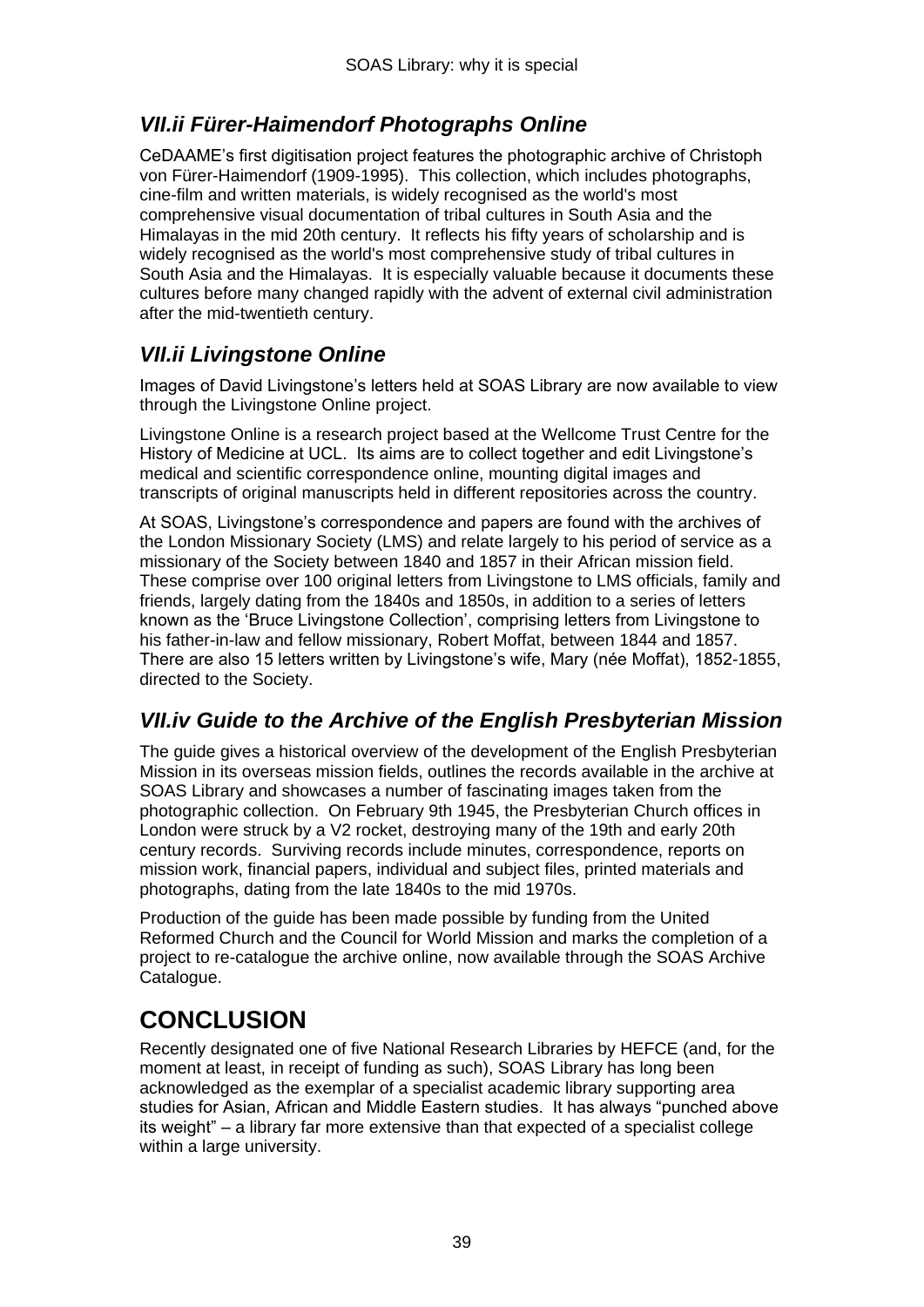The run-up to the School"s centenary in 2016 seems an appropriate time to recap and review the nature, scope and development of the scholarly collections as a whole – as distinct from all the other services, processes, activities and organization that make up the Library. This paper, by addressing each specialist collection individually and in turn, shows that the Library is in fact even greater than the sum of its parts.

Barbara Spina Head, Teaching and Research Support SOAS Library 26th April 2010

# **ENDNOTES**

- 1) My thanks to the following colleagues for their contributions: Peter Colvin, Jotika Khur-Yearn, Fujiko Kobayashi, Nicholas Martland, Peter Salinger, Sue Small, Sarah Spells, Farzana Whitfield, Yoshiko Yasumura.
- 2) Scarbrough Report (The Earl Scarbrough), 1947, *Report of the Interdepartmental Commission of Enquiry on Oriental, Slavonic, East European and African Studies,* London: Foreign Office
- 3) Hayter Report (Sir William Hayter), 1961, *Report of the Sub-Committee on Oriental, Slavonic, East European and African Studies,* London: University Grants Committee
- 4) Parker Report, (Sir Peter Parker), 1986, *Speaking for the future: a review of the requirements for diplomacy and commerce for Asian and African languages and area studies,* London: University Grants Committee
- 5) Hodder-Williams Report (Prof. Richard Hodder-Williams), 1993, *Area Studies in the United Kingdom: a report to the Area Studies Monitoring Group,* Bristol: [University of Bristol]
- 6) My thanks to Nicholas Martland from whose paper information in this section is drawn: Martland, N., 2008, *Asian area studies librarianship in a globalised, inter-connected world: death or transformation?* Paper presented at a NACIRA [National Council on Orientalist Resources] Conference, 9 December 2008. pp.3-4
- 7) Webster, K. and Seton, R., "The SOAS Library and archives", pp.129-45 in Arnold D. and Shackle C. (eds.), 2003. *SOAS since the 60s,* London: School of Oriental and African Studies, p.120 and p.134
- 8) *ibid*., pp.135-6
- 9) *ibid*., pp.137
- 10) *ibid*., pp.137
- 11) *2016: a vision and strategy for the centennial*, London: SOAS. http://www.soas.ac.uk/directorate/soas2016/file23384.pdf [viewed 21 April 2010]
- 12) See: http://www2.lse.ac.uk/library/scolma/ [viewed 21 April 2010]
- 13) See: http://www2.lse.ac.uk/library/scolma/events.htm#specialization [viewed 21 April 2010]
- 14) See: http://www.easl.org/index.html [viewed 21 April 2010]